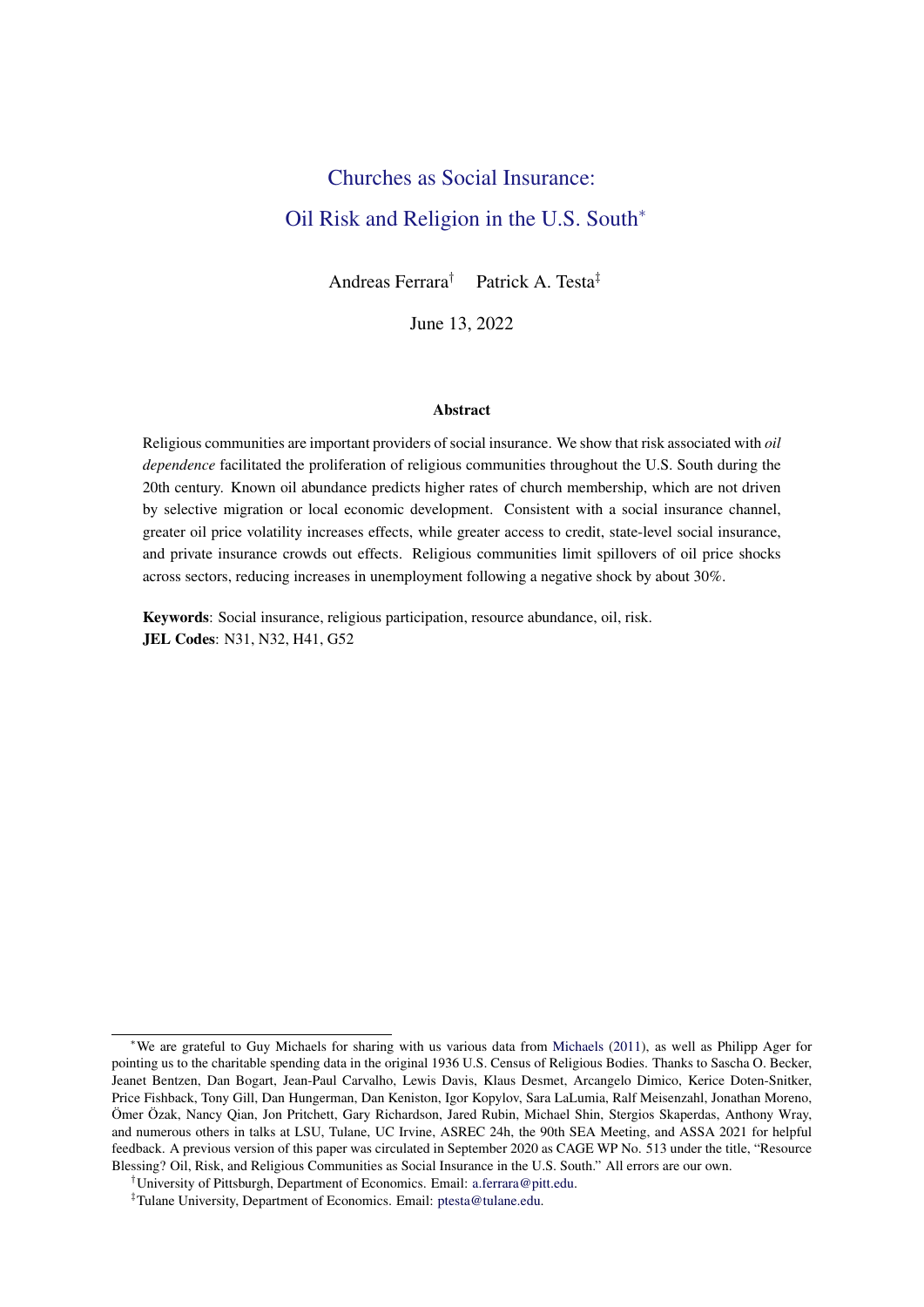## 1 Introduction

In a world with economic uncertainty, individuals seek to insure themselves against negative shocks and rely substantially on the state for help. For instance, \$2.7 trillion, or about two thirds of U.S. federal spending, was devoted to social insurance and other public assistance expenditures in 2016 alone [\(Pew](#page-29-0) [Research Center,](#page-29-0) [2017\)](#page-29-0). Prior to the New Deal era, however, provision of social insurance was largely eschewed by the federal government [\(Fishback,](#page-28-0) [2020\)](#page-28-0).

Instead, early providers of social insurance were often *religious communities*. 1 In 1926, U.S. churches spent \$150 million on supporting members and their communities, compared to \$23 and \$37 million in social expenditures by state and local governments, respectively [\(Gruber and Hungerman,](#page-28-0) [2007\)](#page-28-0). Churches continue to be important in settings lacking strong formal insurance mechanisms, in which they serve as networks for providing charity and aid [\(McCleary and Barro,](#page-28-0) [2006\)](#page-28-0). A growing literature exists showing how environments characterized by risk, such as those with greater rainfall variability [\(Ager and Ciccone,](#page-27-0) [2018\)](#page-27-0) or earthquake risk [\(Bentzen,](#page-27-0) [2019\)](#page-27-0), tend to foster higher levels of religious participation and belief.

This paper documents the development of religious communities in the face of another source of considerable economic volatility: natural resource dependence. In resource-rich settings, managing risk associated with such volatility is central to enjoying their economic benefits. Indeed, volatility is a key factor driving the "resource curse," in which resource dependence is linked to poor economic outcomes [\(van der Ploeg and Poelhekke,](#page-29-0) [2009;](#page-29-0) [Venables,](#page-29-0) [2016\)](#page-29-0).

To study the relationship between natural resource risk and religious participation, we consider the setting of the U.S. South, where oil abundance has contributed to both increased wealth and economic risk.<sup>2</sup> Beginning in the late 19th century, discoveries of large oilfields throughout Texas, Oklahoma, and Louisiana sparked the births of new urban areas, or "boomtowns," built around oil and marked by rapid economic growth [\(Michaels,](#page-28-0) [2011\)](#page-28-0). These oil communities simultaneously endured great risk, as a petroleum industry characterized by price volatility came to dominate their economies over the long run [\(Brown and Yücel,](#page-27-0) [2004\)](#page-27-0). To the extent that strong formal insurance mechanisms were often limited in oil boomtowns, such risk might in turn have given rise to increased religious participation throughout the oil-rich South, where Christian church membership remains highly concentrated today.

To test this hypothesis, we consider four questions. First, we examine whether oil endowments predict greater religious participation in the U.S. South over the short- and long-run. Second, we evaluate

<sup>&</sup>lt;sup>1</sup>Religious communities continue to provide such services today, as discussed in Section 2.

 $2$ This paper adopts a nomenclatural interchangeability of resource "dependence" and "abundance" from that literature, as is appropriate in our setting [\(Michaels,](#page-28-0) [2011\)](#page-28-0), although we explore variation in dependence later on.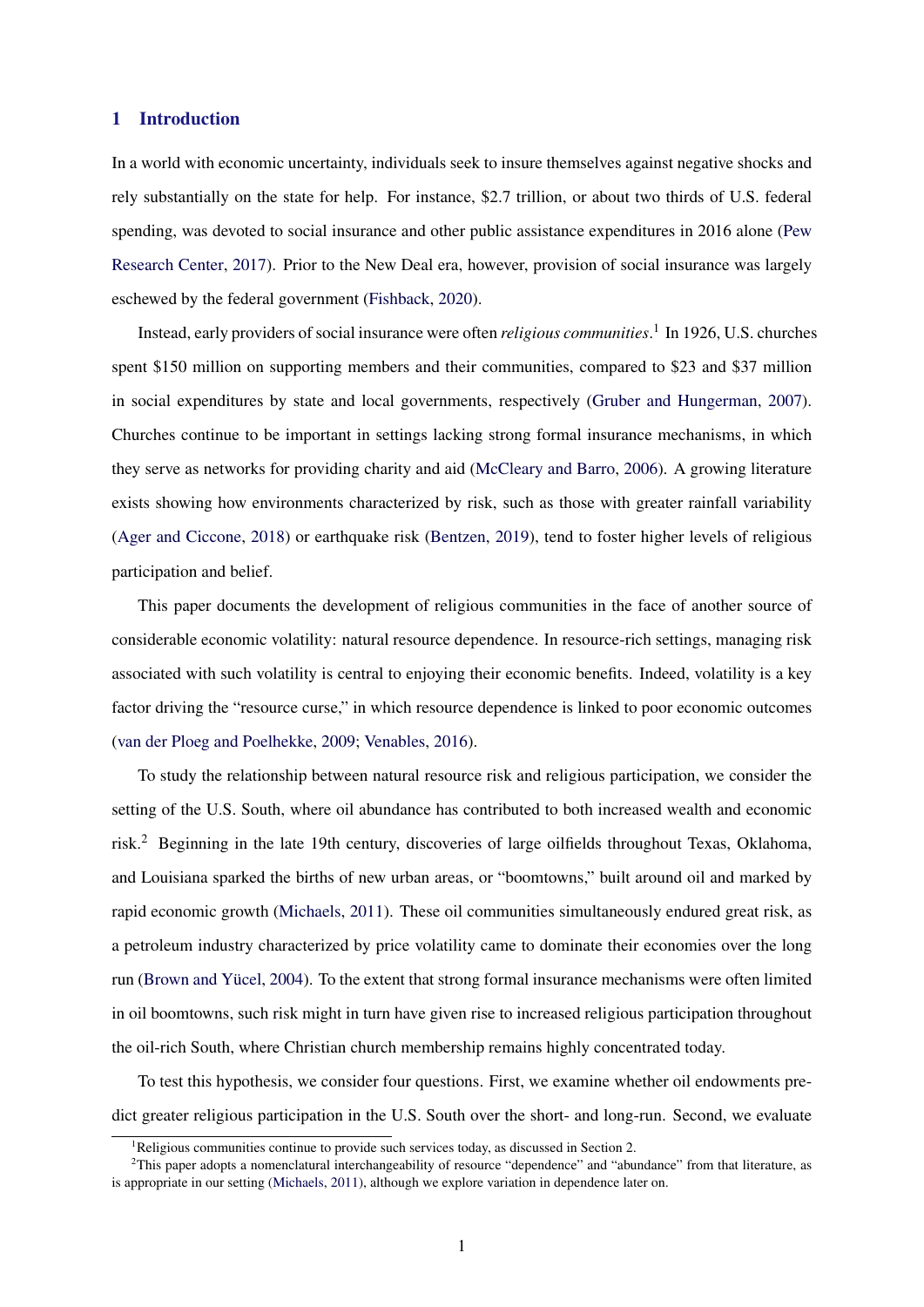to what extent effects are driven by oil's economic risk, using volatility in world oil prices and variation in non-oil economic activity. Third, we examine whether religious communities emerged as a form of social insurance against such risk, using variation in the availability of public and private insurance substitutes, and explore how religious communities smooth consumption in the face of oil price shocks. Lastly, we consider several additional channels through which oil discoveries potentially promote religious participation, such as selective migration, local economic development, and psychological coping. We answer these questions primarily using a difference-in-differences (DD) design, exploiting variation in the locations and timing of major oilfield discoveries from 1890 to 1990, paired with county-level data on church membership.<sup>3</sup> Following [Michaels](#page-28-0) [\(2011\)](#page-28-0), our dataset covers counties in the three states at the epicenter of the United States' oil boom—Texas, Oklahoma, and Louisiana—as well as nearby counties in surrounding states. Counties are considered to be "oil abundant" if they lie above at least one oilfield with over 100 million barrels of oil pre-extraction. Church membership data are available via the Association of Religion Data Archives (ARDA) for 15 major Christian denominations in the form of 9 religious "censuses," spanning 1890 to 1990. Importantly, such major denominations are likely to span not just oil areas but multiple regions, with idiosyncratic risk.<sup>4</sup>

First, our main results confirm that Southern counties with known oil abundance exhibit higher rates of religious participation over the sample period. DD estimates show a 6.6 to 8.1 percentage point increase in membership as a share of population among these major Christian churches following major oil discoveries, compared to a sample mean of about  $33\%$ ,<sup>5</sup> with effects persisting over time in eventstudy specifications. Overall, these effects explain around 30% of the growth in church membership that occurred among these denominations in Southern oil counties from 1890 to 1990.<sup>6</sup> These findings are robust to a host of estimation and inference diagnostics. We fail to estimate significant pre-trends and provide evidence for the exogeneity of oil discoveries, using a series of balance tests to show that discoveries cannot be predicted by relevant pre-discovery county characteristics. We also adopt leading tools for DD designs with heterogeneous treatment timing to rule out contamination of estimates stemming from heterogeneous treatment effects [\(Goodman-Bacon,](#page-28-0) [2021;](#page-28-0) [Sun and Abraham,](#page-29-0) [2021\)](#page-29-0). Results are

 $3$ Religious membership is a stricter definition of participation than adherence or belief, as it frequently entails some form of baptism or confirmation. According to the Association of Religion Data Archives' (ARDA) definition, an adherent is a "person who identifies with some religious tradition. It is a broader term than *member* because the latter refers to an official status that varies according to congregation or denomination." While some religious censuses report adherence, all report membership.

<sup>4</sup> Some denominations, most notably several Black Baptist and Methodist groups, are excluded from our sample as they lack data for much of the oil discovery period. Despite these omissions, based on the 1926 data our measure of Christian membership still accounts for nearly 80% of a measure that adds Black Baptist and Methodist groups.

 $5$ This rate may seem low for three reasons: (i) membership is a strict measure of religious participation that entails rites such as baptism or confirmation; (ii) membership rates were somewhat low in the early 20th century before rising after WWII, as discussed under Figure [3;](#page-38-0) and (iii) not all groups are included in our sample, as discussed in the previous footnote.

<sup>&</sup>lt;sup>6</sup>The unconditional sample mean rose from 21.5% in 1890 to 43.9% in 1990. Hence our lower-bound estimate of 6.6 percentage points accounts for  $\frac{6.63}{43.9-21.5} \times 100 = 29.6\%$  of this increase.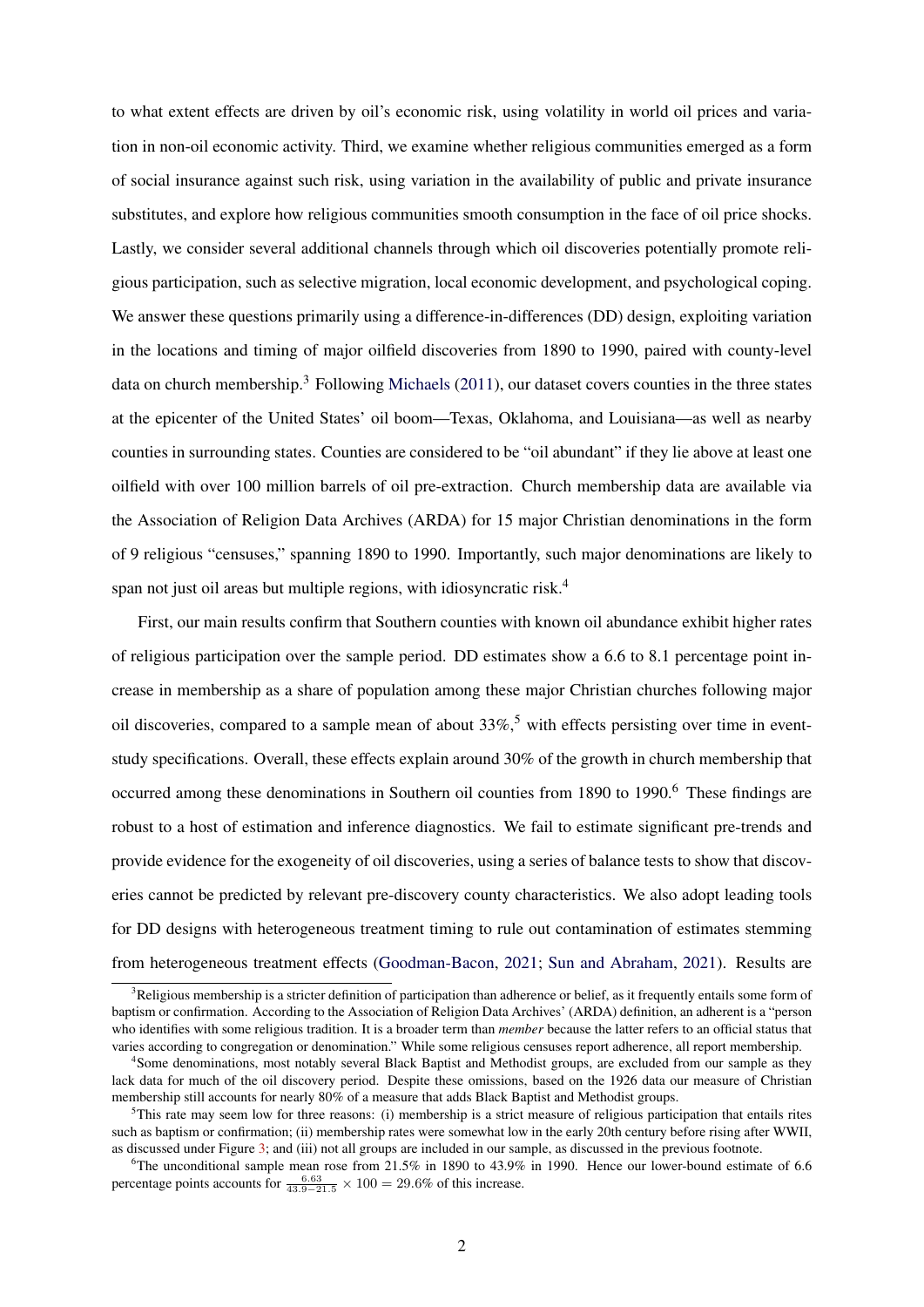furthermore robust to dropping individual years and states and to correcting for spatial autocorrelation.

Second, we evaluate to what extent such effects are driven by oil's economic risk. To measure volatility in oil prices, we use the running standard deviation (st. dev.) of real world crude oil prices over time. A one st. dev. increase in oil price volatility increases effects by about 24%, even after controlling for the price level of oil. Effects are also smaller among counties with greater population density, manufacturing output, and cotton activity at the beginning of the event window, suggesting that they stem from higher-risk boomtowns that emerged around or are largely dependent on oil.

Third, we provide evidence for religious communities as a social insurance mechanism against oil's risk. We begin by examining whether the existence of formal insurance mechanisms with more complete contracts "crowds out" increases in church membership in response to oil discoveries [\(Hungerman,](#page-28-0) [2005;](#page-28-0) [Chen,](#page-27-0) [2010\)](#page-27-0). To do this, we exploit state-level variation in public social insurance, which emerged after the New Deal. The availability of unemployment insurance and workers compensation at povertyline levels reduces the size of treatment effects by about two thirds. Effects are also more than halved for counties with access to private insurance prior to treatment, and credit availability as measured by county-level access to savings and loans associations and bank tellers reduces effects almost entirely.<sup>7</sup>

Moreover, we examine whether economic fluctuations driven by oil price shocks are smaller in oil-abundant counties when a larger religious community is present. Using a subsample of alreadytreated and never-treated counties, we compare how local labor composition responds to oil price shocks when religious participation levels are above and below the sample median. We find that increases in relative unemployment following a negative oil price shock are about 30% smaller in oil-abundant counties conditional upon a large religious community being present. Consistent with historical and sociological evidence that churches are key providers of economic aid as well as various social services, we find evidence that religious communities help reduce out-migration following negative shocks, while also limiting the spread of such shocks across sectors, particularly agriculture. Corresponding to this, increases in church membership are larger among conservative Christian denominations, which tend to be more efficient providers of such services to members [\(Iannaccone,](#page-28-0) [1992\)](#page-28-0), with oil discoveries also driving increased competition among denominations overall.

Finally, we explore several alternative channels potentially underlying the relationship between oil and religion. First, using the first name patterns of migrants' children in the U.S. Census to infer their religious characteristics, we test whether Biblical names predict migration by household heads into oil counties following major oil discoveries [\(Anderson and Bentzen,](#page-27-0) [2021\)](#page-27-0). We find no evidence that the relationship between oil and religious participation is driven by selection. Second, we show that

<sup>7</sup>We similarly find *demand* for such substitutes to increase after oil discoveries, even after controlling for urban growth.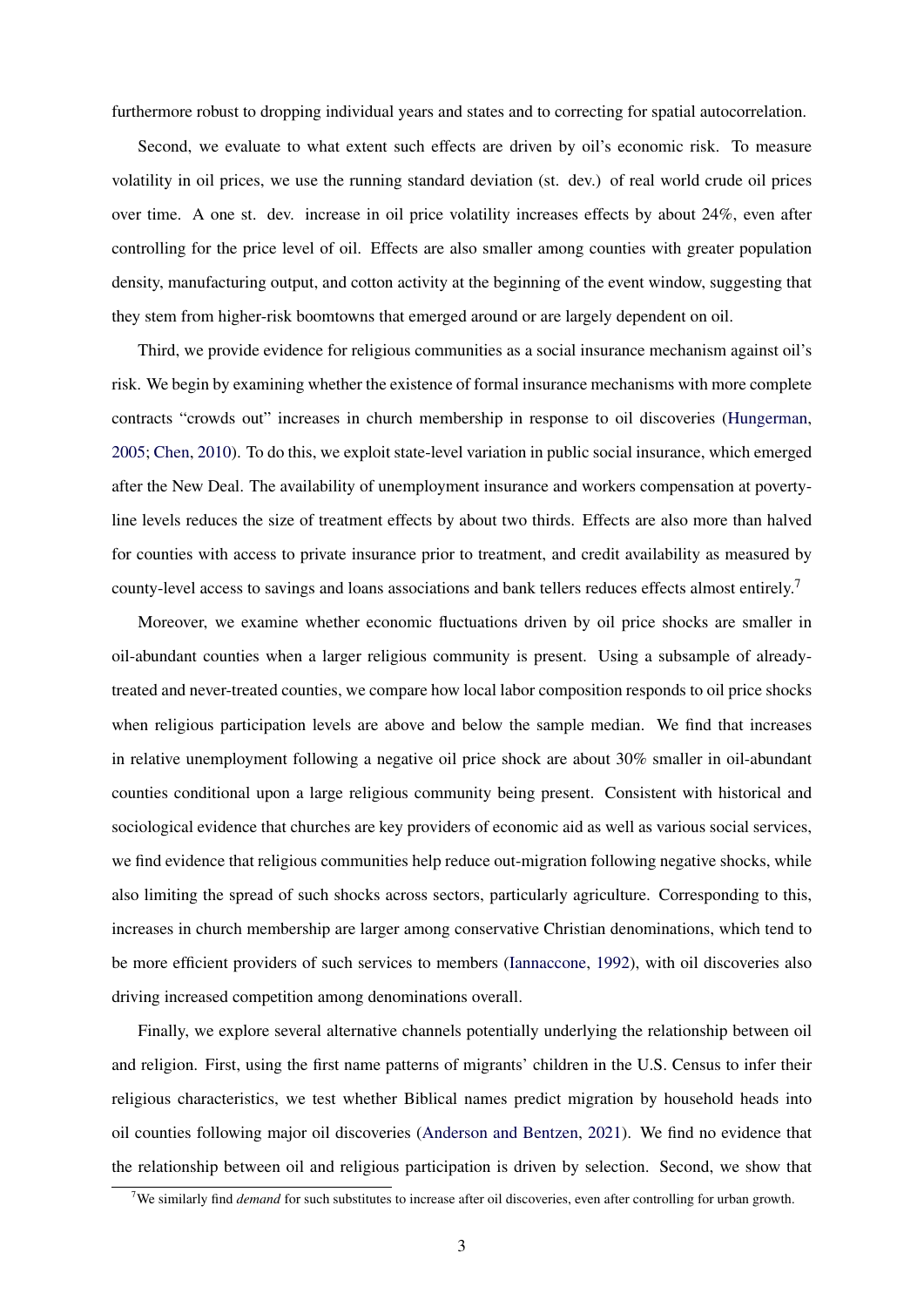treatment effects cannot be explained away by changes in local economic development. Results are robust to controlling for changes in income, education, and population across oil and non-oil counties, as well as to comparing treated and control counties matched on population and manufacturing growth patterns. Third, we find no evidence that our treatment effects operate through increases in intrinsic religious belief, at odds with a "religious coping" interpretation of the effects of oil risk [\(Bentzen,](#page-27-0) [2019\)](#page-27-0).

This paper makes several contributions to our understanding of natural resources and the roots of contemporary U.S. culture and identity. We highlight a novel and important connection between fundamental endowments of the natural environment and the evolution of local cultural attributes, namely the distinctly Christian religious expression of the U.S. South. We show how places with known oil abundance historically saw heightened levels of religious participation, even when comparing places with otherwise similar trajectories in urbanization and population growth. Through careful analysis, we provide empirical support for a key channel through which this relationship took form—social insurance exploiting a rich and multifarious set of evidence. To our knowledge, this is the first paper to connect religious intensity to natural resource dependence and its associated economic risk. Our work nonetheless advances a burgeoning body of research that connects variability in the natural environment to religious participation and belief [\(Ager et al.,](#page-27-0) [2016;](#page-27-0) [Ager and Ciccone,](#page-27-0) [2018;](#page-27-0) [Bentzen,](#page-27-0) [2019\)](#page-27-0) and other sociocultural attributes [\(Raz,](#page-29-0) [2021;](#page-29-0) [Fiszbein et al.,](#page-28-0) [2021\)](#page-28-0). In the U.S. setting, these findings add to a literature on the historical roots of American culture and identity [\(Bazzi et al.,](#page-27-0) [2020;](#page-27-0) [Fouka et al.,](#page-28-0) [2021\)](#page-28-0), including the unique religiosity that characterizes the South [\(Dochuk,](#page-27-0) [2012,](#page-27-0) [2019\)](#page-27-0), as well as the origins and persistence of its geocultural divides [\(Bazzi et al.,](#page-27-0) [2021;](#page-27-0) [Desmet and Wacziarg,](#page-27-0) [2021\)](#page-27-0).

These results also offer new insight into the role of religious communities as social insurance mechanisms in history. This relates to a large literature on informal insurance mechanisms [\(Townsend,](#page-29-0) [1995\)](#page-29-0), which include not only churches but agricultural guilds and familial networks [\(Richardson,](#page-29-0) [2005;](#page-29-0) [Fafchamps and Lund,](#page-27-0) [2003\)](#page-27-0). Similar to our paper is [Ager et al.](#page-27-0) [\(2016\)](#page-27-0), who document increases in religious participation as a form of mutual insurance in the aftermath of the Great Mississippi Flood of 1927. Mirroring our findings, they show that affected counties lacking in formal mechanisms for managing risk turned to religion to smooth consumption, while increased access to credit crowded out such effects. In addition to this, our paper finds that the availability of insurance, both private and public forms, sizably reduces increases in the demand for religion in oil-abundant counties. In this way, we also complement existing work on the "crowding out" effects of both government welfare and lending institutions on religious participation [\(Hungerman,](#page-28-0) [2005;](#page-28-0) [Gruber and Hungerman,](#page-28-0) [2007;](#page-28-0) [Chen,](#page-27-0) [2010\)](#page-27-0). The importance of this mechanism may help explain declines in religious participation in developed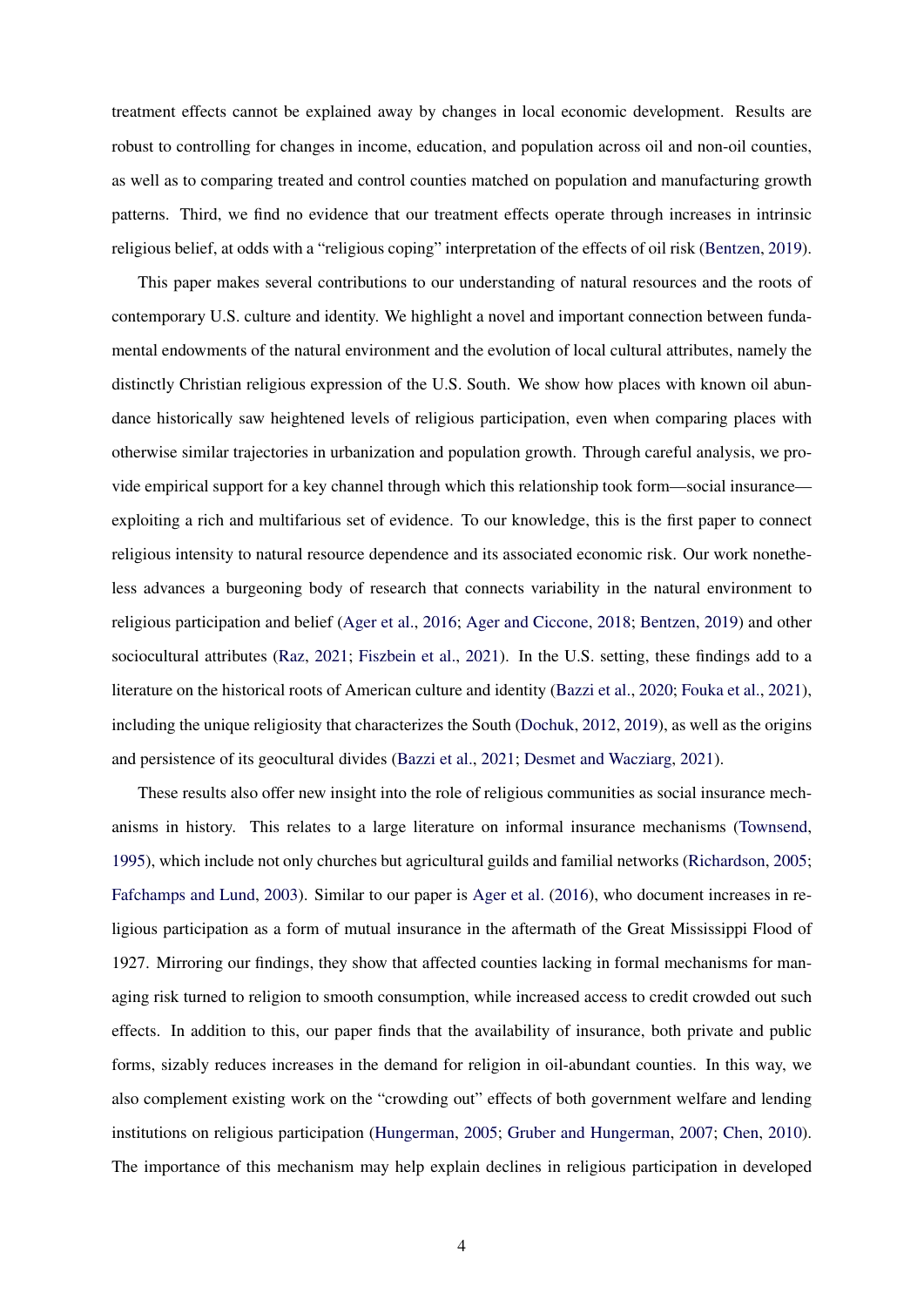regions of the world, where formal insurance mechanisms tend to be stronger.

Our findings furthermore represent an important contribution to the broader debate in economics on natural resources. Recent work by [van der Ploeg and Poelhekke](#page-29-0) [\(2009\)](#page-29-0), [van der Ploeg](#page-29-0) [\(2011\)](#page-29-0), [Cavalcanti](#page-27-0) [et al.](#page-27-0) [\(2014\)](#page-27-0), [Venables](#page-29-0) [\(2016\)](#page-29-0) and others have emphasized the role of volatility in driving the "resource curse." Yet less work has been done to study how resource-rich economies actually deal with volatility. We show that religious communities emerged in oil-abundant counties in the U.S. South as a form of social insurance, mitigating the impact of oil price shocks. Moreover, we find that demand for religion is greater in the absence of formal insurance and lending institutions. The fact that churches may mitigate the effects of shocks as a substitute for other, more formal mechanisms for smoothing consumption is consistent with existing evidence that resource-rich countries with poor financial institutions tend to be more volatile [\(van der Ploeg and Poelhekke,](#page-29-0) [2010\)](#page-29-0), while shedding new light on how countries that *do* lack mature financial and formal insurance mechanisms may deal with resource risk.

Lastly, our findings add to a large literature on urban growth and persistence. Why and to what extent "boomtowns" and other settlements persist over the long run are questions of active inquiry among urban and development economists [\(Bleakley and Lin,](#page-27-0) [2012;](#page-27-0) [Fafchamps et al.,](#page-28-0) [2016\)](#page-28-0). This is especially the case for settlements established around natural factors, where the resource curse threatens to undermine long-run economic outcomes. U.S. oil settlements, on the other hand, have proven quite successful, which may offer lessons for elsewhere [\(Michaels,](#page-28-0) [2011;](#page-28-0) [Allcott and Keniston,](#page-27-0) [2018\)](#page-27-0). In particular, our findings suggest that institutions for managing adverse economic shocks may be crucial for transforming mono-industrial boomtowns into high-income agglomerations.

## 2 Background

#### *Religion as Social Insurance*

Historians and social scientists have long noted the role of churches in providing various forms of social and economic support. In the United States, the 19th century Social Gospel movement coincided with an increase in church activity dedicated to addressing poverty, inequality, and education [\(Cnaan et al.,](#page-27-0) [2002\)](#page-27-0). Prior to the advent of federal government welfare and social insurance programs in the  $1930s$ ,  $8$ religious communities had become a leading provider of financial assistance and other aid, such as food and clothing, as well as employment matching services, job and vocational training, and other social services [\(Gruber and Hungerman,](#page-28-0) [2007;](#page-28-0) [Chen,](#page-27-0) [2010\)](#page-27-0). In 1926, for example, churches provided a total of \$150 million in charitable spending according to the U.S. Census of Religious Bodies. In comparison,

<sup>&</sup>lt;sup>8</sup>The 1935 Social Security bill established federal unemployment insurance. Savings and loan banks became widespread after the 1932 Federal Home Loan Bank Act.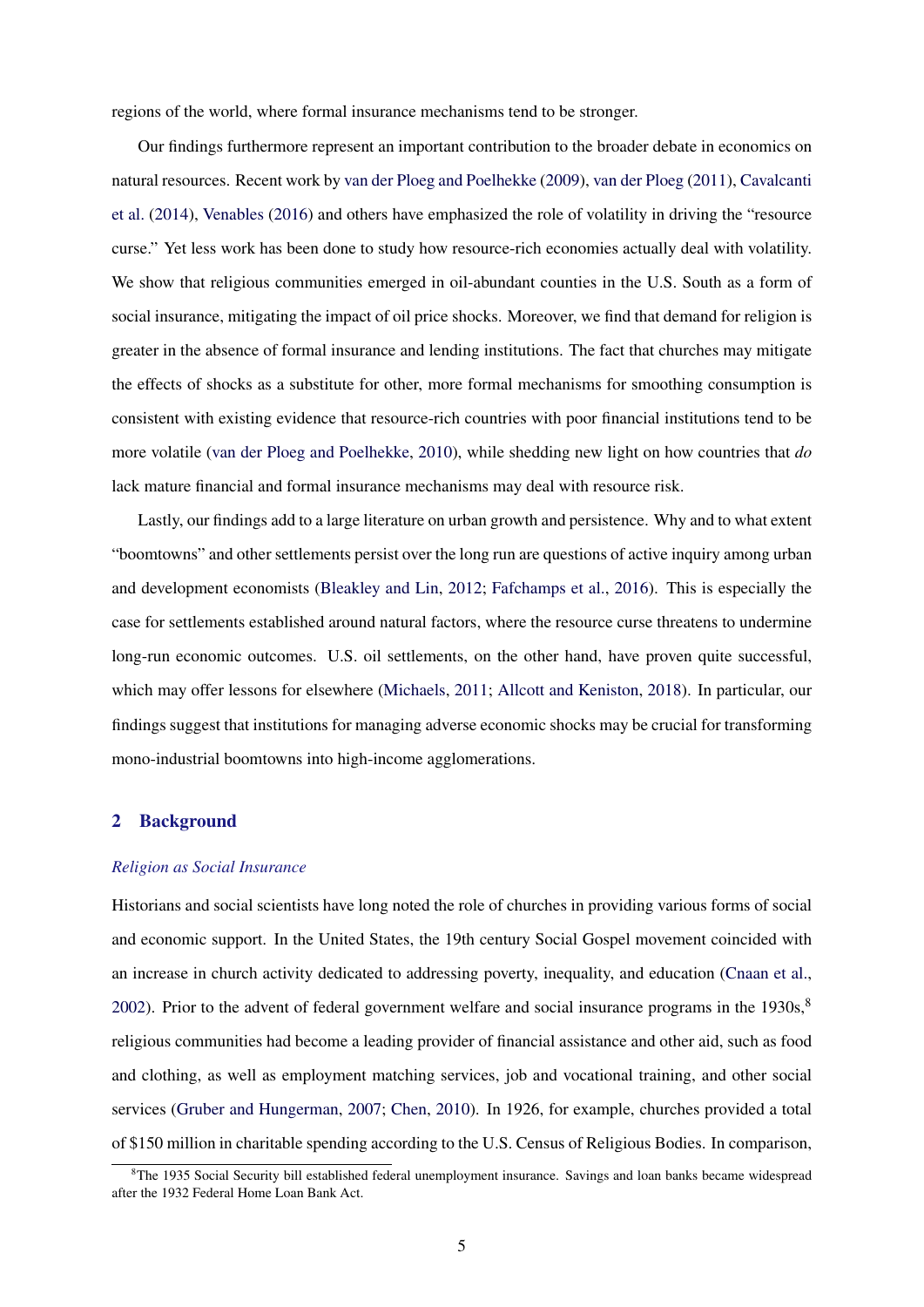social and charitable spending by state governments amounted to \$23 million and \$37 million by local governments in the same year [\(Gruber and Hungerman,](#page-28-0) [2007\)](#page-28-0).

Even today, churches play an active role in providing important support to their communities, particularly where formal mechanisms for dealing with economic uncertainty are lacking [\(Bartkowski and](#page-27-0) [Regis,](#page-27-0) [2003;](#page-27-0) [Hungerman,](#page-28-0) [2005;](#page-28-0) [McCleary and Barro,](#page-28-0) [2006;](#page-28-0) [Scheve and Stasavage,](#page-29-0) [2006\)](#page-29-0). One U.S. study by [Cnaan et al.](#page-27-0) [\(2002\)](#page-27-0) finds that about 75% of congregations have some form of financial support mechanism for the poor, while [Glaeser and Sacerdote](#page-28-0) [\(2008\)](#page-28-0) note that 3 in 5 Catholics and 3 in 4 Baptists in the U.S. General Social Survey trust their congregation to help them in times of hardship. The sources of such support tend to be the voluntary contributions of other members.<sup>9</sup> This is consistent with club models of religion and subsequent empirical work documenting how religious communities provide local public goods to their members, derived from the religious "investments" of members such as tithing and service-based contributions [\(Iannaccone,](#page-28-0) [1992,](#page-28-0) [1998\)](#page-28-0). To the extent that major religious organizations span networks of individuals and communities with idiosyncratic risk and state realizations, churches thus entail an important source of mutual insurance and consumption smoothing for religious participants [\(Berman,](#page-27-0) [2000;](#page-27-0) [Chen,](#page-27-0) [2010;](#page-27-0) [Ager and Ciccone,](#page-27-0) [2018\)](#page-27-0).<sup>10</sup>

## *Oil Abundance as a Source of Risk*

One source of risk against which religious communities might insure is generated by natural resource dependence. Natural resource quantities are generally inelastic in price in the short run, leading to large fluctuations in world prices [\(van der Ploeg and Poelhekke,](#page-29-0) [2010;](#page-29-0) [Ross,](#page-29-0) [2012\)](#page-29-0). High volatility in the world prices of natural resources can in turn translate into considerable volatility in real income for the economies endowed with them, which may have ramifications for income *growth*, in the form of the so-called "resource curse." For instance, [van der Ploeg and Poelhekke](#page-29-0) [\(2009\)](#page-29-0) find that natural resource abundance is associated with positive growth after controlling for volatility, although they leave it relatively open as to how one might manage the risk associated with such volatility.<sup>11</sup>

This paper focuses on one of the most price-volatile of all natural resources: oil. According to [van der Ploeg and Poelhekke](#page-29-0) [\(2009\)](#page-29-0), oil prices are more volatile than the prices of agricultural raw materials, food products, and ores and metals. By one estimate, world oil prices experience more volatility than 95% of all other products sold in the U.S. [\(Ross,](#page-29-0) [2012\)](#page-29-0). By another, oil-rich countries experience over 100% greater volatility (e.g., in revenues) than non-resource-rich countries, compared with  $50\%$ 

<sup>&</sup>lt;sup>9</sup> For example, [Wilson and Janoski](#page-29-0) [\(1995\)](#page-29-0) find that 71% of conservative Protestants who attend church weekly engage in church-related volunteer work, relative to 38% that do not actively attend a congregation.

 $10$ Consequently, lower levels of religious participation tend to be observed when formal mechanisms for smoothing consumption are strong [\(Gill and Lundsgaarde,](#page-28-0) [2004;](#page-28-0) [Gruber and Hungerman,](#page-28-0) [2007;](#page-28-0) [Ager et al.,](#page-27-0) [2016\)](#page-27-0).

 $<sup>11</sup>$ Their analysis does provide some insight relevant for this paper, in that resource-rich countries experience greater income</sup> volatility when they are more resource dependent (i.e., % GDP) and when financial systems are less developed.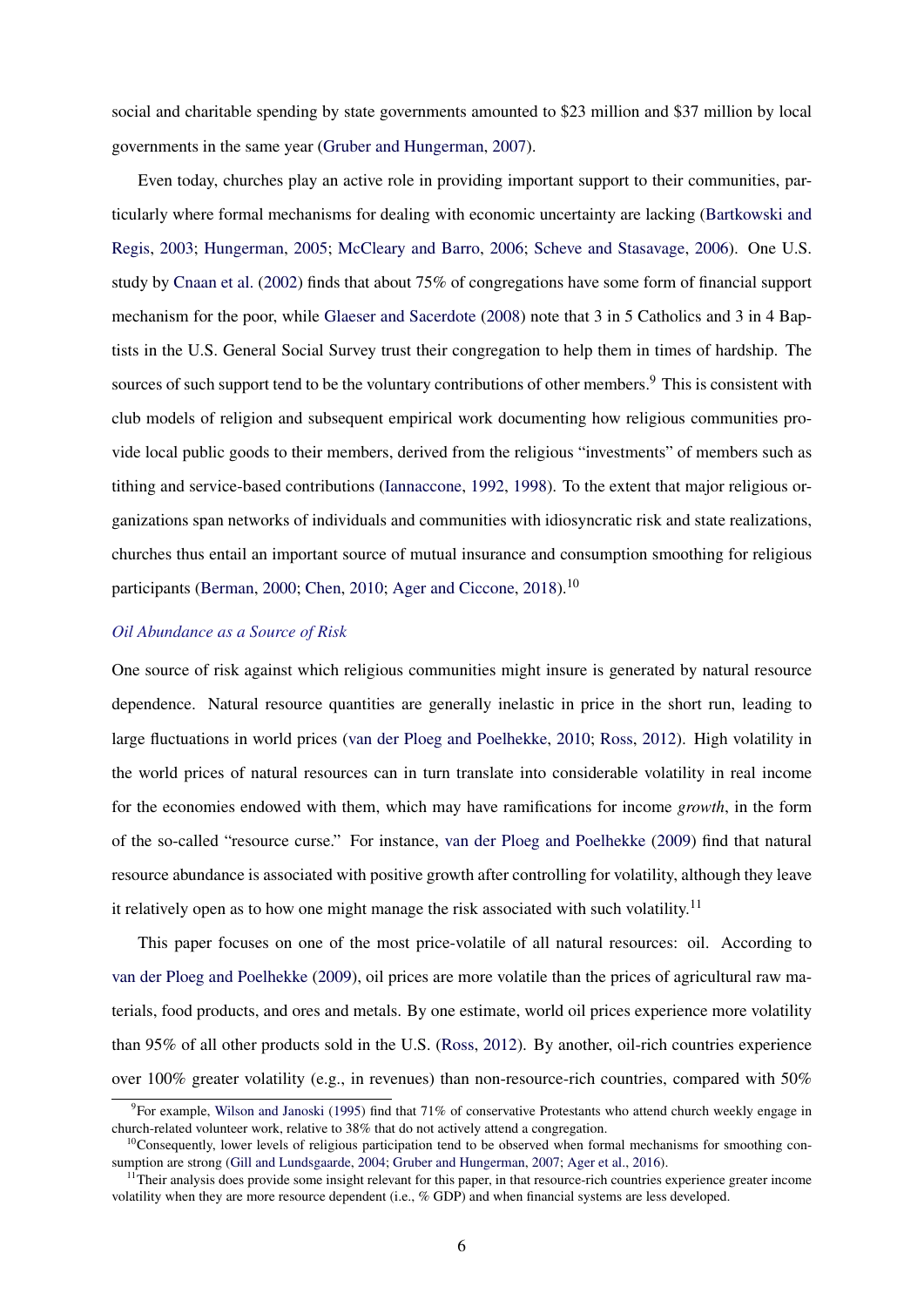for mineral-rich countries [\(Venables,](#page-29-0) [2016\)](#page-29-0).

Petroleum has been a major industry in the U.S. since the discovery at Oil Creek in Pennsylvania in 1859, but America's "oil age" arguably began in Texas at the turn of the century with the strike at Spindletop. The oil boom that followed gave rise to hundreds of new settlements, or "boomtowns," throughout the Southern United States, especially in the states of Texas, Louisiana, and Oklahoma. The economies that emerged were highly oil-centric and remained heavily dependent on oil through the late 1980s [\(Brown and Yücel,](#page-27-0) [2004\)](#page-27-0). Yet despite oil's booms and busts (see Figure [1\)](#page-37-0), they oversaw considerable economic growth throughout the 20th century [\(Michaels,](#page-28-0) [2011\)](#page-28-0).

## *Oil and Religion in the U.S. South*

Southern oil communities experienced oil's volatility not only via the market's booms and busts but also in the form of accidents such as fires and explosions. Though religion has featured prominently in the U.S. South since at least the Civil War period,  $12$  recent work by [Dochuk](#page-27-0) [\(2012,](#page-27-0) [2019\)](#page-27-0) documents how these challenges inspired an evangelical fervor and reliance on religion in the South's oil-patch boomtowns. Weak state governments meant that oil activities went largely unregulated, and the church emerged as a key institution serving oil communities.

Thereafter, petroleum and the Christian culture of the American South and Southwest "collaborated to construct a shared ideology and system of institutions" that persisted through the interwar era [\(Dochuk,](#page-27-0) [2012,](#page-27-0) p. 55). Today, they share a space in American political culture,  $^{13}$  with oil and evangelicals overlapping on the ideological right in the latter's opposition to climate change legislation and offshore drilling bans [\(Pew Research Center,](#page-29-0) [2015\)](#page-29-0).

## 3 Data and Empirical Strategy

We now describe the county-level dataset compiled for this paper. Our dataset combines information on county-specific oil discoveries with data from population and religious censuses for the U.S. We discuss each in turn before describing how this data are used to estimate the effect of oil abundance on religious participation in the U.S. South.

Our main sample matches the one in [Michaels](#page-28-0) [\(2011\)](#page-28-0), which covers all counties with major oil discoveries in Texas, Oklahoma, Louisiana, and surrounding states, including any county within 200 miles of an oil-abundant county in those three states (see Figure [2\)](#page-38-0).<sup>14</sup> This leaves a relatively large

 $\frac{12}{12}$ Of course, there is also considerable spatial variation in religiosity within the South, with the epicenter of the "Bible Belt" moving westward over time [\(Brunn et al.,](#page-27-0) [2011\)](#page-27-0).

<sup>&</sup>lt;sup>13</sup>Also see [Bentzen and Sperling](#page-27-0) [\(2020\)](#page-27-0) for the interrelation between politics and religiosity today.

<sup>&</sup>lt;sup>14</sup>We adopt the same sample as [Michaels](#page-28-0) [\(2011\)](#page-28-0), although our replication moves 9 counties in Texas from oil-abundant to non-abundant, as only natural gas portions of major oilfields are present in those, leaving 162 oil-abundant and 613 non-oil.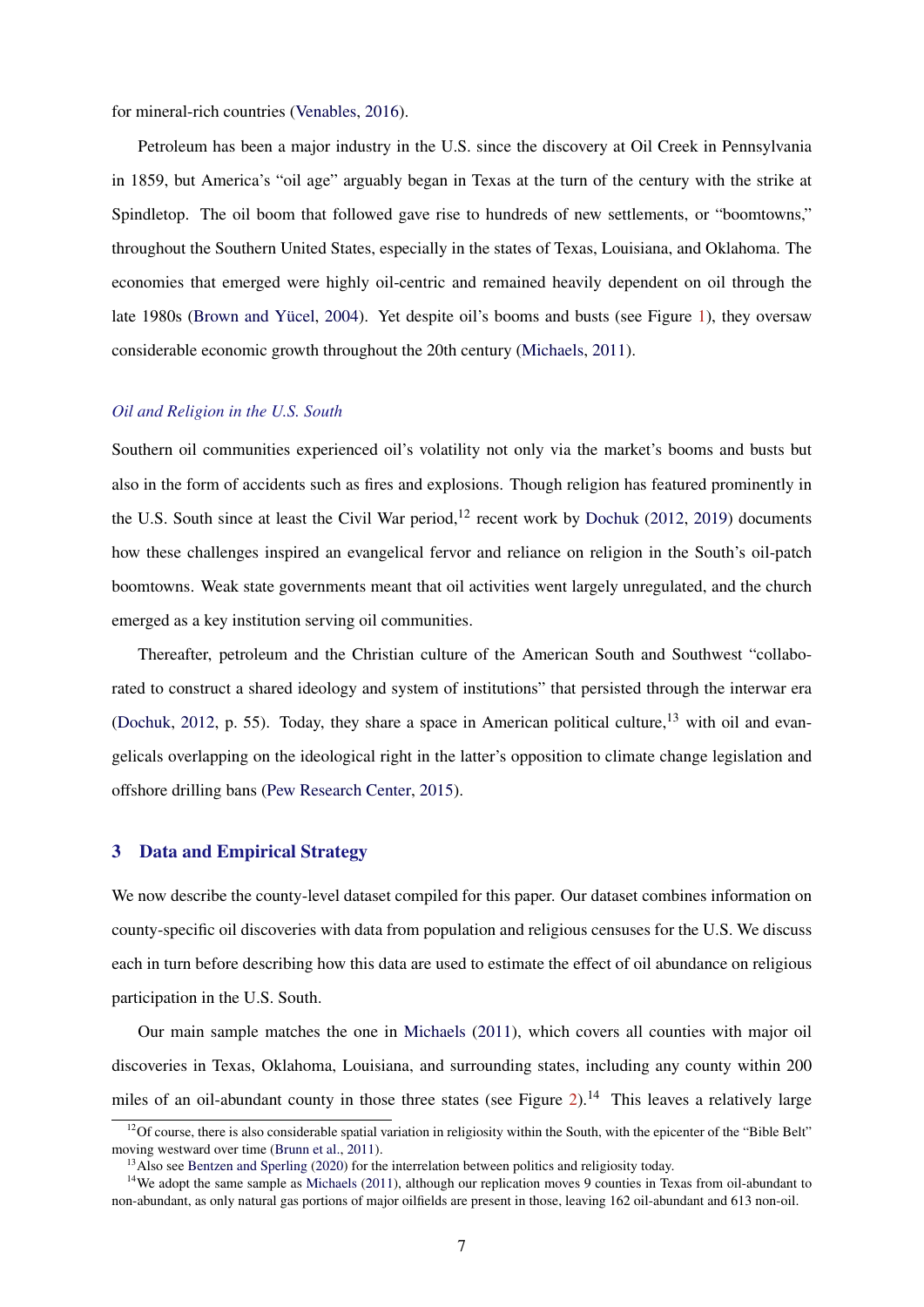number of control counties while limiting the geographic heterogeneity of the sample. Oilfields with 100 million barrels of oil or more are defined as "major." The first county to discover a major oilfield in this sample did so in 1893, while the most recent discovery was made in 1982.

Data on the locations of major U.S. oilfields come from the [Oil and Gas Journal Data Book](#page-28-0) [\(2000\)](#page-28-0), which lists all  $> 100$  million barrel oilfields in the United States, their locations by state, and their discovery years. We link major oilfields with data for all county-oilfields from the Oil and Gas Field Code Master List [\(U.S. Department of Energy,](#page-29-0) [2004\)](#page-29-0), which lists all oil and gas fields in the United States, their counties, and each field's discovery year within each county.

We combine the oil discovery data with information on county-level religious membership, from nine religious "censuses," beginning in 1890 and ending in 1990. These correspond to the red lines in Figure [3.](#page-38-0) All censuses are collectively available through the Association of Religion Data Archives (ARDA).<sup>15</sup> All religious censuses measure participation using counts of church "membership," which may entail baptism or confirmation, while only some also report a less restrictive count of "adherents." We therefore adopt the former.<sup>16</sup> As far as possible, we harmonize church membership and denominations across years for major Christian groups. Many smaller denominations, as well as predominately-Black Baptist and Methodist groups, are excluded as their memberships are not reported for much of the oil-discovery period. We then aggregate membership data across groups to construct our measure of religious participation.

Other data come from the U.S. Census of Population and Housing and the Census of Agriculture, compiled by [Haines](#page-28-0) [\(2010\)](#page-28-0) and [Haines et al.](#page-28-0) [\(2018\)](#page-28-0), respectively, as well as manufacturing data from [Matheis](#page-28-0) [\(2016\)](#page-28-0) and data from the individual full-count Census provided by [Ruggles et al.](#page-29-0) [\(2018\)](#page-29-0). These include data on county population, sector composition, wages and output, savings and loan associations, bank deposits, and the number of insurers and tellers. To measure educational attainment, we use the percentage of adults (aged 25 plus) with a high school degree. These are not available for 1926 and prior, for which we use the literacy rate. To measure income, we use median family income in 2018 dollars. As these data are also not available prior for 1926 and prior, we rely on another commonly-used metric for those years based on occupational income scores. This score is computed based on the median income in a given occupation as of 1950, assigned to individuals' occupations in previous years to proxy for their income. We then average those income scores by county based on the full-count census files. Once these census data are combined with religious data, county boundaries are harmonized to 2000 boundaries to create a unified panel, following the procedure used in [Hornbeck](#page-28-0) [\(2010\)](#page-28-0) and described

<sup>&</sup>lt;sup>15</sup>For 1906–36, we opt to use to use the versions from [Haines](#page-28-0) [\(2010\)](#page-28-0), for reasons of data cleanliness and formatting.

<sup>&</sup>lt;sup>16</sup>As an exception, Roman Catholic participation is only available after 1970 in terms of adherence. That being said, this is the case across all counties, and our results are robust to dropping those years.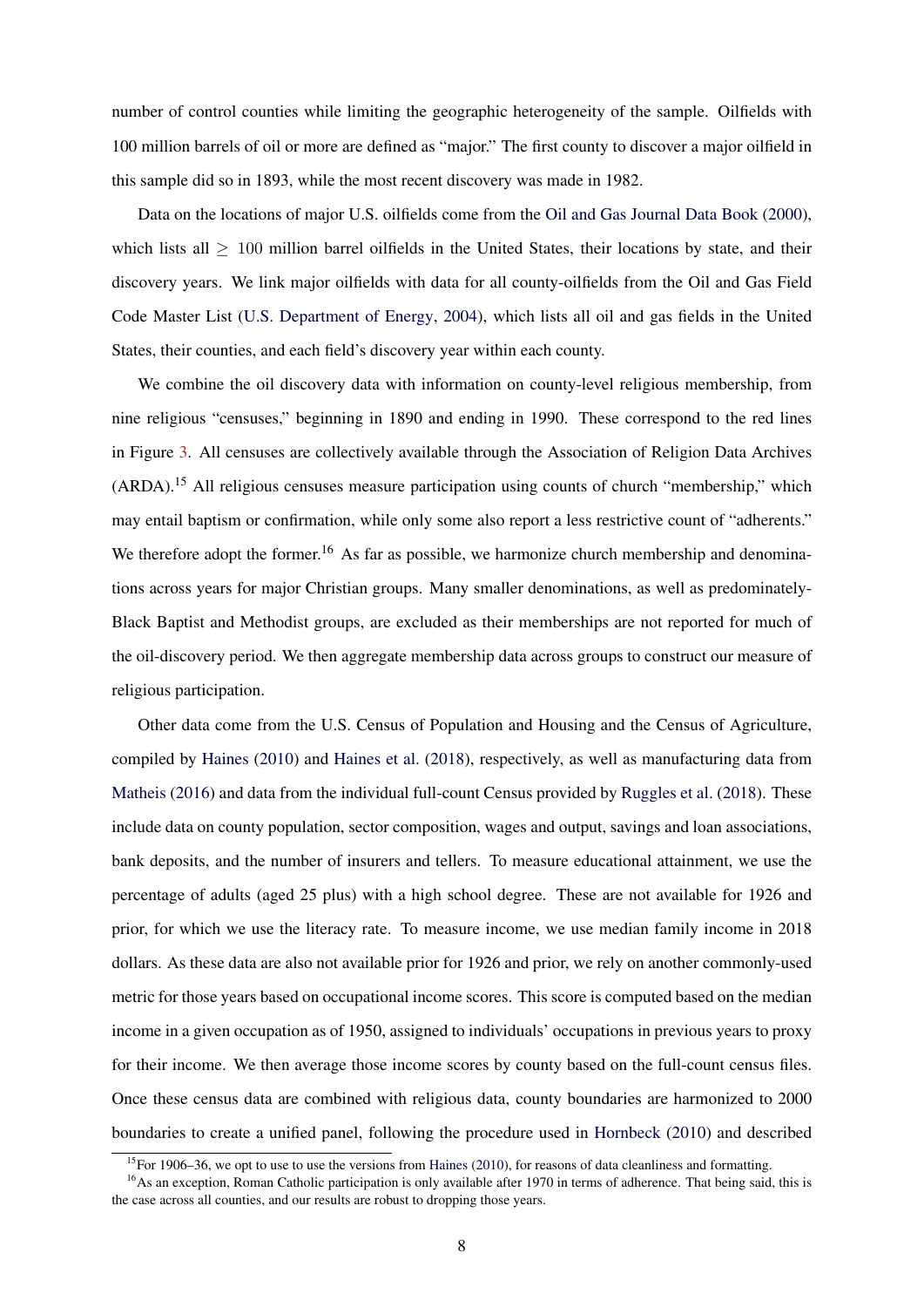<span id="page-9-0"></span>in [Ferrara et al.](#page-28-0) [\(2021\)](#page-28-0). Detailed information on this data can be found in the Data Appendix. Data on names of migrants comes from the 1940 Census and are matched with the list of Biblical names at [behindthename.com](https://www.behindthename.com/namesakes/list/biblical/alpha) to determine their religious content. Finally, data on public social insurance, including unemployment insurance and workers compensation at the state level for 1940 through 1990, are merged from [Fishback](#page-28-0) [\(2020\)](#page-28-0).

#### 3.1 Estimation

We estimate the effect of oil abundance on church membership using the following generalized differencein-differences (DD) framework with two-way fixed effects:

$$
y_{ct} = \mu_c + \theta_t + \beta \cdot D(t \ge E_c) + \varepsilon_{ct},\tag{1}
$$

where  $y_{ct}$  is the share of church members in the population of county c in year t,  $E_c$  is a county's first major oil discovery event,  $D(\cdot)$  denotes the indicator function which equals one if the statement in parentheses is true and zero otherwise,  $\mu_c$  are county fixed effects, and  $\theta_t$  are year fixed effects. The coefficient of interest is  $\beta$ , which captures average differences in religious participation between oil-abundant and non-oil counties relative to such differences prior to a major oil discovery.

Several conditions must be satisfied for  $\beta$  to be interpreted as the causal effect. First, the locations of major oil discoveries should be exogenous to relevant factors. That is, there must not be time-varying confounding factors that correlate both with the discovery of oil and a county's religious participation. Second, there must be no changes in the outcome across treated oil and non-oil control counties in the absence of treatment (i.e., pre-trends). Third, given the heterogeneity in treatment timing, treatment effects must be constant over time or  $\beta$  will be biased [\(Goodman-Bacon,](#page-28-0) [2021\)](#page-28-0). Since equation (1) models effects as a level shift, we relax this assumption below with a more flexible event-study approach. We also discuss the other common concerns with the standard DD setting.

#### *Plausible Exogeneity of Oil Discoveries*

One identification concern is potential selection into treatment. We thus examine whether observable county characteristics can predict major oil discoveries. Due to heterogeneous treatment timing, control counties lack a natural pre-oil counterfactual period. To deal with this, we define local *clusters* of counties around each treated county that discovers oil in period  $t$ .<sup>17</sup> We then regress an indicator for being an oil-abundant county on the observable characteristics of all counties in a given cluster in period  $t - 1$ . Based on the fact that all counties in the vicinity of the treated county should have been similarly likely

 $17$ These local clusters are built by first computing the distance of each control county to all oil counties. All control counties that have the same oil county as their closest treated county are then grouped together.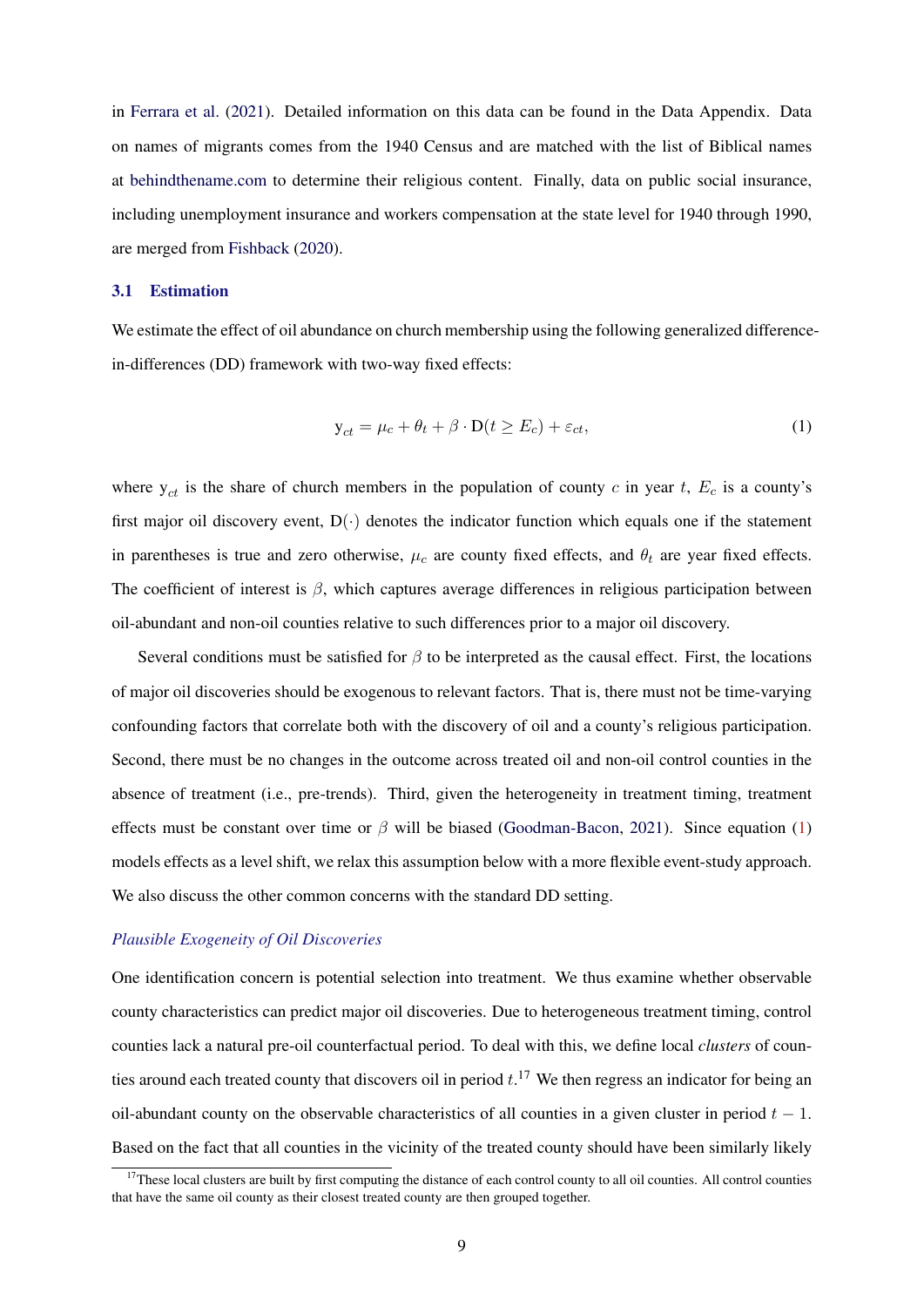<span id="page-10-0"></span>*ex ante* to also discover the same major oilfield, we can test whether certain characteristics in fact predict such discoveries locally, indicating non-random treatment assignment. Figure [A1](#page-0-0) plots the coefficients from these balance tests, using a variety of specifications to isolate potential local differences. We find no statistically significant differences in observable pre-oil characteristics between non-oil and eventual oil-abundant counties, corroborating the identifying assumption that major oilfield discoveries are as good as randomly assigned in space.

This finding is consistent with the historical narrative. Early methods of oil discovery were unreliable as they relied on first discovering surface saps or random drilling. For example, the strike at Spindletop that began the Texas oil boom came when Patillo Higgins, a Sunday school teacher in Beaumont, noticed clouds of gaseous liquid in spring water on a class field trip [\(Dochuk,](#page-27-0) [2012\)](#page-27-0). Much of the speculation that followed Spindletop subsequently also took place in Southeast Texas. Yet the most significant Texan oil discoveries would not be made until 1930, 170 miles north of Spindletop, when Columbus Joiner discovered the 134,000 acre, five-county East Texas Oilfield northeast of Henderson.<sup>18</sup> Because none had yet sought oil in that region, tracts of land were sold at little cost to incoming prospectors [\(Olien](#page-29-0) [and Olien,](#page-29-0) [2000\)](#page-29-0). Technologies to detect oil continued to be rather unreliable in later years. In 1950, only 20% of performed onshore oil explorations were successful [\(Gorelick,](#page-28-0) [2009\)](#page-28-0). Even in 1978, the exploratory success rate was only at  $27.5\%$  [\(Forbes and Zampelli,](#page-28-0) [2002\)](#page-28-0).<sup>19</sup> This suggests that wealthier counties, for instance, were not more likely to discover oil, corroborating the balance tests. Note that this does not rule out post-treatment migratory selection, which we discuss in Section 6.1 below.

## *Estimating Dynamic Treatment Effects*

To estimate changes in treatment effects over time, including possible pre-trends, we utilize an eventstudy framework in addition to the standard DD. This event-study framework entails the following:

$$
y_{ct} = \mu_c + \theta_t + \sum_{l=1}^{-2} \gamma_l \cdot D(t - E_c = l)_{ct} + \sum_{l=0}^{\bar{l}} \gamma_l \cdot D(t - E_c = l)_{ct} + \varepsilon_{ct},
$$
 (2)

Under this approach, treatment effects are expressed over an *effect window*  $l \in [\underline{l}, \overline{l}]$ , which we set to be  $[-3, +3]$ , and are estimated relative to the omitted period before the observed event (i.e.,  $l = -1$ ). For  $l < -1$ ,  $\gamma_l$  estimates pre-trends, and for  $l \geq 0$ ,  $\gamma_l$  estimates the dynamic treatment effects of the event. This effect window length is chosen to create a mostly balanced panel.<sup>20</sup> Counties with observations

<sup>&</sup>lt;sup>18</sup>Given this, we consider specifications that cluster standard errors beyond the county level or allow for spatial correlation to account for the tendency of oil endowments and other relevant characteristics to span beyond the county level.

 $19$ In a later sensitivity exercise we show that no particular year is driving our estimates, suggesting that changes in oil discovery technologies are unlikely to be influencing our results (see Figure [A4\)](#page-39-0).

 $^{20}$ Beyond that window, coefficients are identified from the small and idiosyncratic early- and late-treated subsets of the sample. For instance, under our current effect window, 119 (73.5%) of 162 treated counties experience the entire window. If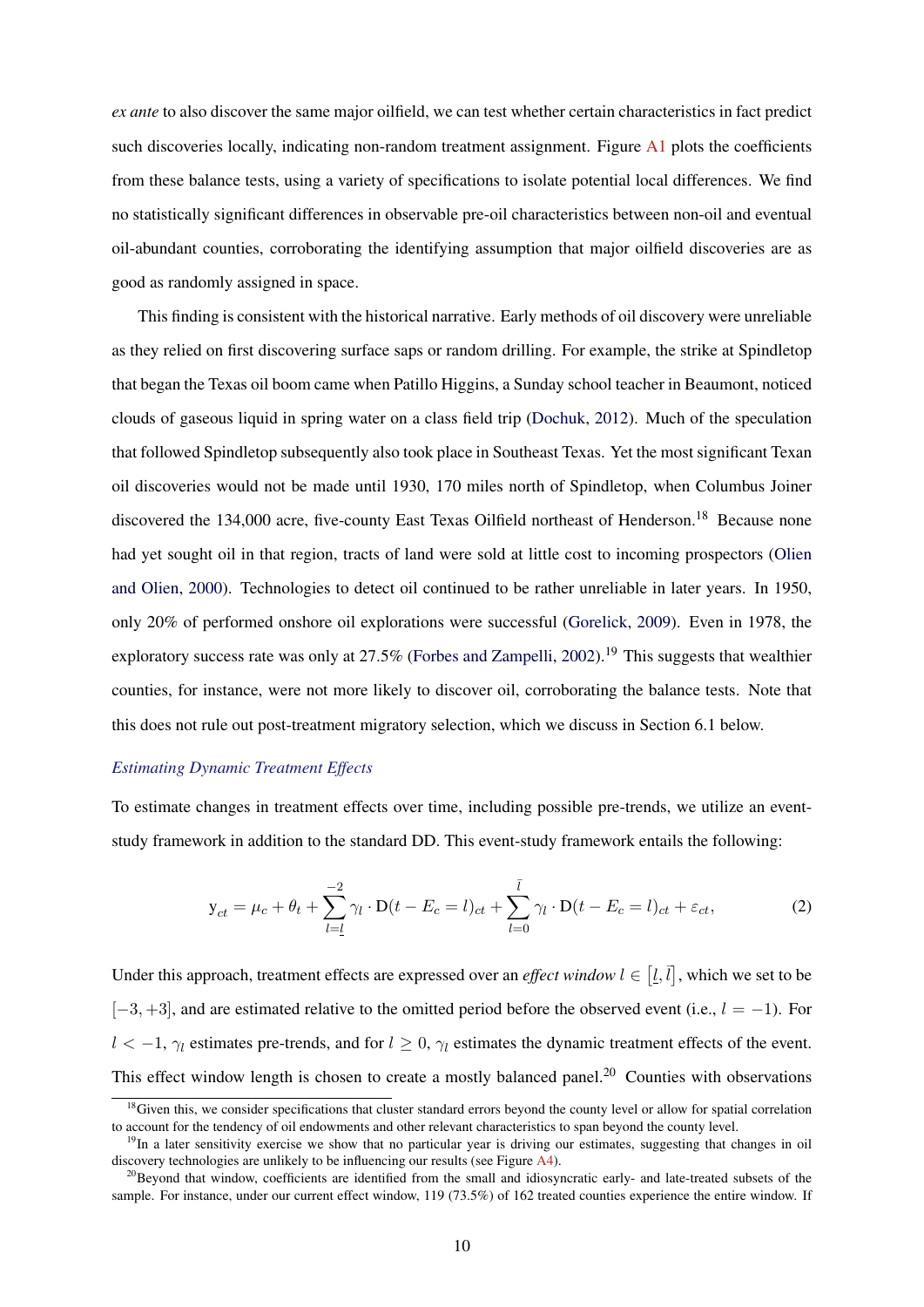outside of the effect window are nonetheless used in estimation to identify dynamic treatment effects, with such observations serving as controls [\(Schmidheiny and Siegloch,](#page-29-0) [2019\)](#page-29-0).

#### 4 Main Results

To study the connection between oil abundance and religious participation in the U.S. South, we exploit variation in the timing and locations of major oil discoveries in Texas, Oklahoma, Louisiana, and surrounding states between 1890 and 1990. Following its first major oil discovery, a county is considered to be treated and of known "oil abundance."

We begin by estimating the difference-in-differences (DD) framework in equation [\(1\)](#page-9-0). In our preferred specification, we exclude 255 counties directly adjacent to oil-abundant counties to avoid biases arising from spillover effects. This minimizes the probability that the control group is itself partially treated, which would bias estimated effects towards zero, while nonetheless retaining the comparability of treated and control counties on observable characteristics due to geographic proximity.

Estimates using this "donut" subsample can be found in column (1) of Table [1,](#page-30-0) which shows a 6.6 percentage points (pp) increase in the rate of church membership associated with oil abundance among the 15 major Christian churches sampled—about 20% above the mean. Secondary specifications affirm this result. Estimates from the full sample in column (2) are reduced, as expected, to about 4.8 pp.<sup>21</sup> Columns  $(3-6)$  consider how treatment effects change with the inclusion of various covariates.<sup>22</sup> These include controls for population size, manufacturing employment, and cotton production. Estimates are not sensitive to any particular set of covariates. We caution that some of these controls could potentially be outcomes of the oil treatment themselves, and our preferred specification is therefore the one reported in column  $(1).^{23}$ 

## *Event-study Estimates*

A large literature on DD estimation illustrates many concerns stemming from such designs [\(Goodman-](#page-28-0)[Bacon,](#page-28-0) [2021;](#page-28-0) [Sun and Abraham,](#page-29-0) [2021\)](#page-29-0). In this section, we address two: (i) heterogeneous treatment effects in the presence of heterogeneous treatment timing, which can bias DD estimates due to the use of different timing groups (i.e., early- versus late-treated) as controls, and (ii) pre-treatment effects. To do this, we use variants of the event-study framework defined in equation [\(2\)](#page-10-0). This allows us to evaluate changes in the treatment effect over time, as well as estimate possible pre-trends.

this were extended by  $\pm 1$ , this would drop to 36 (22.2%). Given this,  $\gamma_{k-3}$  and  $\gamma_{k-3}$  are not of interest and not reported.

 $21$ Table [A2](#page-31-0) in the Appendix shows that excluding adjacent control counties is sufficient to remove most spillover effects, as compared to excluding counties within 50, 100, and 150 km of the nearest oil county.

 $22$ See Appendix Table [A1](#page-30-0) for summary statistics of main variables and covariates in treated, control, and adjacent counties. <sup>23</sup>Table [1](#page-30-0) also reports the  $\delta$  statistic by [Oster](#page-29-0) [\(2019\)](#page-29-0) to test for the sensitivity of our results with respect to selection on unobservables. A value of  $\delta \geq 1$  is typically considered a robust result.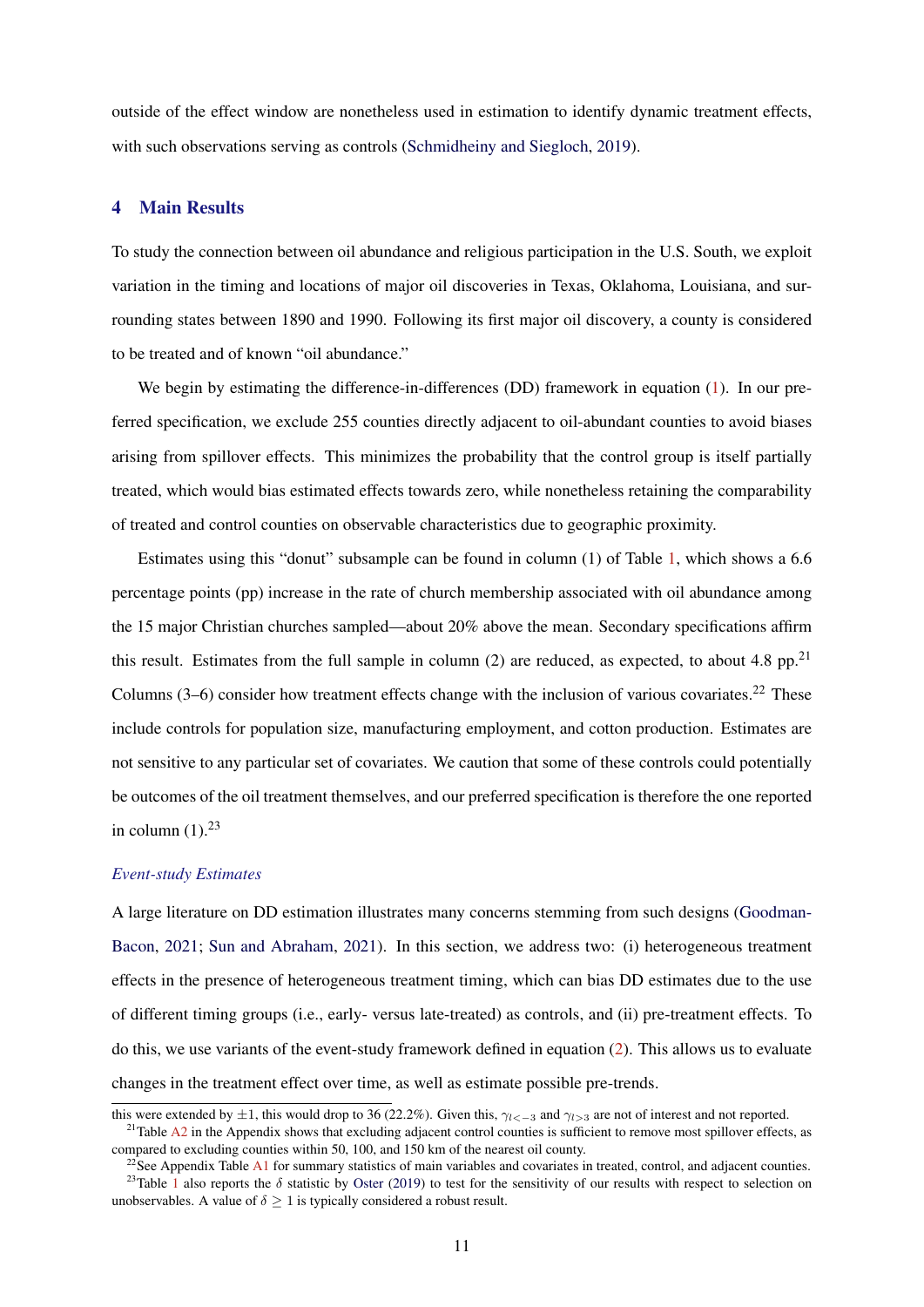We begin by plotting our baseline event-study estimates in panel (a) of Figure [4;](#page-39-0) this corresponds to a more flexible version of the DD estimate in column (1) of Table [1,](#page-30-0) which allows us to capture effects beyond a simple level shift and instead reveal interesting dynamics in the treatment effect over time. Post-treatment effects appear somewhat small at first, reflecting heterogeneity in the amount of time since the treatment year as of period 0, and then increase over time thereafter. Following [Goodman-](#page-28-0)[Bacon](#page-28-0) [\(2021\)](#page-28-0), this pattern raises the possibility that DD estimates are biased toward zero.<sup>24</sup> This is more likely to be the case if estimation relies greatly on time variation, i.e., comparisons between different timing groups. Fortunately, our sample contains a large number of never-treated counties, with the Bacon decomposition showing nearly 90% of variation used in estimating equation [\(1\)](#page-9-0) as coming from comparisons between treated and never-treated units and DD estimates using *only* this variation to be 7.75.

The relative unimportance of time-variation in our setting is corroborated by robustness exercises showing DD estimates to be largely unchanged when alternative treatment years are used, changing treatment timing. Besides our preferred treatment definition, in which the treatment "switches on" the year a county discovers its first major oilfield, we construct four alternative measures: (i) the year *any oil at all* is discovered in a county, (ii) the year it *or an adjacent oil-abundant county* discovers a major oilfield, whichever is first, (iii) the first year any of its major oilfields are discovered *in any county*, even if not in that county, and (iv) the first year any county in the set of oil-abundant counties with which it is *contiguous* discovers a major oilfield. Despite these increasingly conservative definitions, Table [A3](#page-32-0) shows estimates to be highly stable, varying by no more than half of a percentage point.

Whereas post-treatment effects are increasing, panel (a) shows an absence of statistically significant pre-treatment effects. We perform three supplementary event-study exercises to further rule out anticipatory effects. The first two exercises entail basic extensions of equation [\(2\)](#page-10-0). Although one common strategy is to control for county-specific linear time trends, this is likely to dilute estimates of dynamic treatment effects in the presence of increasing effects over time. [Goodman-Bacon](#page-28-0) [\(2021\)](#page-28-0) proposes an alternative strategy, in which pre-treatment trends are estimated and then subtracted from the outcome for all periods. This approach can be seen in panel (b) of Figure [4.](#page-39-0) Implementing this in our main specification from Table [1](#page-30-0) decreases estimates somewhat to 4.9 (.9) pp, which remains highly significant.

A second exercise involves modifying the estimation strategy to compare treated and control counties with similar pre-treatment activity. This involves matching on pre-treatment trends in log population size or density, via propensity score matching, and the use of matched-pair fixed effects. These exercises tend to flatten pre-trends whilst generating modest decreases in DD estimates relative to our main spec-

 $24$ We address the econometrics of this pattern here and discuss its potential drivers further below.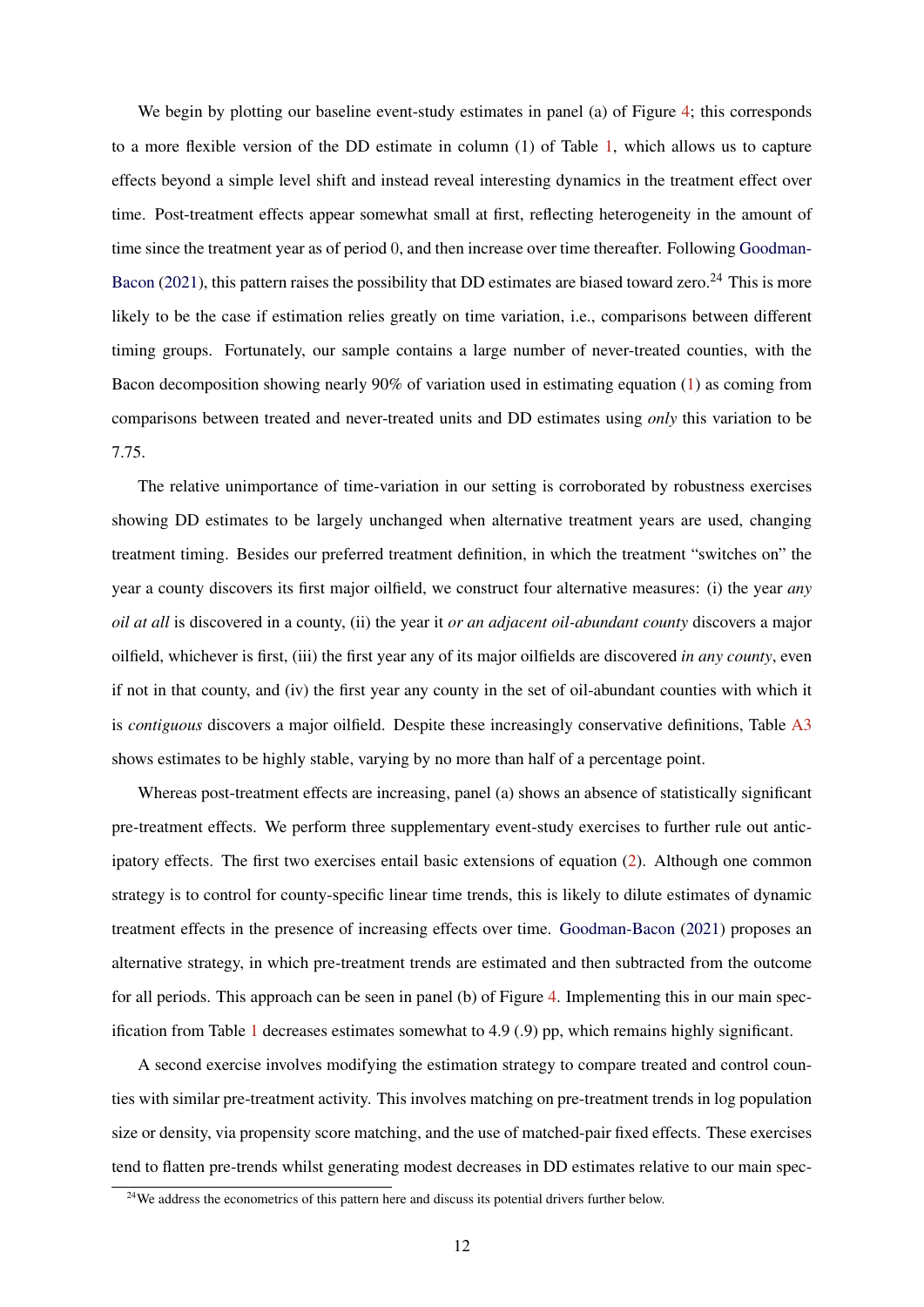ification. One such example can seen in panel (c) of Figure [4,](#page-39-0) which matches on pre-treatment growth trends in log population density. Implementing this yields a smaller DD estimate, of 4.0 (1.3) pp. DD estimates from all pre-treatment matching exercises can be found in Appendix Table [A4.](#page-33-0)

The third exercise employs an alternative event-study estimator that is robust to heterogeneous treatment timing. [Sun and Abraham](#page-29-0) [\(2021\)](#page-29-0) show that when treatment effects are heterogeneous in settings with heterogeneous treatment timing, pre-trend tests based on standard event-study estimates are invalid. As in [Goodman-Bacon](#page-28-0) [\(2021\)](#page-28-0), this is driven by contamination from the use of different timing groups as controls alongside never-treated units. They propose an alternative estimator that relies only on never-treated counties as controls. Estimates from this approach can be found in panel (d) of Figure [4.](#page-39-0) Post-treatment estimates are highly similar to those from OLS, while pre-treatment estimates are small and statistically insignificant, with minimal trend.<sup>25</sup>

## *Other Robustness*

A potential inference issue involves spatial correlation in the disturbance  $\varepsilon_{ct}$ , which is likely to span beyond individual counties c. We adopt several approaches to account for these. First, we estimate standard errors from [Conley](#page-27-0) [\(1999\)](#page-27-0), which generates smaller standard errors than specifications that cluster standard errors, as shown in Table [A5.](#page-34-0) Second, we estimate effects using standard errors clustered at trans-county levels of aggregation, at which the treatment is likely to have occurred in practice. These standard errors are slightly larger but estimates remain highly significant, as shown in Table [A6.](#page-35-0)

Another issue involves heterogeneity of effects across space and sample year. We re-estimate equation [\(1\)](#page-9-0) excluding each state and year one at a time and observe how the oil abundance effect changes from our baseline result. Figure [A4](#page-39-0) plots the coefficients from this exercise. In no case does excluding any given state or year significantly change the estimated coefficient relative to the baseline result. This is also reassuring regarding our use of time-invariant county boundaries since dropping states with several county boundary changes over time does not change the results.<sup>26</sup>

A final issue involves the construction of the outcome variable. Because our measure of religious participation requires the same set of Christian denominations across all years, some groups are inevitably excluded—most notably the predominantly-Black National Baptist Convention. Since the 1906 Religious Census reports National Baptists in combination with the Northern and/or Southern Baptists for each county, we report in Appendix Table [A7](#page-35-0) estimates using different versions of our outcome variable, which either impute Baptist counts from other years or drop 1906 and Baptists denominations

<sup>&</sup>lt;sup>25</sup>We consider several other event-study estimators in Appendix Figure  $A2$ , as well as a version of Figure [4](#page-39-0) using logged outcomes in Appendix Figure [A3,](#page-0-0) none of which significantly alter pre- or post-treatment estimates.

 $^{26}$ This is potentially an issue for Oklahoma, a state that experienced multiple boundary changes over our sample period. We thank an anonymous referee for pointing this out to us.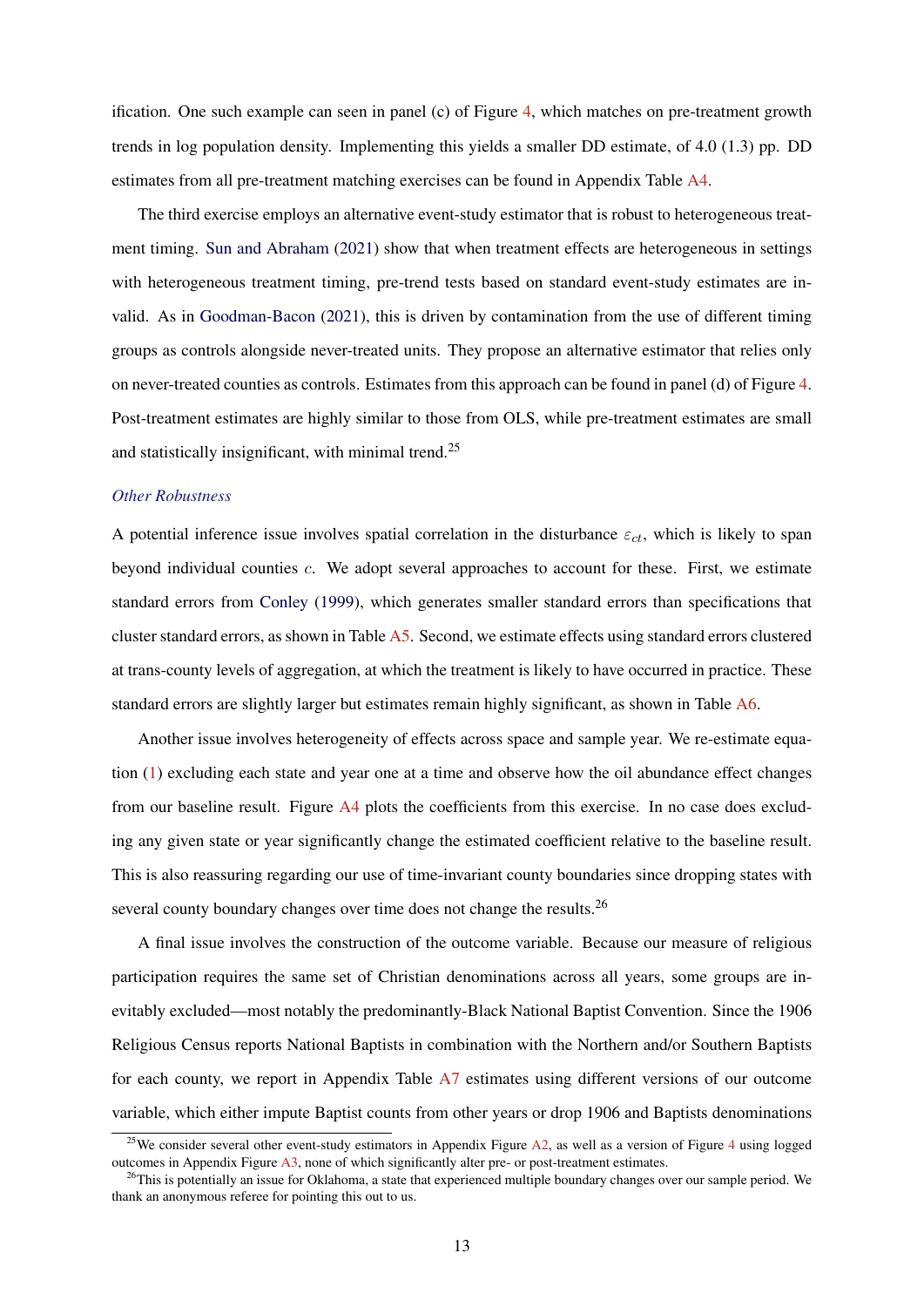entirely. These result in no substantive change to our estimates.

#### 5 Religious Communities as Social Insurance

Having established that major oil discoveries predict large and persistent increases in the rate of church membership in the oil-rich U.S. South over the 20th century, we now turn to our favored explanation for this effect. In this section, we explore to what extent religious communities emerged specifically as a form of *social insurance*. We begin by examining whether treatment effects are rooted in the *risk* associated with oil abundance. We then consider whether demand for religious communities stems from their provision of actual economic support.

## 5.1 Oil Risk Drives Religious Participation

Downturns in the oil market may generate substantial economic distress for oil communities.<sup>27</sup> Uncertainty in the presence of such shocks may trigger increased religious participation as a form of *social insurance*, to the extent that the major denominations we study span multiple regions with idiosyncratic risk.<sup>28</sup> To test this, we first establish the importance of oil *risk* in driving our treatment effects, using volatility in oil prices and variation in non-oil economic activity.

## *Oil Price Volatility and Treatment Effects*

To capture volatility in world oil prices at a given point in time, we use running standard deviations (st. dev.) of real crude oil prices (in 2018 USD) over preceding 5, 10, and 25 year periods. A larger st. dev. implies greater price volatility. Because crude oil prices are determined by the world market, their fluctuations are largely exogenous to the conditions in any individual oil county. We then interact this measure of volatility with the treatment indicator in equation  $(1)$  to capture the interaction effects of oil volatility on religious participation in oil-abundant counties relative to non-oil counties.

Table [2](#page-31-0) shows these interaction effects using the preferred "donut" specification with two-way fixed effects and no other controls. Estimates reveal that a one st. dev. increase in oil price volatility coincides with treatment effects that are about 24% larger—consistent with our hypothesis—with larger and more precise interaction effects coming from longer-run measures of volatility.<sup>29</sup>

One concern is that oil prices tend to be higher in times of high volatility, with short-term positive shocks to oil price *levels* driving this effect rather than the *volatility* in prices per se. To test this, we include in Table [A9](#page-0-0) lagged demeaned real price level interactions alongside the volatility interactions.

 $27$ [Brown and Yücel](#page-27-0) [\(2004\)](#page-27-0) show this in the context of 20th century Texas, while our own county panel data show effects of oil price shocks on unemployment, income, and various sectoral outcomes in oil counties, as shown in Table [A8.](#page-36-0)

 $^{28}$ See the Theory Appendix for a model explicating this logic.

 $29$ Figure [1](#page-37-0) illustrates the temporal sources of variation in oil price volatility in our sample.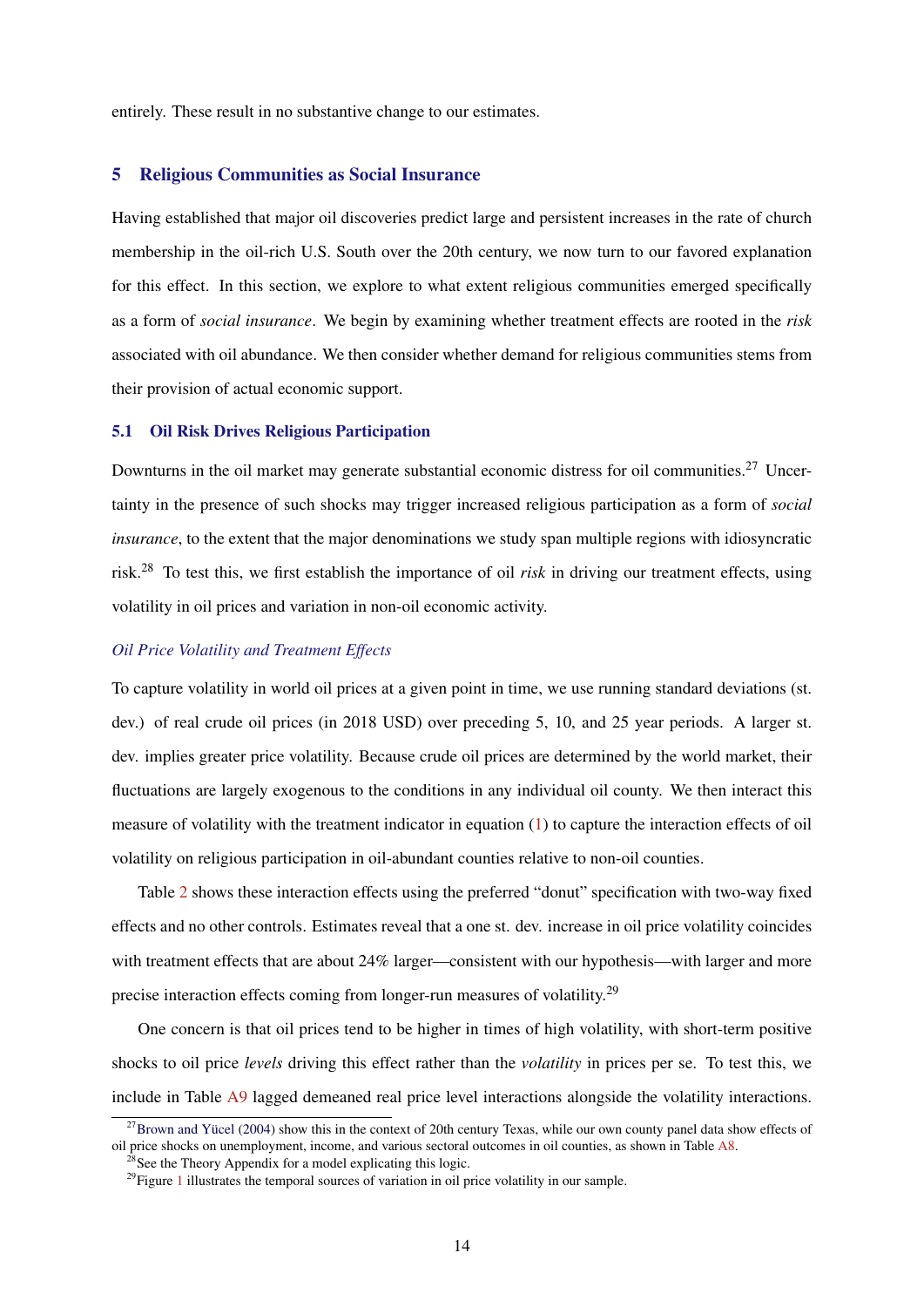This generally sustains our estimates of the latter's effects.

#### *Oil Dependence and Treatment Effects*

Crude oil prices are not the only source of risk faced by oil communities. When the Texas oil boom began at the turn of the 20th century, much of Texas was sparsely populated and neither Oklahoma nor New Mexico were U.S. states. And although major agglomerations often sprung up around oil boomtowns [\(Michaels,](#page-28-0) [2011\)](#page-28-0), many oil communities in the sample remained highly oil-dependent throughout the 20th century—and arguably would have remained sparsely populated in the absence of oil's riches. To the extent that oil is the primary source of wealth and urban growth in many parts of the U.S. South and Southwest, the local economic risk entailed by oil abundance may be amplified even more in those places. This in turn may have contributed to the treatment effects observed above, driving even greater reliance on religious communities for economic support during oil downturns.

To capture heterogeneous effects from greater dependence on oil, we develop several time-invariant variables with which to interact the treatment dummy. These variables capture non-oil economic activity at the start of the event window, when to-be-treated and never-treated counties were similar on average. The first two capture the *extent of urbanization* at the start of the Oil Age. One of these is a continuous variable, measuring log population density in 1900. Another is a dummy capturing whether a county contained part of an urban agglomeration with a population of at least 25,000 in 1890. To the extent that a county had high levels of urbanization prior to discovering oil, its economic performance would likely be less dependent on oil's bounty.

The second set of variables captures a county's *manufacturing activity* prior to oil's discovery. The first measures log manufacturing output per capita in 1900. The second is a dummy indicating abovesample-median manufacturing output in 1900. Having a larger manufacturing presence implies lower aggregate risk: not only does it mean a place has historically had economic activity independent of oil, but manufacturing serves as a key substitute sector for mining labor during oil downturns.<sup>30</sup>

The third set of variables captures a county's *cotton activity* prior to oil's discovery, using a continuous measure of the share of land used for cotton in 1900 and a corresponding above-sample-median cotton dummy. Cotton in itself was a source of economic risk throughout the South in the early 20th century, but this risk was driven by different sources than oil's, such as the boll weevil. Hence, cotton-rich places that discovered major oil might have smaller treatment effects, due to risk diversification.

Consistent with oil dependence driving economic risk, treatment effects are significantly larger in

<sup>&</sup>lt;sup>30</sup>Whereas a decrease in oil prices tends to decrease mining wages, mining output, and even agricultural employment in oil versus non-oil counties, the same decrease tends to *increase* manufacturing employment and slightly manufacturing wages, consistent with a shift to the right in the manufacturing labor supply curve. For these estimates, see Appendix Table [A8.](#page-36-0)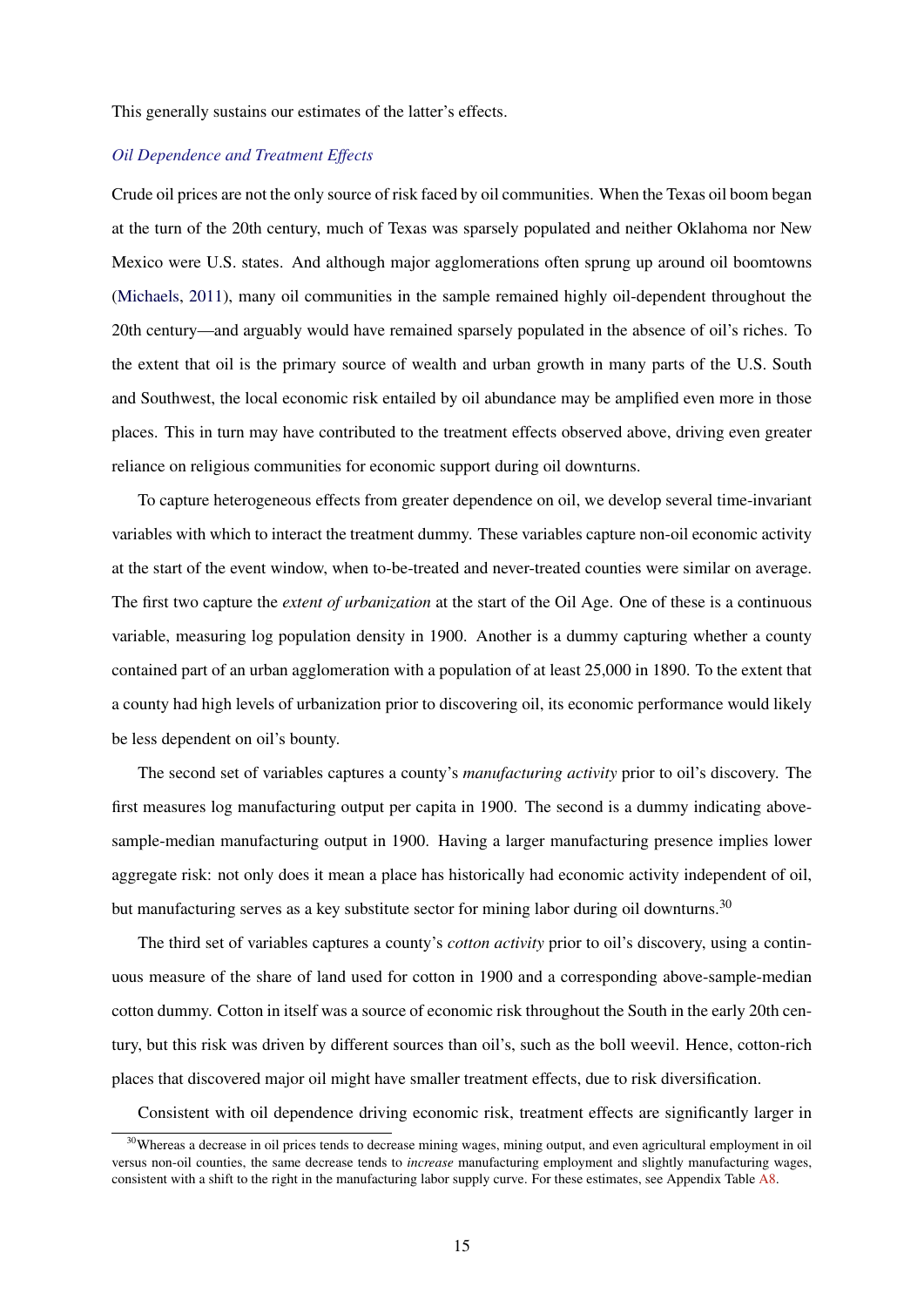more oil-dependent counties, with smaller pre-discovery populations, manufacturing sectors, and cotton density. Estimates produced from these interactions, as shown in Appendix Table [A10,](#page-0-0) reveal that treatment effects are driven by counties without an urban presence prior to oil's discovery—with a one st. dev. increase from the sample mean in log population density in 1900 reducing treatment effects to zero—and reduced significantly by the pre-oil presence of manufacturing and cotton. This suggests effects are being driven largely by higher-risk "boomtowns" whose economic activity stems from oil.

#### 5.2 Crowd Out

Although religious participation appears to increase in response to oil's economic risk, it is possible such effects are rooted in psychological forms of support rather than economic ones. Indeed, evidence for "religious coping" has been documented in recent work by [Bentzen](#page-27-0) [\(2019\)](#page-27-0). While we consider the role of religious coping in Section 6.3, we now provide evidence that religious communities indeed provide economically-meaningful forms of social insurance demanded in response to oil risk.

To show this, we first examine key substitutes in the provision of insurance. If religious participation emerges in oil counties in response to increased demand for social insurance, one would expect a greater supply of private and public substitutes for smoothing consumption, with more complete contracts, to *crowd out* relative increases in religious participation in oil counties [\(Hungerman,](#page-28-0) [2005;](#page-28-0) [Chen,](#page-27-0) [2010\)](#page-27-0). We begin by examining public insurance substitutes, in the form of state-provided social insurance.

## *Oil and Religion in the Public Social Insurance Era*

Public social insurance first became widespread in the U.S. in the 1930s but continued to vary by state thereafter, with Southern states generally providing less. Hence, to study interaction effects from public social insurance, we interact our county-level oil abundance indicator with time- and state-varying measures of maximum weekly (i) unemployment insurance and (ii) workers compensation benefits from [Fishback](#page-28-0) [\(2020\)](#page-28-0). These measures are each adjusted to reflect relative value, using the ratio of benefits to either (i) the national poverty line weekly income equivalent for a 4 person family, (ii) average weekly earnings plus benefits for manufacturing workers in the state, or (iii) state weekly per capita income.

As shown in Table [3,](#page-32-0) we find that the introduction of public social insurance benefits comparable to national poverty line income standards reduces effects by nearly two thirds. When it is available at levels comparable to even higher standards, such as average state incomes or manufacturing earnings, positive effects of oil on religious participation disappear entirely, although availability to this extent is seldom the case in our sample. This mirrors previous findings by [Gruber and Hungerman](#page-28-0) [\(2007\)](#page-28-0) showing a reduction in charitable giving by churches following the New Deal.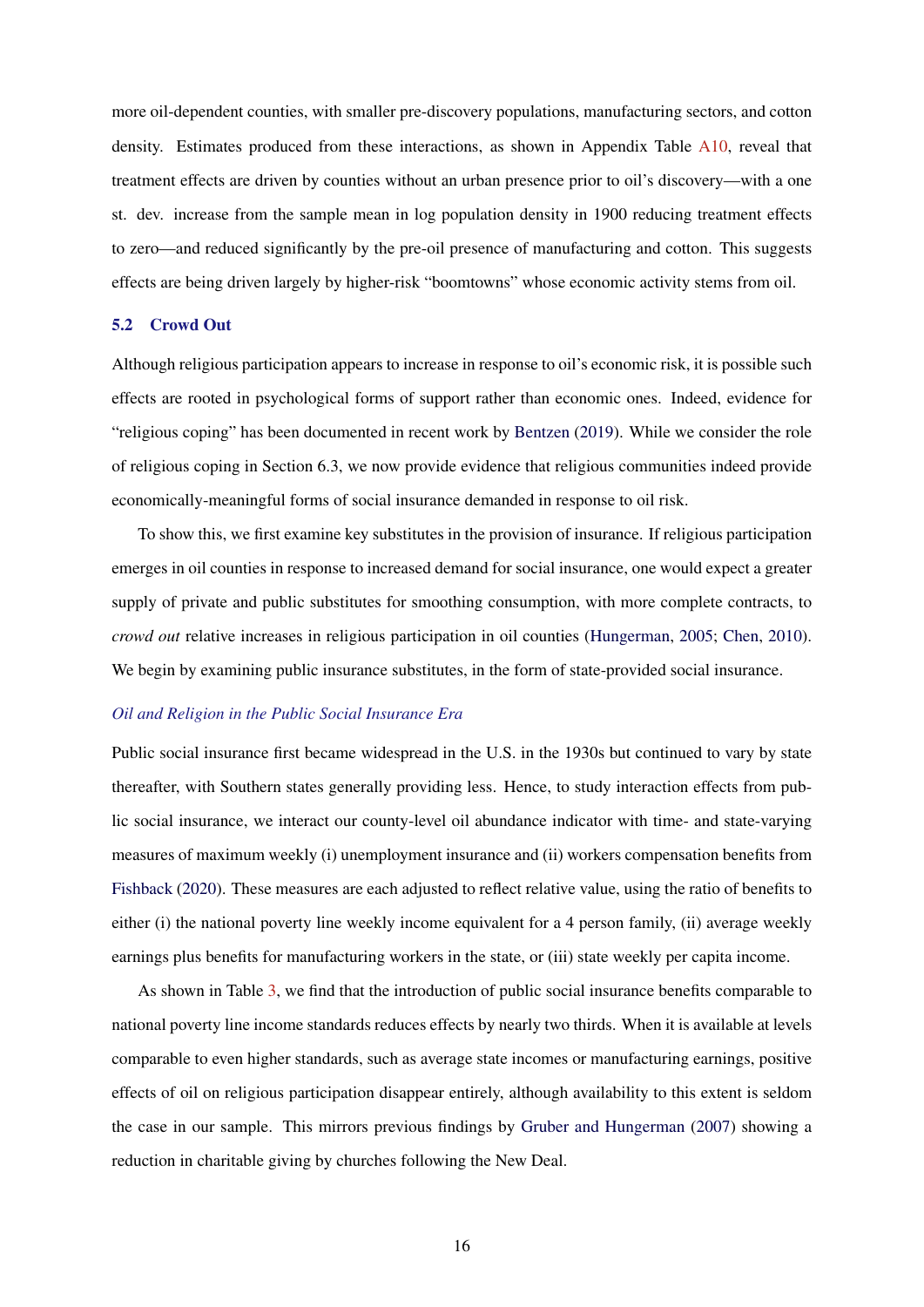#### *Access to Credit and Private Insurance*

Do oil counties that had greater access to credit and private insurance prior to oil's discovery exhibit similar "crowd out" effects to that observed with public social insurance? To answer this, we use data on historical credit availability—as measured by the number of savings and loan associations and bank tellers in each county—as well as on private insurance—as measured by the number of insurance agents and brokers in each county. As a large number of counties report having zero of these, we generate a dummy variable for each, indicating whether a county had any prior to treatment.

Due to limitations in how far back credit availability data go, in our preferred specifications we drop some treated counties to reduce "bad control" concerns. In particular, savings and loan associations became prominent throughout the U.S. following the Federal Home Loan Bank Act of 1932, and countylevel data for them first corresponds to our religious census dataset in 1950. County-level data on bank tellers and insurance agents, meanwhile, are available for the full set of sample counties starting in 1910. Our main specifications thus drop counties treated prior to 1950 when examining heterogeneous effects from savings and loan banks and pre-1910 for bank tellers and private insurance.

Estimates for these are featured in Table [4](#page-33-0) and are again consistent with a "crowd out" hypothesis. In particular, having a savings and loan association or access to bank tellers reduces effects almost entirely in specifications that drop previously treated observations, as shown in columns (1b) and (2b), respectively. Meanwhile, effects are more than halved for counties with access to private insurance, as shown in column (3b). Effects are robust to instead including all observations, as shown in the remaining columns. Overall, this suggests religious communities are indeed engaged in the provision of social insurance, primarily in the absence of private substitutes.

Given the attenuation of effects from the supply of private substitutes, one might also expect *demand* for these to increase with oil abundance, all else fixed. To measure demand for private banking as used for smoothing consumption, we use two continuous measures of savings as outcomes: log savings capital in savings and loan associations per capita and log time deposits per capita. To measure demand for private insurance, we use the logged number of insurance agents and brokers per capita.

These results are again consistent with the notion of religious communities and private banking or insurance as substitutes. Table [A11](#page-0-0) shows oil abundance increases demand for savings capital and time deposits by nearly 10%, while it increases the number of insurance agents and brokers per capita by nearly 50%. Note that, as many counties lack these outcomes, results are somewhat sensitive to including zero-valued counties.

One concern is that the results in Tables [4](#page-33-0) and [A11](#page-0-0) do not reflect quantities of these private substitutes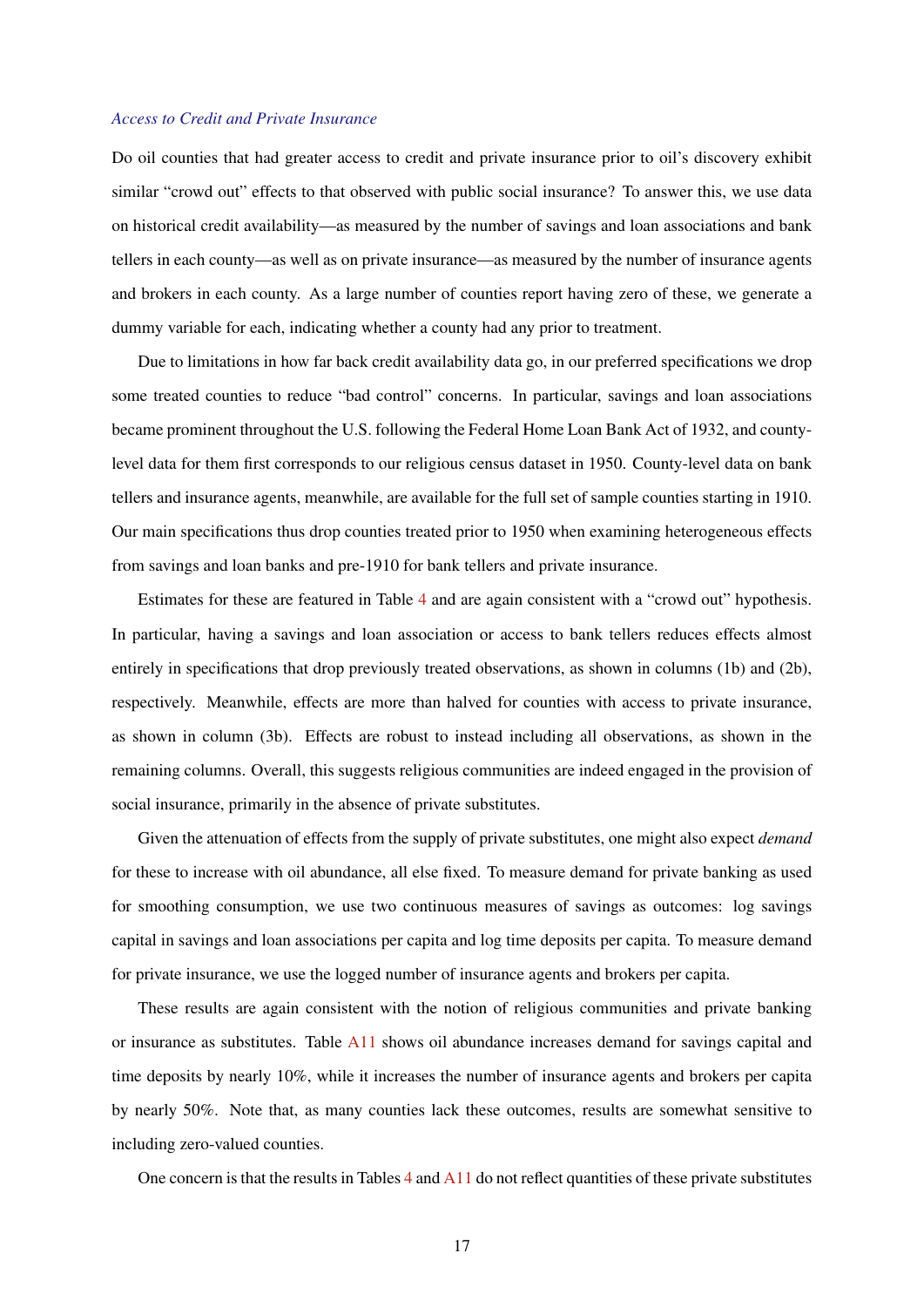but rather are merely correlates of urban growth. For instance, a place with no insurance agents is likely to be rural and thus more religious. We replicate Table [4](#page-33-0) but control for pre-treatment log population density in 1950 and 1910 to probe for robustness, for columns (1a-b) and (2a-3b) respectively. The results are reported in Appendix Table [A12.](#page-0-0) Though interaction effects are reduced, neither main nor interaction effects lose statistical significance. Appendix Table [A13](#page-0-0) performs a similar exercise for the regressions in Table [A11,](#page-0-0) controlling for time-varying log population density to test whether post-oil urban growth captures the relevant variation driving increases in outcomes in Table [A11.](#page-0-0) The only effect that loses statistical significance is for the log number of insurance agents per capita when zerovalued counties are included. Altogether, this suggests log population density and urbanization during the sample period are not driving these findings.

#### 5.3 Do Religious Communities Smooth Economic Volatility?

Now that we have shown that religious communities exhibit substitutability with other insurance mechanisms in oil-abundant settings, we consider whether relative fluctuations in economic outcomes following oil prices shocks are indeed smaller in oil counties when a large religious community is present. To do this, we compare how relative labor outcomes in oil counties respond to oil price shocks when religious participation is above versus below the sample median, using our measure of Christian membership in 1936 and a subsample of already- and never-treated counties spanning 1940 to 1990.<sup>31</sup>

Consistent with the historical importance of churches in providing economic aid—recall that in 1926, U.S. churches spent \$150 million on social support, compared to \$23 and \$37 million by state and local governments—as well as other services such as job training and employment matching, relative increases in unemployment in oil counties after a negative oil price shock are significantly smaller when a large religious community is present. Table [5](#page-34-0) shows that, whereas a negative oil price shock of \$30 2018 USD (i.e., about a sample standard deviation) increases the unemployment rate in an oil-abundant county relative to non-oil county by 1 p.p. among below-median Christian counties, the same shock increases relative unemployment by only 0.7 p.p. among above-median Christian counties, with the difference between these coefficients being highly statistically significant.

To what extent is this rooted in reduced consumption volatility? The rest of Table [5](#page-34-0) suggests that religious communities indeed achieve this by limiting the spread of demand shocks beyond the oil sector. Following a negative oil price shock, oil counties with relatively small religious communities tend to experience out-migration and the local agricultural sector suffers, while manufacturing becomes relatively

<sup>&</sup>lt;sup>31</sup>This year is chosen because most outcomes are reported in the U.S. Census County Data Books beginning in 1940. We therefore exclude counties treated after 1936, which as such may see increases in Christian participation later in the panel thus biasing estimates. Results are largely robust to not dropping these counties, as shown in Table [A14.](#page-0-0)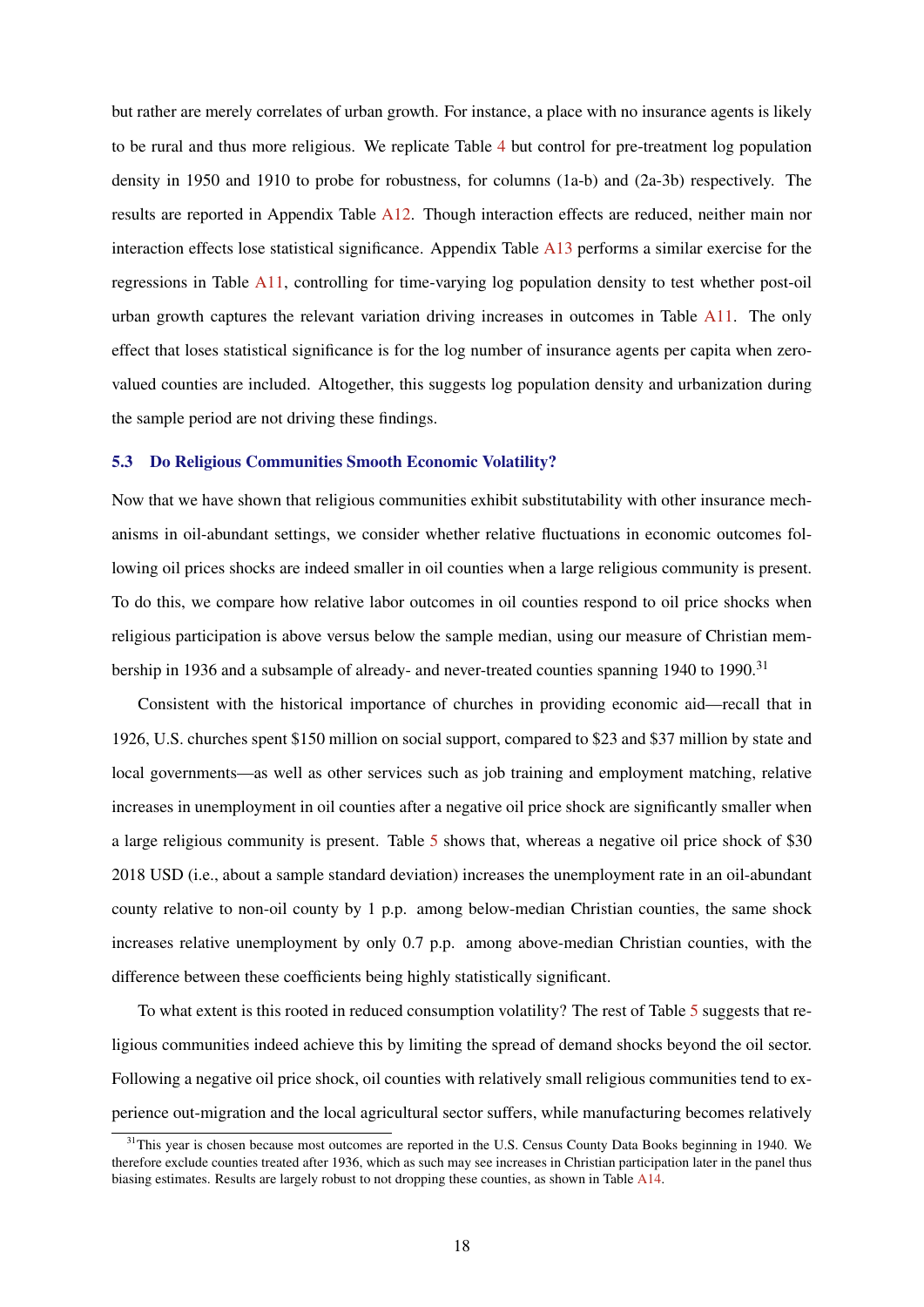more important for local labor demand. In oil counties with relatively *large* religious communities, however, migratory patterns remain flat relative to non-oil counties, and relative fluctuations in agricultural and manufacturing employment are both reduced by about two thirds. This is consistent with the notion that material aid and provision of labor market matching services by religious communities may smooth the local effects of income shocks in oil counties—not only for oil workers but for their communities.

An alternative explanation for these findings might be that counties with large religious communities are more economically diversified. This would explain these heterogeneous effects independent of the social insurance channel. Contrary to this explanation, we find that sample counties with large religious communities tend to have more industry *concentration*. Greater industry and occupational concentration at the county level as of 1900 similarly appears to increase the relationship between oil and religion, although these estimates are not significant. These results can be found in Appendix Table [A15.](#page-0-0)

#### 5.4 Evidence from Denominational Responses

Further evidence that effects are driven by increased demand for social insurance can be found by looking at different denominational responses to oil discoveries, including (i) changes in competition among denominations and (ii) relative changes in participation among denominations that are more versus less likely to efficiently provide social insurance.

Column (1) of Table [A16](#page-0-0) shows that oil abundance decreases the concentration of different Christian denominations in our sample of denominations by about 3.8%. This makes sense: a positive demand shock for the goods and services provided by religious communities (i.e., social insurance) may trigger new entrants into the market for religion and spur all denominations, including pre-existing ones, to increase their level of effort, increasing religious participation across multiple denominations [\(Iyer,](#page-28-0) [2016\)](#page-28-0). Appendix Figure [A5](#page-40-0) shows the dynamic nature of this process, which mirrors the increasing nature of our main treatment effects in Figure [4.](#page-39-0) This is consistent with increased demand for social insurance, and subsequent market entry, increasing the equilibrium quantity of social insurance over time.

Which denominations are behind this effect? In theory, it should be the best providers of social insurance. We examine the three most prominent groups in our sample of the U.S. South: Roman Catholics, Southern Baptists, and United Methodists. We find sizable and significant membership increases fol-lowing major oil discoveries for only the first two, as shown in Table [A16.](#page-0-0) This is consistent with club models of religion, as described in Section 2, in which joining a religious community entails access to certain goods and services (e.g., social insurance) in return for the costs entailed by membership. More liberal denominations with fewer such membership costs (e.g., less sacrifice), particularly mainline Protestant denominations such as Methodists, in turn tend to entail greater "free-riding" with respect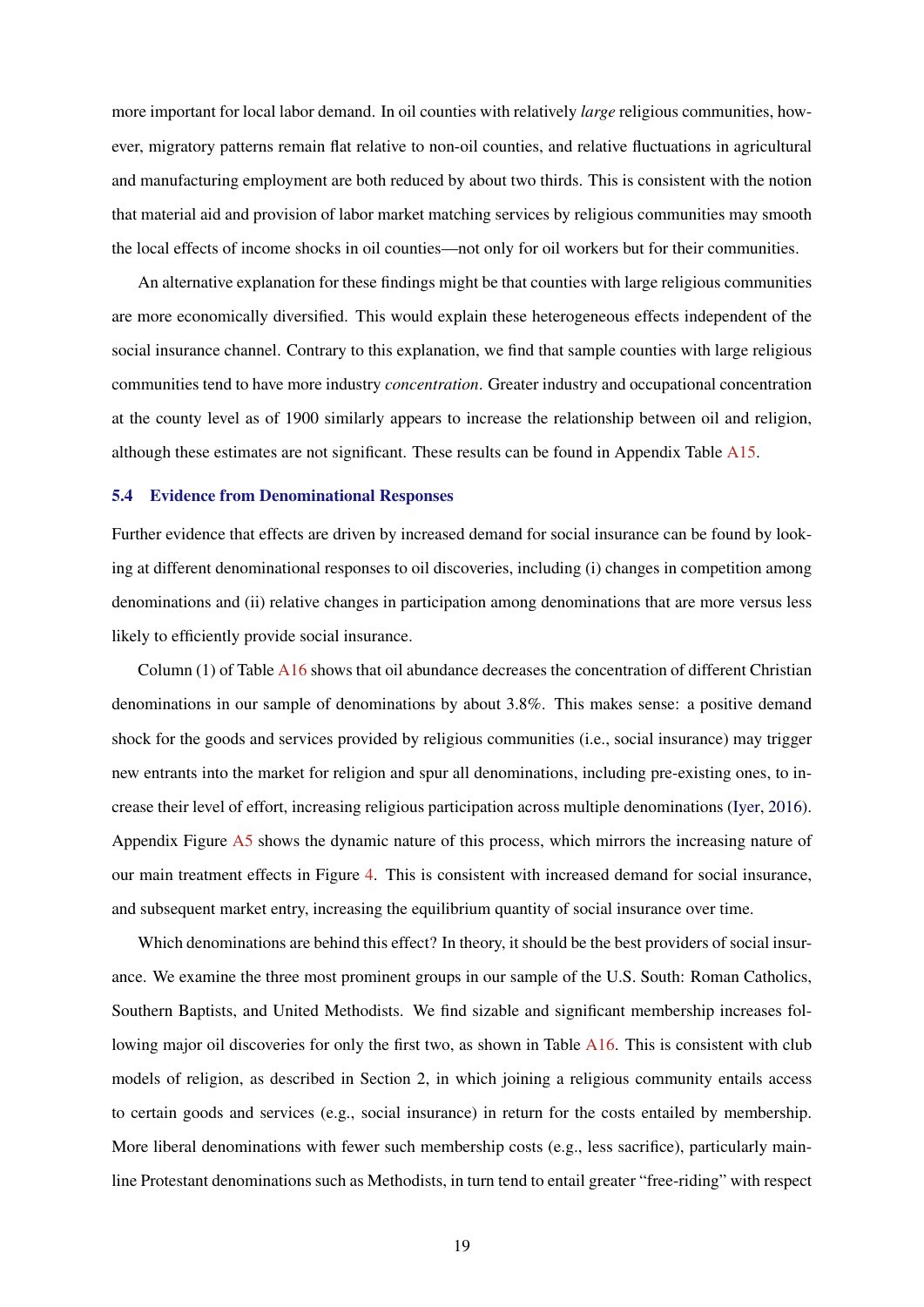to such goods, at the expense of their provision to members [\(Iannaccone,](#page-28-0)  $1992$ ).<sup>32</sup> A demand shock for social insurance would therefore not necessarily generate an increase in membership among Methodists, relative to Southern Baptists. Catholics, meanwhile, are ideologically mixed, having become more liberal overall since the Vatican II reforms but remaining quite conservative in the Gulf Coast South, i.e., in the heavily Catholic parts of our sample [\(Iannaccone,](#page-28-0) [1994\)](#page-28-0).

There are nonetheless key differences between Catholics and Southern Baptists. Catholics tended to focus their aid on urban areas, in which 4% of total church expenditures in 1936 went toward local relief and charity, versus about 2.1% in rural areas [\(U.S. Census Bureau,](#page-29-0) [1936\)](#page-29-0). Meanwhile, Southern Baptists invested more in rural areas, with 3.2% of expenditures going to local relief and charity in such places, versus 1.9% in urban areas. These comparative advantages reflect their membership: only 19.4% of Catholics in 1936 were rural versus 62.1% of Southern Baptists. The heatmaps in Figure [5](#page-40-0) show the spatial differentiation of Catholics and Southern Baptists early in the event window.

After WWII, Catholics continued cluster along the Gulf Coast and near Mexico, while Southern Baptists became increasingly dominant throughout the remaining Southern counties in our sample, as shown in subsequent heatmaps in Figures [A6](#page-0-0) and [A7.](#page-0-0) Indeed, most of the increase in overall membership observed in our data stems from the latter's growth.<sup>33</sup> Of this growth, a disproportionate amount occurred in oil counties: Southern Baptist membership grew 437% in oil-abundant counties between 1906 and 1990, compared to 244% in control counties.<sup>34</sup> The heatmaps also show the relative stagnation of the Methodists, whose conservative Southern groups joined the more liberal Methodist Episcopals in 1939.

## 6 Exploring Other Mechanisms

In this final section, we explore several additional channels, besides social insurance, through which oil reliance may have prompted increases in religious participation. First, major oil discoveries may have spurred *selective migration* by more religious types. Second, *local economic development* driven by oil discoveries may have coincided with changes that explain oil's effect on religious participation. Third, risk associated with oil may also have generated increases in religiosity through a psychological *religious coping* channel, independent of the economic support offered by religious communities. We consider these now.

<sup>&</sup>lt;sup>32</sup>Provision of social support and volunteering among mainline Protestants also tends to be more community- than congregation-focused, relative to evangelical groups [\(Wilson and Janoski,](#page-29-0) [1995\)](#page-29-0).

Southern Baptists grew from 4.8% of sample population in 1906 to 20% in 1990; Catholics grew from 6.8% to 13.5%; United Methodists grew from 5.7% to 7.4%.

<sup>&</sup>lt;sup>34</sup>For comparison, sample Catholic participation grew 143% in oil counties versus 60% in non-oil counties over the same period, while United Methodists grew just 29% in oil counties and 24% in non-oil counties.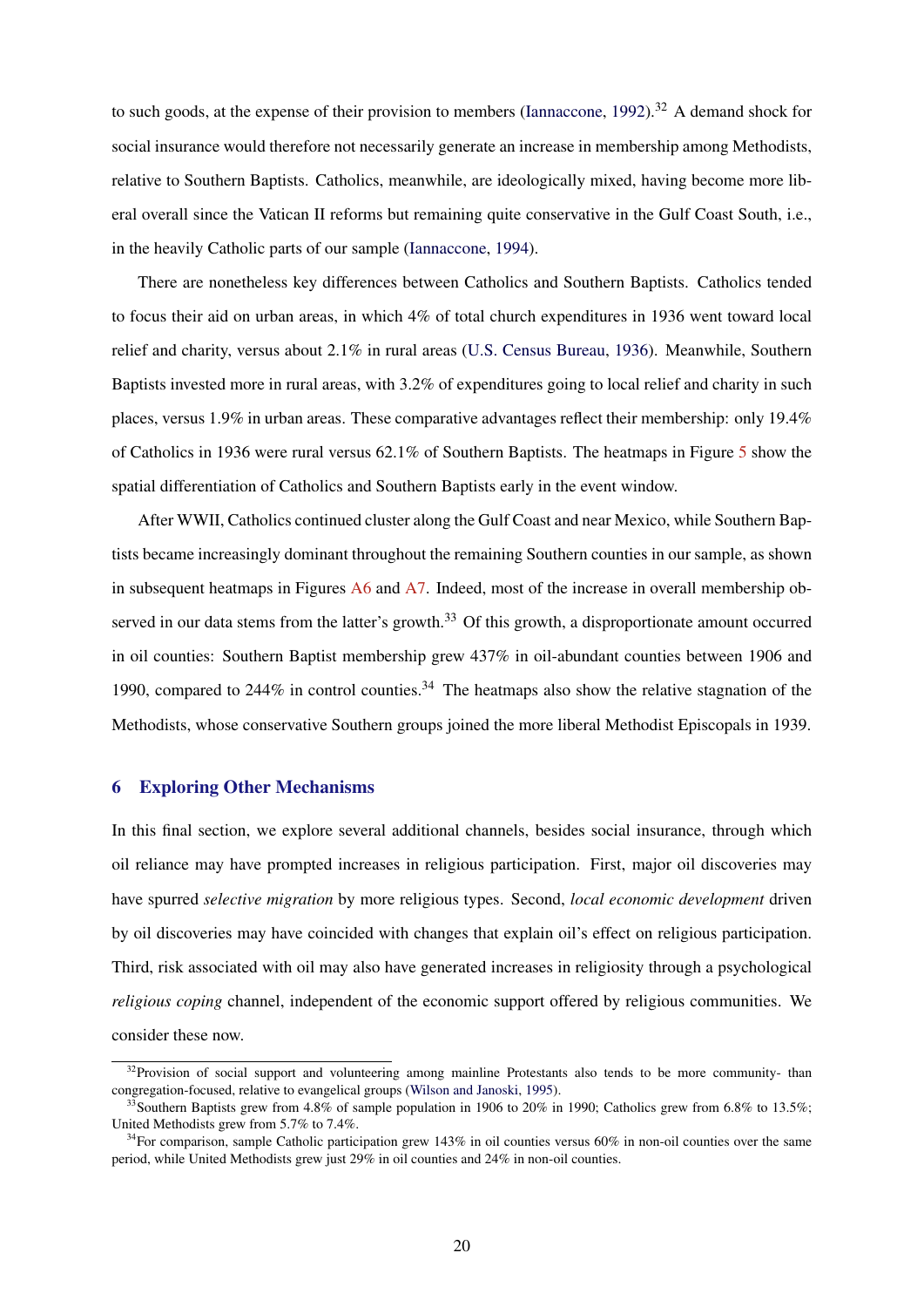#### 6.1 Selective Migration

Ideally, we would implement an experiment that randomly endows one of two similar populations of fixed size and composition with oil and related industry, and then we would measure how patterns of religious participation change differently across them. In practice, however, many of those living in oilabundant counties are likely to have migrated there *following* oil's discovery and subsequent increases in labor demand. This raises the possibility that observed increases in religious participation are actually the outcome of compositional change among the population following the discovery of oil, driven by migratory sorting among more religious types.

To test for this possibility, we examine whether an individual's religious characteristics predict their migration to oil-abundant counties following the discovery of oil, in both the short and long run. To measure the religious characteristics of migrants, we follow [Anderson and Bentzen](#page-27-0) [\(2021\)](#page-27-0) and use the given names of their born children. Names are considered "Biblical names" if they match or are phonetically related to names featured in the Old or New Testament, as listed on [behindthename.com.](https://www.behindthename.com/namesakes/list/biblical/alpha) Table [6](#page-35-0) shows the most common Biblical and non-Biblical names in our dataset. Our sample of migrants to Southern oil and non-oil counties is derived from the "residence in 1935" question in the 1940 U.S. Census, which associates census respondents with their migration status between 1935 and 1940, when the Southern oil boom was at its peak (see Figure [3\)](#page-38-0).<sup>35</sup> Given this, we consider the names of unmarried children between the ages of 5 and 18 as of 1940, who would have been named prior to 1935 and thus had names indicative of the pre-migration religious characteristics of migrating household heads. As a validation check on the religious signal of Biblical names in this exercise, we show in Appendix Table [A17](#page-0-0) that among migrant households in 1940, having a child with a Biblical name predicts living in a county with about 0.5% higher rates of Christian church membership, relative to the sample mean.<sup>36</sup>

To examine whether more religious types are more likely to sort into counties following major oil discoveries, we first regress an indicator for whether a child's household head moved between 1935 and 1940 to a county in which a major oil discovery was made during that period on an indicator for whether that child had a Biblical name. We exclude counties in which oil was discovered prior to 1935, such that migrants to oil-abundant counties are compared only to individuals who never selected into an oil-abundant county. To minimize spillover effects (e.g., from commuters), we also drop non-oil counties adjacent to known oil-abundant counties as of 1940. We control for state fixed effects as well

<sup>&</sup>lt;sup>35</sup>This avoids sample limitations and matching problems associated with using the linked census over our long event window. <sup>36</sup>Due to concerns about underreporting among Southern Baptist and Methodist congregations in the 1936 Census [\(Ager et](#page-27-0)

[al.,](#page-27-0) [2016\)](#page-27-0), we report estimates using measures of county-level religious participation from both the 1926 and 1936 Religious Censuses. While measurement error threatens to attenuate estimates here, note that this does not confound our main results above, which are not sensitive to dropping 1936 (see Figure [A4\)](#page-39-0).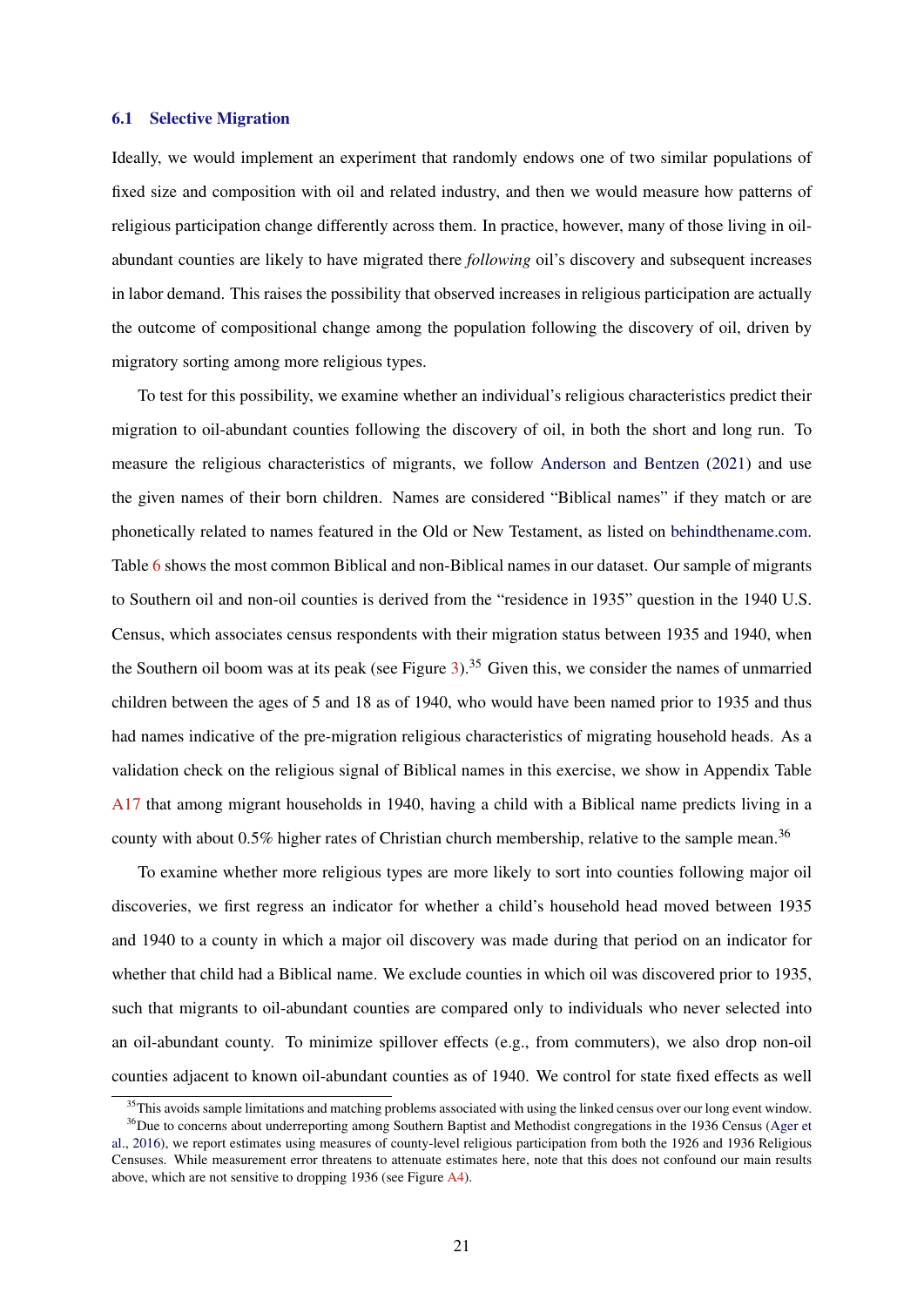as dummies for a child's age, race, sex, and place of birth. Standard errors are clustered at the household level. In secondary specifications, we also dummy for whether the household head worked in oil.

In nearly all cases, we find evidence consistent with *negative* selection, in which household heads with Biblically-named children are somewhat less likely to move to newly oil-abundant counties. This is consistent with the notion that correlates of urban growth are often negatively correlated with religious participation, as we discuss below. In contrast, household heads working in oil select positively into newly oil-abundant counties. These estimates are shown in columns (1–4) of Table [7.](#page-35-0)

Even if we observe no evidence of migratory sorting by religious types in our baseline regression, there may still be selective migration occurring among later-movers. This might even account for our increasing treatment effects in event-studies. We therefore also examine whether religious characteristics predict migration between 1935 and 1940 to counties in which major oilfields were discovered *prior* to 1935. We regress an indicator for whether a child's household head moved between 1935 and 1940 to a county in which major oil was discovered prior to 1935 on an indicator for whether that child had a Biblical name. We exclude migrants to counties that were treated between 1935 and 1940, as well as migrants to oil-adjacent counties. These estimates, shown in columns (5–6) of Table [7,](#page-35-0) are similar in sign and size to those associated with migrants to newly oil-abundant counties, suggesting that selective migration by religious types is not driving our treatment effects over the short or long run.

We consider four extensions of this exercise. The first excludes children of non-migrants from the sample, such that the religious characteristics of migrants are compared only to those of other migrants to (non-adjacent) never or non-yet-treated counties. Estimates are ultimately not sensitive to who we include. These results can be found in Table [A18.](#page-0-0) Second, we consider sensitivity to phonetic coding and estimate a version that limits the set of names to those coded the same (e.g., as Biblical) across both NYSIIS and Soundex phonetic algorithms. Results are relatively unchanged in this smaller sample. These results can be found in Table [A19.](#page-0-0) Third, we consider a sample that sets the maximum age of children to 10, following [Bazzi et al.](#page-27-0) [\(2020\)](#page-27-0). These estimates, shown in Table [A20,](#page-0-0) are unchanged as well. Fourth, we address the fact that this exercise only considers migrants with children and estimate a version of Table [7](#page-35-0) that examines, among a subsample of single household heads with no children, whether having a Biblical name oneself predicts migration to an oil-abundant county. These results, which can be found in Table [A21,](#page-0-0) again show no significant positive relationship between Biblical names and selective migration to oil-abundant counties.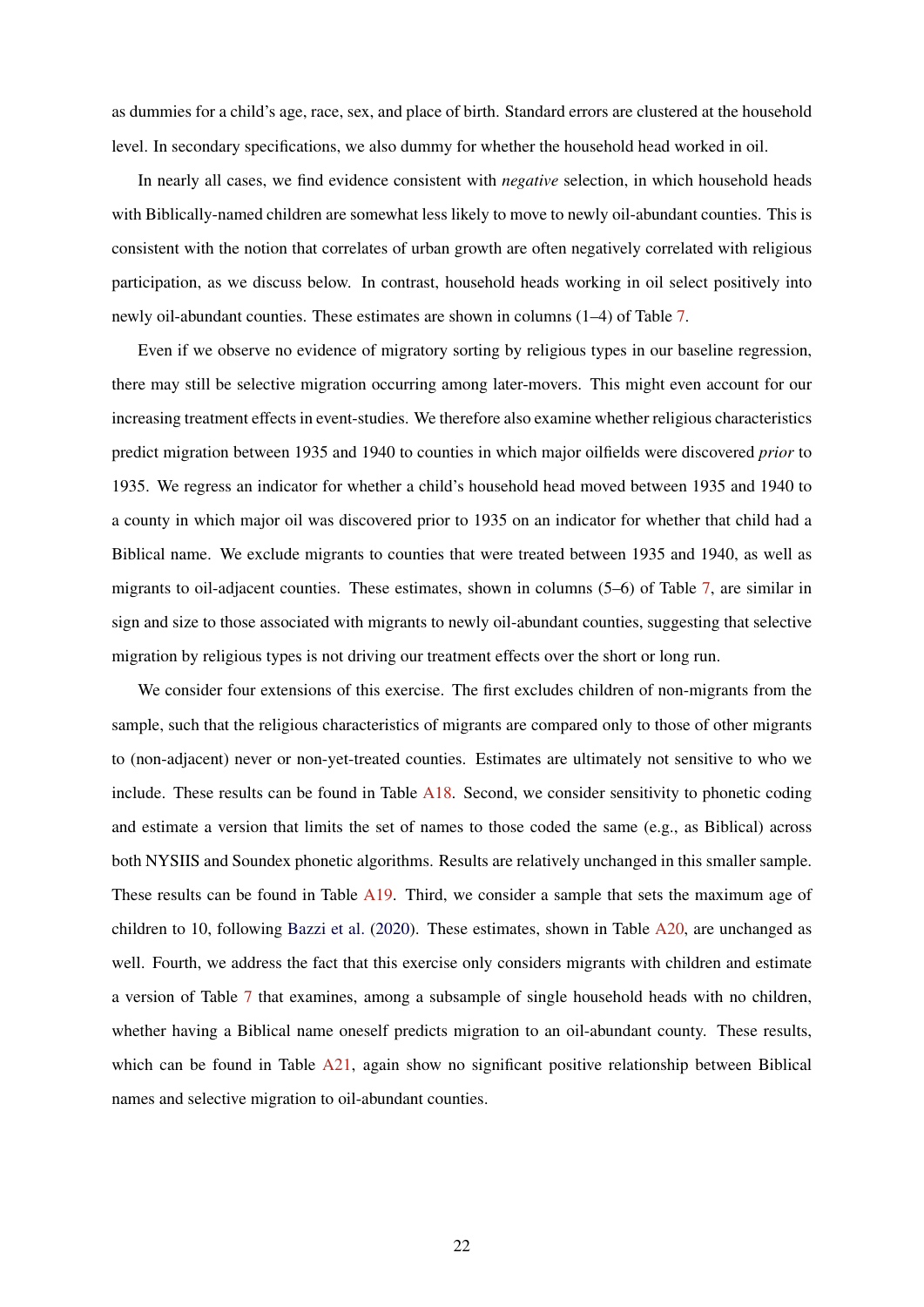#### 6.2 Local Economic Development

Another possibility is that local economic development associated with oil discoveries was tied to a number of important changes locally, such as in population size and agglomeration, income growth, and educational attainment [\(Michaels,](#page-28-0) [2011\)](#page-28-0). These are potentially relevant factors, whose changes may explain some or even all of oil's effect on religious participation. For instance, a substantial body of literature has studied how religious participation changes alongside education and income.<sup>37</sup>

To address this, we first examine whether changes in education, income, population size, or population composition capture the relevant variation in our treatment variable, by including them as controls in our main regression. Table [8](#page-36-0) confirms many of these variables to be relevant. We find a negative and significant relationship between educational attainment and religious participation, as well as a negative relationship for income, similar to [Becker and Woessmann](#page-27-0) [\(2013\)](#page-27-0) in the Prussian context. At the same time, neither variable explains away or meaningfully alters the treatment effects. Columns (3– 5) consider alongside these the inclusion of various population size and compositional controls, again with little consequence to our treatment effects. These are instructive, as they suggest our effects are not driven by agglomeration or compositional effects from oil discoveries. Column (3) for instance takes into account the extensive margin of population change. Especially in the earlier sample periods, increases in population size were mainly driven by the inflow of new people rather than new births. Column (4) takes into account the intensive margin. Reaffirming the selective migration exercise from the previous section, changes in compositional factors result in little change in estimates.

We further probe for the robustness of our results with respect to issues of population growth and agglomeration, using a series of matching exercises in order to better compare treated counties with control counties that have similar urban growth trajectories. The first of these exercises involves matching and comparing treated and control countries based pre-treatment trends in population and density growth, using propensity score matching and estimation with matched-pair fixed effects. These estimates can be found in Appendix Tables [A4.](#page-33-0) While coefficients vary somewhat in terms of size, these matching exercises universally preserve the sign and statistical significance in estimates. Our second set of exercises further deals with the fact that strong agglomeration effects are likely to follow oil discoveries, which may promote church construction. We address this by comparing counties matched on population and manufacturing growth over the full sample, again with little change in estimated treatment effects across specifications, as shown in Tables  $A22$  and  $A23$ . Together, these findings suggest oil abundance

 $37$ The relationship between education and religiosity has been studied prominently by [Marx](#page-28-0) [\(1844\)](#page-28-0). For a more modern treatise, see for instance [Glaeser and Sacerdote](#page-28-0) [\(2008\)](#page-28-0) and [Becker et al.](#page-27-0) [\(2017\)](#page-27-0). The relationship between income and religion has been studied by [Bettendorf and Dijkgraaf](#page-27-0) [\(2010\)](#page-27-0), [Becker and Woessmann](#page-27-0) [\(2013\)](#page-27-0), [Herzer and Strulik](#page-28-0) [\(2017\)](#page-28-0), and others. We also refer to reader to the overviews by [Iannaccone](#page-28-0) [\(1998\)](#page-28-0) and [McCleary and Barro](#page-28-0) [\(2006\)](#page-28-0).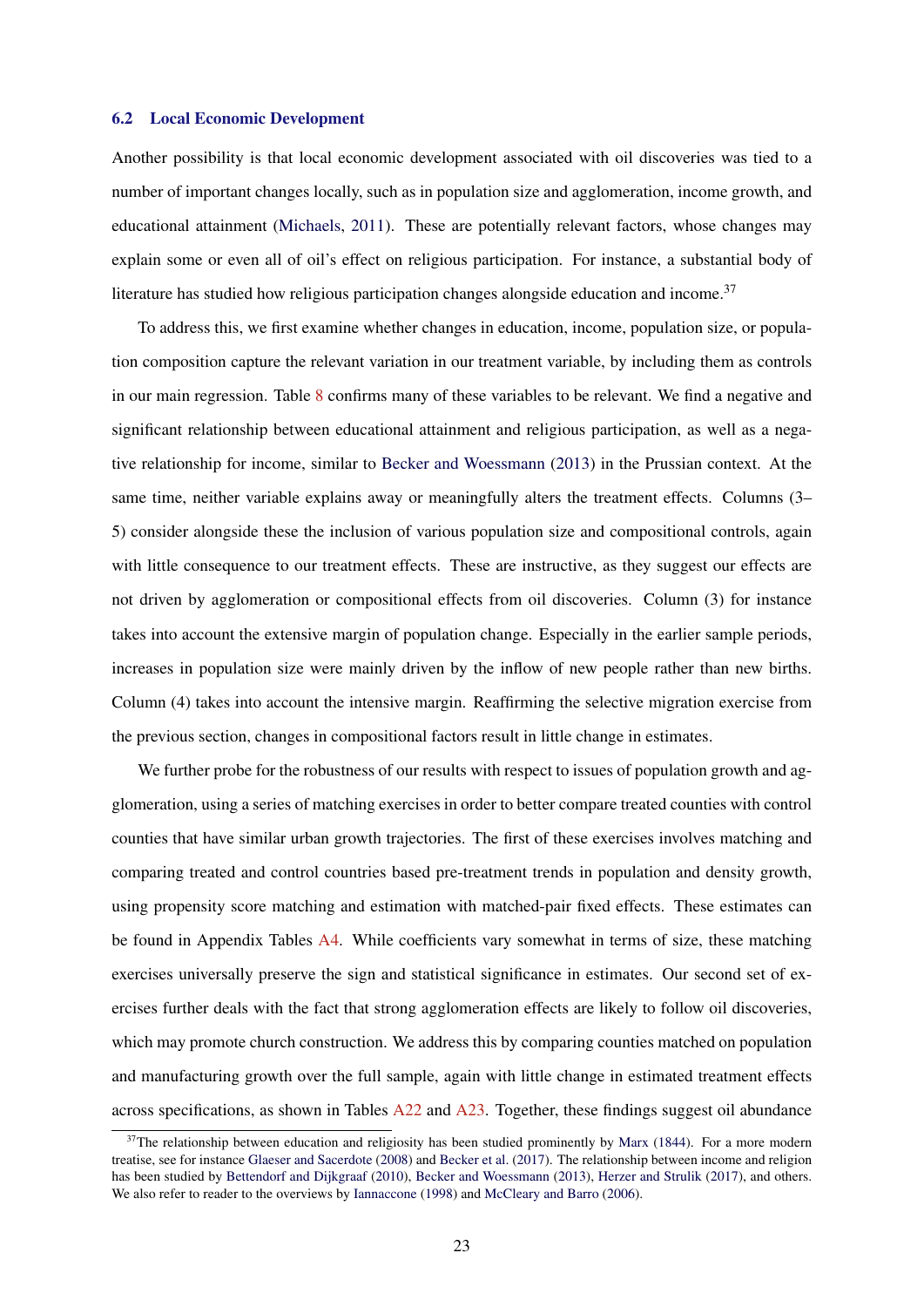is affecting religious participation through channels independent of initial and post-oil urban growth.

## 6.3 Religious Coping

A third possibility is that oil's risk is indeed at the heart of the relationship between oil dependence and religious participation, but that increases in the latter are rooted less in economically-meaningful forms of social insurance and more in religion's *psychological* benefits. The "religious coping" hypothesis involves the use of religion to cope with unpredictable or distressing factors. The relevant benefits from religion in this context are not economic (e.g., material aid and charity) but rather the psychological benefits of prayer and the guidance offered by religious scripture. Religious coping is thus associated with greater intrinsic religiosity—i.e., genuine *belief*—while a social insurance effect may simply entail greater extrinsic religiosity—i.e., religious participation prompted by demand for religious services made available through actual churchgoing.

Previous research shows both economic and psychological benefits of religion as being salient responses to economic risk and uncertainty [\(Binzel and Carvalho,](#page-27-0) [2017;](#page-27-0) [Ager and Ciccone,](#page-27-0) [2018\)](#page-27-0). Recent work by [Bentzen](#page-27-0) [\(2019\)](#page-27-0) seeks to disentangle these two channels, using earthquake risk—but not direct exposure—to capture the effect of risk independent of physical economic distress. Consistent with the religious coping hypothesis, she documents a large and significant effect of earthquake risk on intrinsic religiosity, as captured by the strength of one's beliefs and personal relationship with God, while actual churchgoing is unaffected.

We follow [Bentzen](#page-27-0) [\(2019\)](#page-27-0) here and examine the relationship between oil reliance and intrinsic religiosity. We adopt three different measures. First, we use our Biblical names measure from above to test whether exposure to oil-abundant counties affects religious naming of children over the short run. Second, we use two measures of intrinsic religiosity over the long run from the American National Election Survey (ANES), which identifies respondents at the county level over the second half of the 20th century: (i) whether one attains guidance from religion and (ii) whether one believes in the Bible as the literal word of God. As a placebo, we use churchgoing as a measure of extrinsic religiosity, which we expect to rise in oil-abundant settings as a prerequisite for social insurance provision and receipt.

Similar to [Bazzi et al.](#page-27-0) [\(2020\)](#page-27-0), the first exercise exploits variation in the probability of exposure to oil reliance at a child's time of naming, using the sample of migrant households described in Section 6.1, to test whether increased exposure to the treatment drives increases in intrinsic religiosity among households moving to recently oil-abundant counties.<sup>38</sup> We estimate two models: one which imposes a

<sup>&</sup>lt;sup>38</sup>As a clear-cut example of such variation, a child aged 0 and living in a treated county in 1940 from a household that moved to that county between 1935 and 1940 would have a 100% chance of being named by their parent after migrating, while a child aged 6 in that same household would have a 0% chance.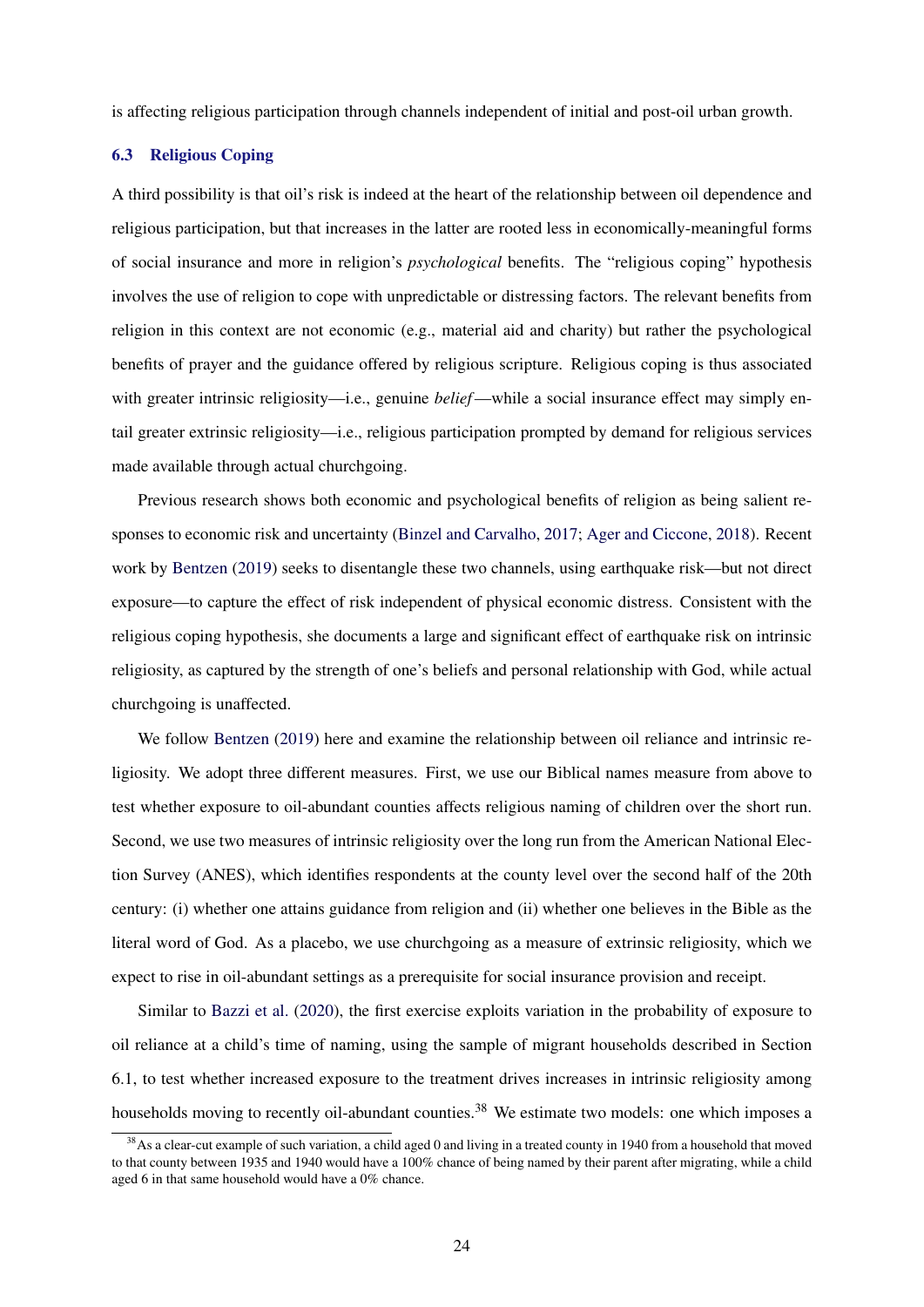linear time trend on exposure effects among migrant children, and another which estimates effects using age-specific dummies. These effects are estimated relative to those based on children with no exposure to the treatment at time of birth—because their household moved to a non-oil county or because they were named prior to migrating. All specifications dummy for child age, race, sex, and place of birth, while secondary specifications also control for household fixed effects, using households with multiple children, which absorb all time-invariant characteristics of the household, including its cultural attitudes, its place of origin, and factors affecting its destination choice. Across all specifications, estimated in Appendix Table [A24,](#page-0-0) exposure to an oil-abundant county is not associated with any statistically significant differences in naming patterns across migrant children, suggesting no differences in intrinsic religiosity present among those living in oil-reliant settings over the short run.

The second exercise uses survey responses from ANES spanning the second half of the 20th century to capture potential differences over the longer run in intrinsic religiosity among those residing in oil-abundant counties. On the right-hand side, we use our county-level measure of known oil abundance, while outcome variables include two measures of intrinsic religiosity ("guidance from religion" and "believe in Bible as word of God") and one measure of extrinsic religiosity ("attend church"). In contrast to [Bentzen](#page-27-0) [\(2019\)](#page-27-0), only *extrinsic* religiosity appears to differ across oil and non-oil counties in our setting, where living in an oil-abundant county is associated with a 4.3% higher probability of being a churchgoer relative to the sample mean. These results can be found in Appendix Table [A25.](#page-0-0) Together, our findings suggest intrinsic religious belief to be relatively unaffected by oil reliance, while religious participation increases sharply and remains high over time—more consistent with treatment effects reflecting increased demand for religious benefits made available through churchgoing, such as social insurance.

## 7 Conclusion

Social insurance and public assistance make up much of federal spending in the U.S. today. Yet historically, *churches* were a key provider of social and economic support [\(Gruber and Hungerman,](#page-28-0) [2007\)](#page-28-0). This continues to be the case in settings lacking strong formal insurance mechanisms, where religious communities may serve as networks for providing charity and aid [\(McCleary and Barro,](#page-28-0) [2006\)](#page-28-0).

In this paper, we provide evidence that local religious communities grew throughout the U.S. South in part as social insurance mechanisms in the face of oil and its associated volatility. We document a strong relationship between reliance on oil and religious participation over the 20th century throughout the oil-rich South. Difference-in-differences regressions show that rates of Christian church membership increased significantly in oil-abundant counties in the aftermath of their first major oil discovery. We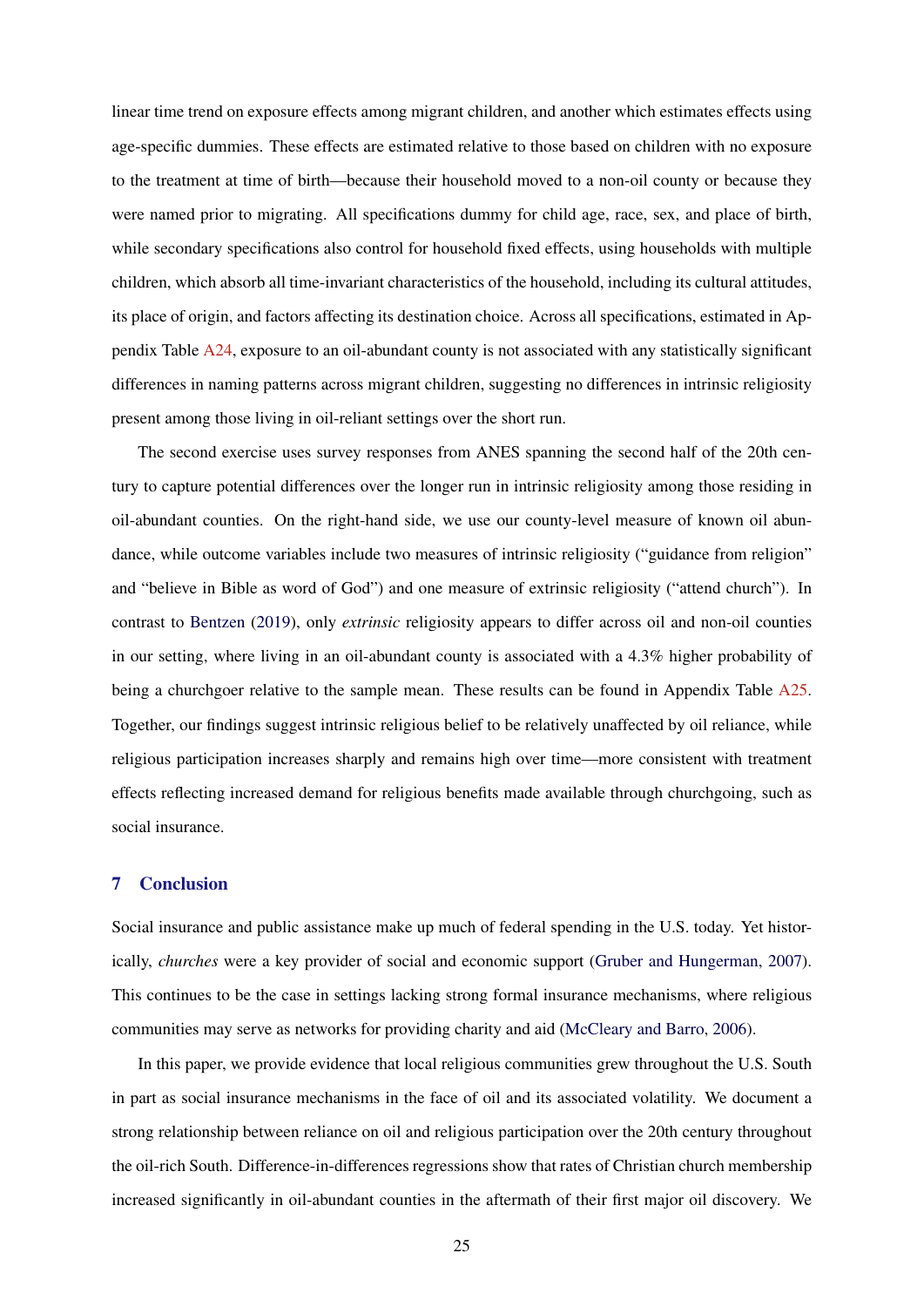find no evidence that this was driven by selective migration or urban growth in oil-abundant areas.

These effects persist over time. Part of this persistence seems to be rooted in a lack of "crowd out" by alternative forms of social insurance: Southern states often lack strong state social insurance programs, even today, and we find that such states continue to exhibit stronger effects. Yet more than just persist, the relationship between oil reliance and religious participation actually *grows* over time. We find evidence that this is rooted in market entry by better social insurance-providing denominations following major oil discoveries. Denominations such as the Southern Baptists increasingly entered oil-abundant counties over time after their first major oil discoveries, introducing competitive pressures likely to drive up the equilibrium quantity of social insurance subsequently. Another likely factor underlying these patterns is religious path dependence. While local reliance on oil prompted greater demand for religious services, our results in the penultimate section suggest that the large religious communities that increasingly characterized these places thereafter served as a pull factor for religiously-active migrants, independent of local oil endowments. Altogether, our findings explain 30% of the overall increase in Christian church memberships from 1890 to 1990 in our sample of Southern oil counties, providing new insight into the high rates of religious participation that characterize the region.

These are no small findings. Beyond illustrating how individuals may cope with economic uncertainty in the absence of strong formal insurance mechanisms, these findings highlight the historical importance of religious communities in solving such problems in American history [\(Ager et al.,](#page-27-0) [2016;](#page-27-0) [Ager and Ciccone,](#page-27-0) [2018\)](#page-27-0), while shedding light on how risk associated with natural resources helped shape the intense religiosity of the U.S. South. Given the importance of natural resources for economies around the globe, combined with the vast variation in religious engagement across space, it is tempting to also indulge in speculation as to the external validity of our findings to other settings and natural resources. Indeed, America's other oil epicenter, Southern California, also happens to be the birthplace of the national evangelical movement, which grew out of enclaves made up of Baptists and Pentecostals of Texas and Oklahoma origin [\(Bazzi et al.,](#page-27-0) [2021\)](#page-27-0). [Dochuk](#page-27-0) [\(2012\)](#page-27-0) draws other parallels abroad, noting how a "nexus of God and oil" can similarly be found in the Canadian West, Middle East, and parts of South America. Future work should examine the extent to which this phenomenon extends beyond our setting, to other periods and places in history.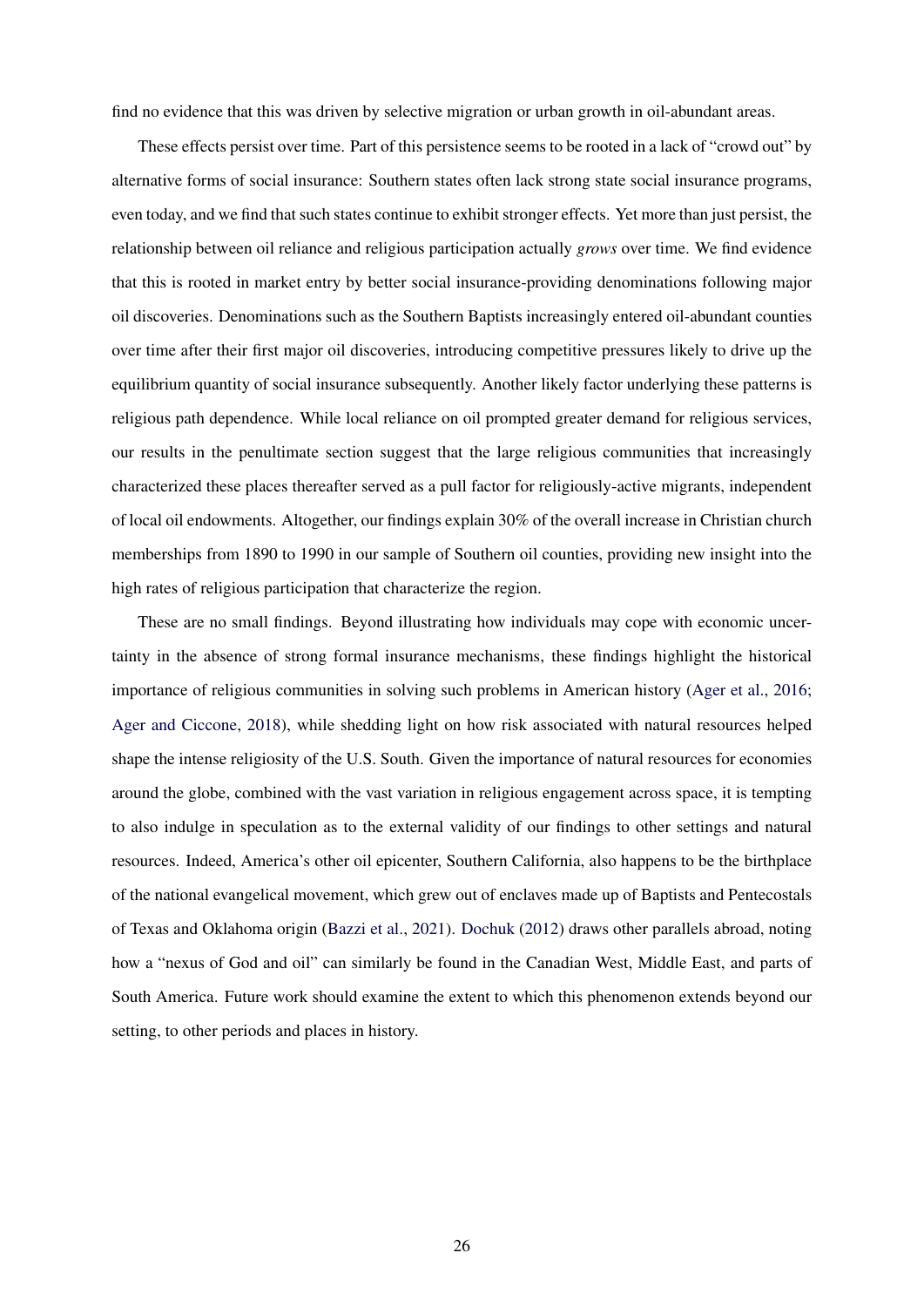#### <span id="page-27-0"></span>References

- Ager, Philipp and Antonio Ciccone, "Agricultural risk and the spread of religious communities," *Journal of the European Economic Association*, 2018, *16* (4), 1021–1068.
- $\overline{\phantom{a}}$ , Casper W. Hansen, and Lars Lonstrup, "Church Membership and Social Insurance: Evidence from the Great Mississippi Flood of 1927," *University of Southern Denmark Discussion Papers on Business and Economics No. 7/2016*, 2016.
- Allcott, Hunt and Daniel Keniston, "Dutch Disease or Agglomeration? The Local Economic Effects of Natural Resource Booms in Modern America," *Review of Economic Studies*, 2018, *85* (2), 695–731.
- Anderson, Lars Harhoff and Jeanet S. Bentzen, "In the Name of God! Religiosity and the Transition to Modern Economic Growth," *University of Copenhagen Working Paper 5/2021*, 2021.
- Bartkowski, John P. and Helen A. Regis, *Charitable Choices: Religion, Race, and Poverty in the Post-welfare Era*, New York University Press, New York, NY, 2003.
- Bazzi, Samuel, Andreas Ferrara, Martin Fiszbein, Thomas P. Pearson, and Patrick A. Testa, "The Other Great Migration: Southern Whites and the New Right," *NBER Working Paper No. 29506*, 2021.
- $\Box$ , Martin Fiszbein, and Mesay Gebresilasse, "Frontier Culture: The Roots and Persistence of "Rugged Individualism" in the United States," *Econometrica*, 2020, *88* (6), 2329–2368.
- Becker, Sascha O. and Ludger Woessmann, "Not the Opium of the People: Income and Secularization in a Panel of Prussian Counties," *American Economic Review: Papers and Proceedings*, 2013, *103* (3), 539–544.
- $\overline{\phantom{a}}$ , Markus Nagler, and Ludger Woessmann, "Education and religious participation: city-level evidence from Germany's secularization period 1890–1930," *Journal of Economic Growth*, 2017, *22*, 273–311.
- Bentzen, Jeanet S., "Acts of God? Religiosity and Natural Disasters Across Subnational World Districts," *Economic Journal*, 2019, *129* (622), 2295–2321.
- and L. Sperling, "God Politics," *CEPR Discussion Paper No. DP14380*, 2020.
- Berman, Eli, "Sect, Subsidy, and Sacrifice: An Economist's View of Ultra-Orthodox Jews," *Quarterly Journal of Economics*, 2000, *115* (3), 905–953.
- Bettendorf, Leon J.H. and Elbert Dijkgraaf, "Religion and income: Heterogeneity between countries," *Journal of Economic Behavior and Organization*, 2010, *74* (1-2), 12–29.
- Binzel, Christine and Jean-Paul Carvalho, "Education, social mobility and religious movements: The Islamic revival in Egypt," *Economic Journal*, 2017, *127* (607), 2553–80.
- Bleakley, Hoyt and Jeffrey Lin, "Portage and path dependence," *Quarterly Journal of Economics*, 2012, *127* (2), 587–644.
- Brown, Stephen P.A. and Mine Yücel, "Do Higher Oil Prices Still Benefit Texas?," *Federal Reserve Bank of Dallas, Southwest Economy*, 2004, *5*, 1–6.
- Brunn, Stanley D., Gerald R. Webster, and Clark J. Archer, "The Bible Belt in a Changing South: Shrinking, Relocating, and Multiple Buckles," *Southeastern Geographer*, 2011, *51* (4), 513–549.
- Cavalcanti, Tiago V.de V., Kamiar Mohaddes, and Mehdi Raissi, "Commodity Price Volatility and the Sources of Growth," *Journal of Applied Econometrics*, 2014, *30* (6), 857–873.
- Chen, Daniel L., "Club Goods and Group Identity: Evidence from Islamic Resurgence during the Indonesian Financial Crisis," *Journal of Political Economy*, 2010, *118* (2), 300–354.
- Cnaan, Ram A., Stephanie C. Boddie, Femida Handy, Gaynor Yancey, and R. Schneider, *The Invisible Caring Hand: American Congregations and the Provision of Welfare*, New York University Press, New York, NY, 2002.
- Conley, Timothy G., "GMM Estimation with Cross Sectional Dependence," *Journal of Econometrics*, 1999, *92*  $(1), 1-45.$
- Desmet, Klaus and Romain Wacziarg, "The Cultural Divide," *The Economic Journal*, 2021, *131* (637), 2058– 88.
- Dochuk, Darren, "Blessed by Oil, Cursed with Crude: God and Black Gold in the American Southwest," *Journal of American History*, 2012, *99* (1), 51–61.
- , *Anointed with Oil: How Christianity and Crude Made Modern America*, Basic Books, New York, NY, 2019.

Fafchamps, Marcel and Susan Lund, "Risk-Sharing Networks in Rural Philippines," *Journal of Development*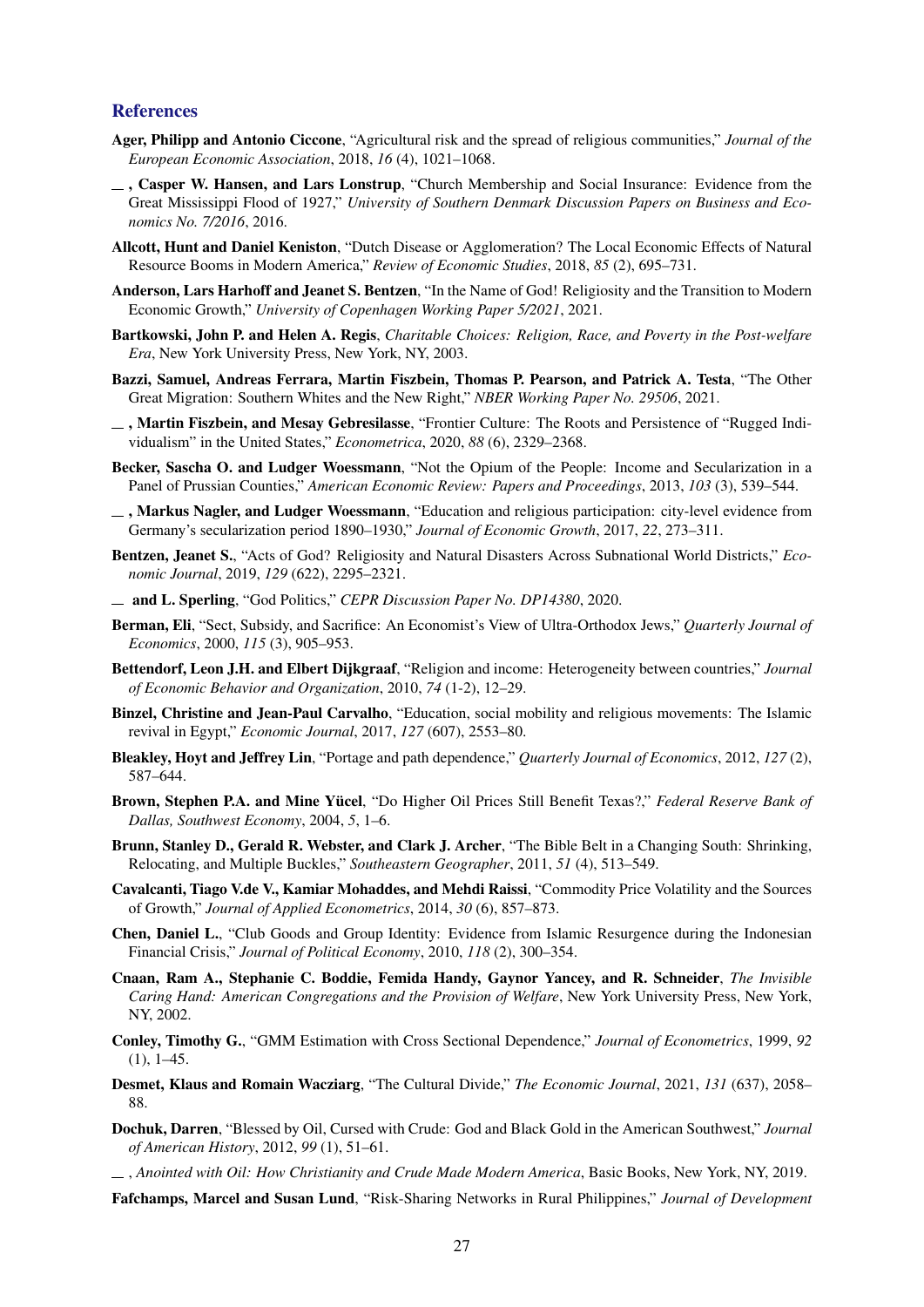<span id="page-28-0"></span>*Economics*, 2003, *71* (2), 261–287.

- $\Box$ , Michael Koelle, and Forhad Shilpi, "Gold Mining and Proto-Urbanization: Recent Evidence from Ghana," *Journal of Economic Geography*, 2016, *17* (5), 975–1008.
- Ferrara, Andreas, Patrick A. Testa, and Liyang Zhou, "New Area- and Population-based Geographic Crosswalks for U.S. Counties and Congressional Districts, 1790-2020," *CAGE Working Paper No. 588*, 2021.
- Fishback, Price, "Social Insurance and Public Assistance in the Twentieth-Century United States," *Journal of Economic History*, 2020, *80* (2), 311–350.
- Fiszbein, Martin, Yeonha Jung, and Dietrich Vollrath, "Agrarian Origins of Individualism and Collectivism," *Working Paper*, 2021.
- Forbes, Kevin F. and Ernest M. Zampelli, "Technology and the exploratory success rate in the U.S. onshore," *Quarterly Review of Economics and Finance*, 2002, *42* (2), 319–334.
- Fouka, Vasiliki, Soumyajit Mazumder, and Marco Tabellini, "From Immigrants to Americans: Race and Assimilation During the Great Migration," *Review of Economic Studies, forthcoming*, 2021.
- Gill, Anthony and Erik Lundsgaarde, "State Welfare Spending and Religiosity: A Cross-National Analysis," *Rationality and Society*, 2004, *16* (4), 399–436.
- Glaeser, Edward L. and Bruce I. Sacerdote, "Education and Religion," *Journal of Human Capital*, 2008, *2* (2), 188–215.
- Goodman-Bacon, Andrew, "Difference-in-Differences with Variation in Treatment Timing," *Journal of Econometrics*, 2021, *Forthcoming.*
- Gorelick, Steven M., *Oil Panic and the Global Crisis Predictions and Myths*, 1st Edition, Wiley Publishing, Oxford, UK, 2009.
- Gruber, Jonathan and Daniel L. Hungerman, "Faith-Based Charity and Crowd-Out During the Great Depression," *Journal of Public Economics*, 2007, *91* (5-6), 1043–1069.
- Haines, Michael, "Historical, Demographic, Economic, and Social Data: The United States, 1790-2002," *Interuniversity Consortium for Political and Social Research [distributor], Ann Arbor, MI, 2010-05-21. [https:// doi.](https://doi.org/10.3886/ICPSR02896.v3) [org/ 10.3886/ ICPSR02896.v3](https://doi.org/10.3886/ICPSR02896.v3)*, 2010.
- , Price Fishback, and Paul Rhode, "United States Agriculture Data, 1840 2012," *Inter-university Consortium for Political and Social Research [distributor], Ann Arbor, MI, 2018-08-20. [https:// doi.org/ 10.3886/](https://doi.org/10.3886/ICPSR35206.v4) [ICPSR35206.v4](https://doi.org/10.3886/ICPSR35206.v4)*, 2018.
- Herzer, Dierk and Holger Strulik, "Religiosity and income: a panel cointegration and causality analysis," *Applied Economics*, 2017, *49* (30), 2922–2938.
- Hornbeck, Richard, "Barbed Wire: Property Rights and Agricultural Development," *Quarterly Journal of Economics*, 2010, *125* (2), 767–810.
- Hungerman, Daniel L., "Are Church and State Substitutes? Evidence from the 1996 Welfare Reform," *Journal of Public Economics*, 2005, *989* (1-2), 2245–2267.
- Iannaccone, Laurence, "Sacrifice and Stigma: Reducing Free-Riding in Cults, Communes, and Other Collectives," *Journal of Political Economy*, 1992, *100* (2), 271–291.
- , "Why Strict Churches Are Strong," *American Journal of Sociology*, 1994, *99* (5), 1180–1211.
- , "Introduction to the Economics of Religion," *Journal of Economic Literature*, 1998, *36* (3), 1465–1495.
- Iyer, Sriya, "The New Economics of Religion," *Journal of Economic Literature*, 2016, *54* (2), 395–441.
- Marx, Karl, *Zur Kritik der Hegelschen Rechtsphilosophie: Einleitung*, in Deutsch Französische Jahrbücher, edited by Arnold Ruge and Karl Marx, pp. 71–85. Paris: Bureau der Jahrbücher, 1844.
- Matheis, Michael, "Local Economic Impacts of Coal Mining in the United States 1870 to 1970," *Journal of Economic History*, 2016, *76* (4), 1152–1181.
- McCleary, Rachel M. and Robert J. Barro, "Religion and Economy," *Journal of Economic Perspectives*, 2006, *20* (2), 49–72.
- Michaels, Guy, "The Long Term Consequences of Resource-Based Specialisation," *Economic Journal*, 2011, *121* (551), 31–57.
- Oil and Gas Journal Data Book, Pennwell Publishing Co, Tulsa, OK, 2000.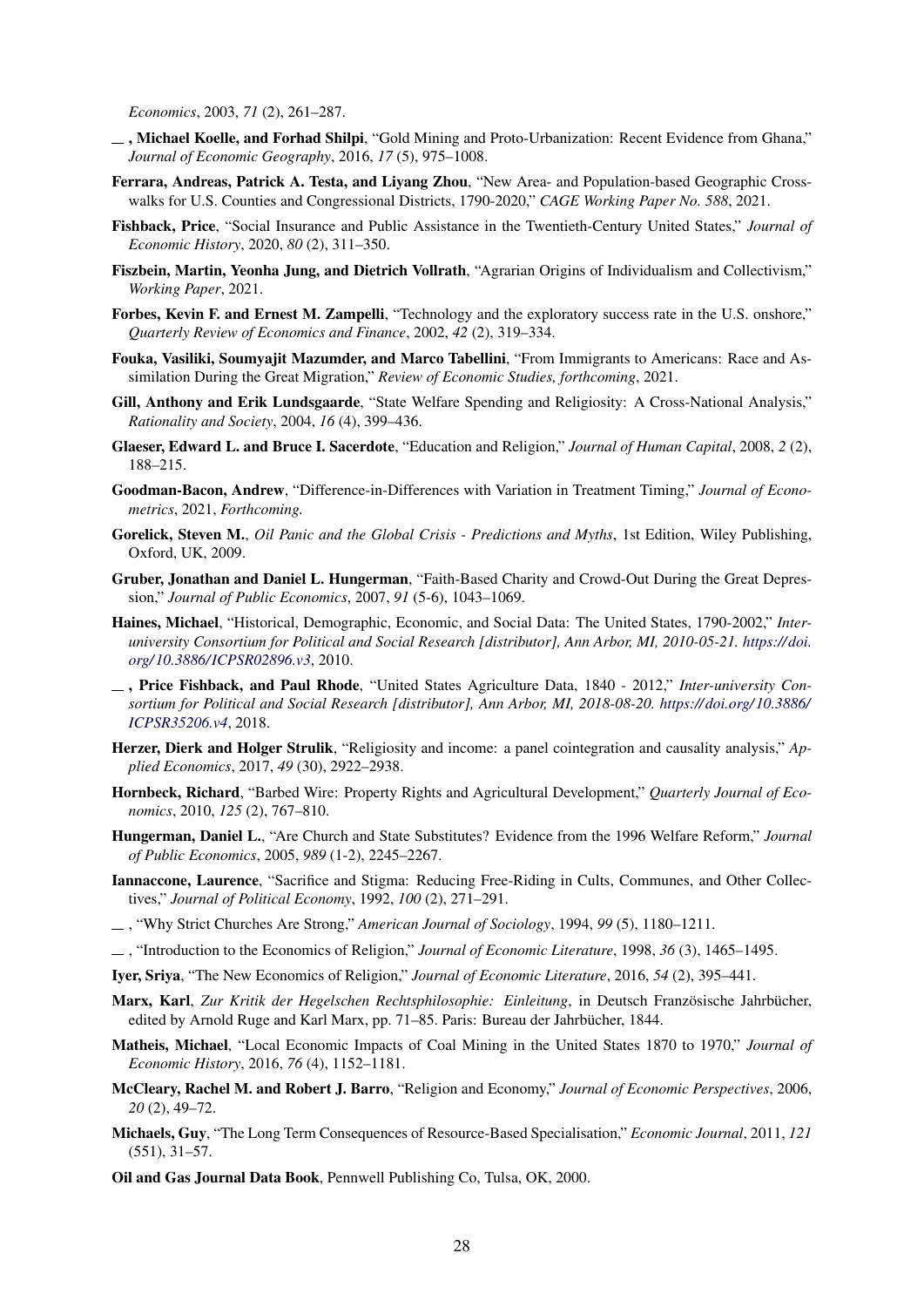- <span id="page-29-0"></span>Olien, Roger M. and Diana Davids Olien, *Oil and Ideology: The Cultural Creation of the American Petroleum Industry*, University of North Carolina Press, Chapel Hill, NC, 2000.
- Oster, Emily, "Unobservable Selection and Coefficient Stability: Theory and Evidence," *Journal of Business & Economic Statistics*, 2019, *37* (2), 187–204.
- Pew Research Center, "Religion and Views on Climate and Energy Issues," *October 22, 2015: [https://www.](https://www.pewresearch.org/science/2015/10/22/religion-and-views-on-climateand- energy-issues/) [pewresearch.org/ science/ 2015/ 10/ 22/ religion-and-views-on-climateand-energy-issues/.](https://www.pewresearch.org/science/2015/10/22/religion-and-views-on-climateand- energy-issues/) Accessed on March 10, 2020*, 2015.
- , "What does the federal government spend your tax dollars on? Social insurance programs, mostly," *April 4, 2017: [https://www.pewresearch.org/fact-tank/ 2017/ 04/ 04/](https://www.pewresearch.org/fact-tank/2017/04/04/what-does-the-federal-government-spend-your-tax-dollars-on-social-insurance-programs-mostly/) [what-does-the-federal-government-spend-your-tax-dollars-on-social-insurance-programs-mostly/.](https://www.pewresearch.org/fact-tank/2017/04/04/what-does-the-federal-government-spend-your-tax-dollars-on-social-insurance-programs-mostly/) Accessed on July 23, 2020*, 2017.
- , "The Age Gap in Religion Around the World," *June 13, 2018: [https://www.pewforum.org/ 2018/ 06/ 13/](https://www.pewforum.org/2018/06/13/why-do-levels-of-religious-observance-vary-by-age-and-country/) [why-do-levels-of-religious-observance-vary-by-age-and-country/.](https://www.pewforum.org/2018/06/13/why-do-levels-of-religious-observance-vary-by-age-and-country/) Accessed on August 27, 2020*, 2018.
- Raz, Itzchak Tzachi, "Learning is Caring: Soil Heterogeneity, Social Learning and the Formation of Close-knit Communities," *Hebrew University of Jeruselum Working Paper*, 2021.
- Richardson, Gary, "The Prudent Village: Risk Pooling Institutions in Medieval English Agriculture," *Journal of Economic History*, 2005, *65* (2), 386–413.
- Ross, Michael L., *The Oil Curse: How Petroleum Wealth Shapes the Development of Nations*, Princeton University Press, Princeton, NJ, 2012.
- Ruggles, Steve, Sarah Flood, Ronald Goeken, Josiah Grover, Erin Meyer, Jose Pacas, and Matthew Sobek, "IPUMS USA: Version 10.0 [dataset]," *IPUMS [distributor], Minneapolis, MN. [https:// doi.org/ 10.18128/](https://doi.org/10.18128/D010.V10.0) [D010.V10.0](https://doi.org/10.18128/D010.V10.0)*, 2018.
- Scheve, Kenneth and David Stasavage, "Religion and Preferences for Social Insurance," *Quarterly Journal of Political Science*, 2006, *1* (3), 255–286.
- Schmidheiny, Kurt and Sebastian Siegloch, "On Event Study Designs and Distributed-Lag Models: Equivalence, Generalization and Practical Implications," *IZA DP No. 12079*, 2019.
- Sun, Liyang and Sarah Abraham, "Estimating Dynamic Treatment Effects in Event Studies with Heterogeneous Treatment Effects," *Journal of Econometrics*, 2021, *225* (2), 175–199.
- Townsend, Robert M., "Consumption Insurance: An Evaluation of Risk-Bearing Systems in Low-Income Economies," *Journal of Economic Perspectives*, 1995, *9* (3), 83–102.
- U.S. Census Bureau, *Census of Religious Bodies*, U.S. Government Printing Office, Washington, DC, 1936.
- U.S. Department of Energy, *Oil and Gas Field Code Master List*, Energy Information Administration, Washington, DC, 2004.
- van der Ploeg, Frederick, "Natural Resources: Curse or Blessing?," *Journal of Economic Literature*, 2011, *49* (2), 366–420.
- and Steven Poelhekke, "Volatility and the Natural Resource Curse," *Oxford Economic Papers New Series*, 2009, *61* (4), 727–760.
- $-$  and  $-$ , "The Pungent Smell of "Red Herrings": Subsoil Assets, Rents, Volatility and the Resource Curse," *Journal of Environmental Economics and Management*, 2010, *60* (1), 44–55.
- Venables, Anthony J., "Using Natural Resources for Development: Why Has It Proven So Difficult?," *Journal of Economic Perspectives*, 2016, *30* (1), 161–184.
- Wilson, John and Thomas Janoski, "The Contribution of Religion to Volunteer Work," *Sociology of Religion*, 1995, *56* (2), 137–152.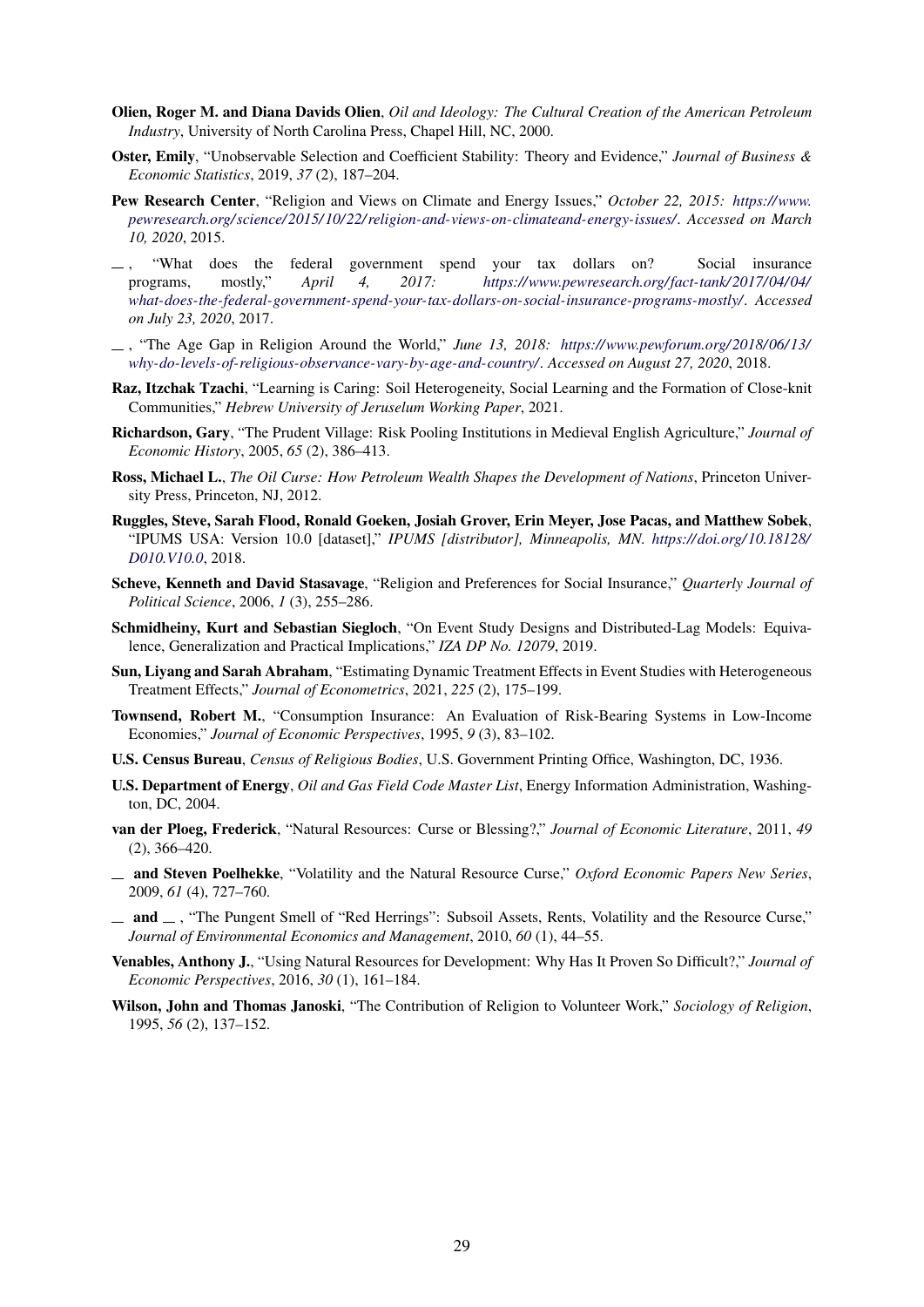## <span id="page-30-0"></span>**Tables**

|                        | <b>Outcome:</b> Membership in major Christian churches (% population) |                |                |                |                |            |  |  |
|------------------------|-----------------------------------------------------------------------|----------------|----------------|----------------|----------------|------------|--|--|
|                        | (1)                                                                   | (2)            | (3)            | (4)            | (5)            | (6)        |  |  |
| Oil abundance          | $6.627***$                                                            | $4.801***$     | $8.126***$     | $6.679***$     | $8.055***$     | $7.597***$ |  |  |
|                        | (0.921)                                                               | (0.892)        | (1.023)        | (0.908)        | (1.011)        | (0.951)    |  |  |
| Sample                 | Donut                                                                 | Full           | Donut          | Donut          | Donut          | Donut      |  |  |
| Log pop. control       | N <sub>0</sub>                                                        | No             | Yes            | N <sub>o</sub> | Yes            | Yes        |  |  |
| Compositional controls | N <sub>o</sub>                                                        | N <sub>0</sub> | N <sub>o</sub> | Yes            | Yes            | Yes        |  |  |
| Other controls         | N <sub>0</sub>                                                        | No             | N <sub>o</sub> | N <sub>0</sub> | N <sub>0</sub> | Yes        |  |  |
| <b>Observations</b>    | 4574                                                                  | 6808           | 4574           | 4574           | 4574           | 4563       |  |  |
| Counties               | 520                                                                   | 774            | 520            | 520            | 520            | 520        |  |  |
| Adj. $R^2$             | 0.761                                                                 | 0.750          | 0.765          | 0.764          | 0.767          | 0.772      |  |  |
| Outcome mean           | 32.88                                                                 | 33.43          | 32.88          | 32.88          | 32.88          | 32.87      |  |  |
| Oster's $\delta$       | 1.703                                                                 | 1.544          | 2.157          | 1.727          | 2.107          | 1.887      |  |  |
|                        |                                                                       |                |                |                |                |            |  |  |

#### Table 1: Oil Abundance and Religious Participation

Note: Estimates are from difference-in-differences regressions of membership in 15 major, mainstream Christian denominations (% population) in county  $c$  in year  $t$  on an indicator called "oil abundance," which equals one for a county in years following a major oil discovery and is zero otherwise. Major oil discoveries are defined as oilfields holding 100 million barrels of oil or more. The sample consists of counties in Louisiana, Oklahoma, and Texas as well as surrounding counties in Alabama, Arkansas, Colorado, Florida, Kansas, Mississippi, Missouri, New Mexico, and Tennessee, covering the nine church and religious censuses held between 1890 and 1990. Counties that are adjacent to counties which eventually discover oil are excluded in the *donut* sample to limit spillover effects that might dilute the treatment, while the full sample includes those neighboring counties. All regressions include county and sample year fixed effects. Column (3) includes the county log population control. Column (4) includes compositional population controls, including the percent Black, percent French, percent Italian, and percent German population. Column (5) includes all five population controls. Column (6) includes population controls as well as the share of land in agriculture used for cotton production and the share of agricultural and manufacturing employment. The bottom row of the table reports the  $\delta$  statistic by [Oster](#page-29-0) [\(2019\)](#page-29-0) which indicates how much selection on unobservables than on observables would have to play a role in order to explain away the oil abundance effect. Standard errors are clustered at the county level. Significance levels are denoted by  $* p < 0.10$ , \*\*  $p < 0.05$ , \*\*\*  $p < 0.01$ .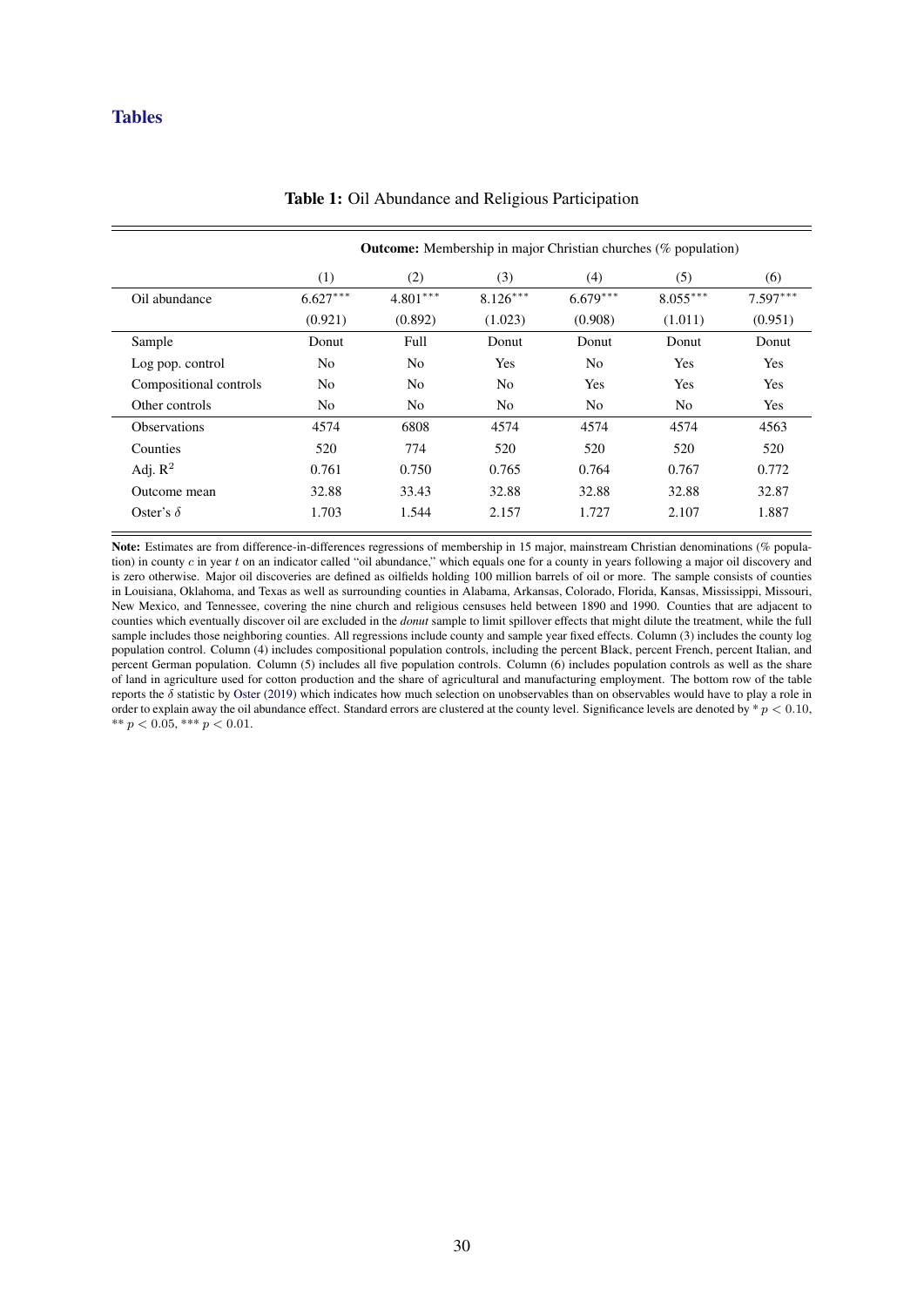<span id="page-31-0"></span>

|                                   | <b>Outcome:</b> Membership in major Christian churches (% population) |            |            |            |            |            |  |  |
|-----------------------------------|-----------------------------------------------------------------------|------------|------------|------------|------------|------------|--|--|
|                                   | (1)                                                                   | (2)        | (3)        | (4)        | (5)        | (6)        |  |  |
| Oil abundance                     | 5.499***                                                              | $5.182***$ | $5.015***$ | $5.674***$ | $5.578***$ | $4.618***$ |  |  |
|                                   | (0.884)                                                               | (0.885)    | (0.890)    | (1.031)    | (0.920)    | (0.946)    |  |  |
| Oil $\times$ 5 yr price s.d.      | $0.130***$                                                            |            |            |            |            |            |  |  |
|                                   | (0.044)                                                               |            |            |            |            |            |  |  |
| Oil $\times$ 10 yr price s.d.     |                                                                       | $0.106***$ |            |            |            |            |  |  |
|                                   |                                                                       | (0.032)    |            |            |            |            |  |  |
| Oil $\times$ 25 yr price s.d.     |                                                                       |            | $0.119***$ |            |            |            |  |  |
|                                   |                                                                       |            | (0.035)    |            |            |            |  |  |
| Oil $\times$ 5 yr log price s.d.  |                                                                       |            |            | 4.966      |            |            |  |  |
|                                   |                                                                       |            |            | (3.781)    |            |            |  |  |
| Oil $\times$ 10 yr log price s.d. |                                                                       |            |            |            | $3.066**$  |            |  |  |
|                                   |                                                                       |            |            |            | (1.445)    |            |  |  |
| Oil $\times$ 25 yr log price s.d. |                                                                       |            |            |            |            | 4.949***   |  |  |
|                                   |                                                                       |            |            |            |            | (1.592)    |  |  |
| Observations                      | 4574                                                                  | 4574       | 4574       | 4574       | 4574       | 4574       |  |  |
| Counties                          | 520                                                                   | 520        | 520        | 520        | 520        | 520        |  |  |
| Adj. $R^2$                        | 0.761                                                                 | 0.761      | 0.761      | 0.761      | 0.761      | 0.761      |  |  |
| Outcome mean                      | 32.88                                                                 | 32.88      | 32.88      | 32.88      | 32.88      | 32.88      |  |  |
| Interaction sample st. dev.       | 6.716                                                                 | 10.247     | 10.202     | .085       | .205       | .212       |  |  |

## Table 2: Heterogeneous Effects: Oil Price Volatility

Note: Estimates are from difference-in-differences regressions of membership in 15 major, mainstream Christian denominations (% population) in county  $c$  in year  $t$  on an indicator called "oil abundance," which equals one for a county in years following a major oil discovery and is zero otherwise. Major oil discoveries are defined as oilfields holding 100 million barrels of oil or more. The sample consists of counties in Louisiana, Oklahoma, and Texas as well as surrounding counties in Alabama, Arkansas, Colorado, Florida, Kansas, Mississippi, Missouri, New Mexico, and Tennessee, covering the nine church and religious censuses held between 1890 and 1990. We exclude counties that are adjacent to oil counties to limit spillover effects that might dilute the treatment. All regressions include county and sample year fixed effects. The additional regressors include interactions of the oil abundance indicator with the standard deviation of world per barrel real (2018 USD) oil prices (columns 1–3) and of the log world oil price (columns 4–6) over 5, 10, and 25 years as measures of income risk associated with oil. Standard errors are clustered at the county level. Significance levels are denoted by  $\hat{\phi}$   $\hat{p}$  < 0.10, \*\*  $p$  < 0.05, \*\*\*  $p$  < 0.01.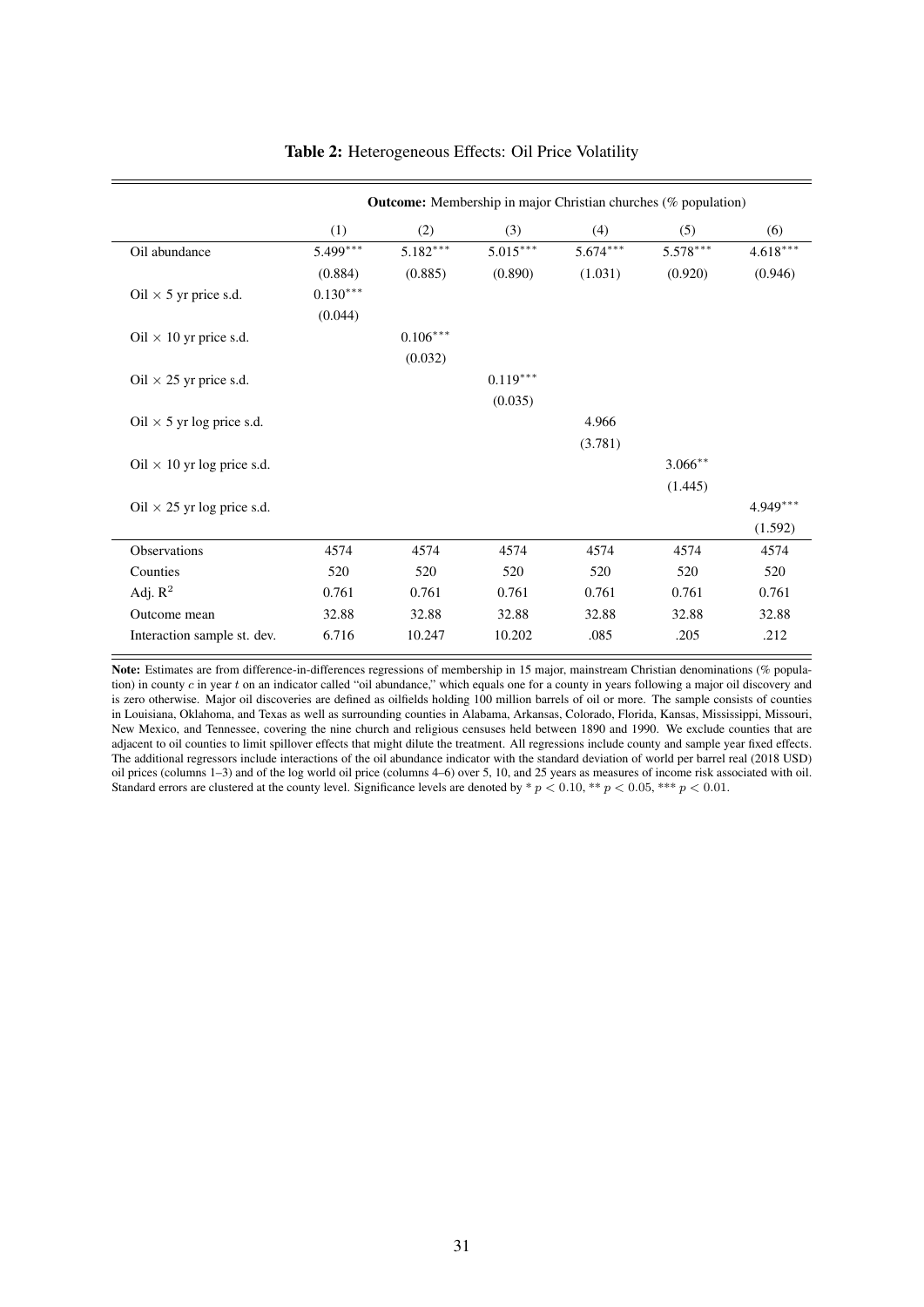<span id="page-32-0"></span>

|                                                | <b>Outcome:</b> Membership in major Christian churches (% population) |              |              |             |              |              |
|------------------------------------------------|-----------------------------------------------------------------------|--------------|--------------|-------------|--------------|--------------|
|                                                | (1)                                                                   | (2)          | (3)          | (4)         | (5)          | (6)          |
| Oil abundance                                  | $10.551***$                                                           | $10.412***$  | $11.614***$  | $12.166***$ | $10.298***$  | $11.548***$  |
|                                                | (2.591)                                                               | (2.115)      | (2.408)      | (2.465)     | (2.132)      | (2.327)      |
| $Oil \times$ State max weekly UI               | $-7.055**$                                                            | $-21.319***$ | $-13.130***$ |             |              |              |
|                                                | (2.971)                                                               | (4.229)      | (3.413)      |             |              |              |
| State max weekly UI                            | 0.521                                                                 | $-6.325**$   | $-0.722$     |             |              |              |
|                                                | (2.055)                                                               | (2.718)      | (2.561)      |             |              |              |
| $\text{Oil} \times \text{State}$ max weekly WC |                                                                       |              |              | $-8.261***$ | $-17.486***$ | $-11.212***$ |
|                                                |                                                                       |              |              | (1.877)     | (3.100)      | (2.333)      |
| State max weekly WC                            |                                                                       |              |              | $-8.109***$ | $-7.091***$  | $-6.212***$  |
|                                                |                                                                       |              |              | (1.948)     | (2.582)      | (2.371)      |
| <b>Observations</b>                            | 2600                                                                  | 2600         | 2600         | 2544        | 2544         | 2544         |
| Counties                                       | 520                                                                   | 520          | 520          | 520         | 520          | 520          |
| Adj. $R^2$                                     | 0.791                                                                 | 0.795        | 0.792        | 0.791       | 0.791        | 0.790        |
| Outcome mean                                   | 39.58                                                                 | 39.58        | 39.58        | 40.09       | 40.09        | 40.09        |
| Adj for poverty line                           | Yes                                                                   |              |              | Yes         |              |              |
| Adj for per capita income                      |                                                                       | Yes          |              |             | Yes          |              |
| Adj for mfg income                             |                                                                       |              | Yes          |             |              | Yes          |

### Table 3: Heterogeneous Effects: Access to Public Social Insurance

Note: Estimates are from difference-in-differences regressions of membership in 15 major, mainstream Christian denominations (% population) in county c in year t on an indicator called "oil abundance," which equals one for a county in years following a major oil discovery and is zero otherwise. Major oil discoveries are defined as oilfields holding 100 million barrels of oil or more. The sample consists of counties in Louisiana, Oklahoma, and Texas as well as surrounding counties in Alabama, Arkansas, Colorado, Florida, Kansas, Mississippi, Missouri, New Mexico, and Tennessee, during the post-New Deal period when states had developed social insurance systems. We exclude counties that are adjacent to oil counties to limit spillover effects that might dilute the treatment. All regressions include county and sample year fixed effects. The additional regressors are interactions of the oil abundance indicator with measures of state-level maximum weekly unemployment insurance and workers compensation benefits from [Fishback](#page-28-0) [\(2020\)](#page-28-0), beginning in 1940 through 1990, each of which is adjusted to reflect relative value, by (i) national poverty line weekly income equivalent for a 4 person family, (ii) average weekly earnings plus benefits for manufacturing workers in the state, and (iii) state weekly per capita income, respectively. Standard errors are clustered at the county level. Significance levels are denoted by \*  $p < 0.10$ , \*\*  $p < 0.05$ , \*\*\*  $p < 0.01$ .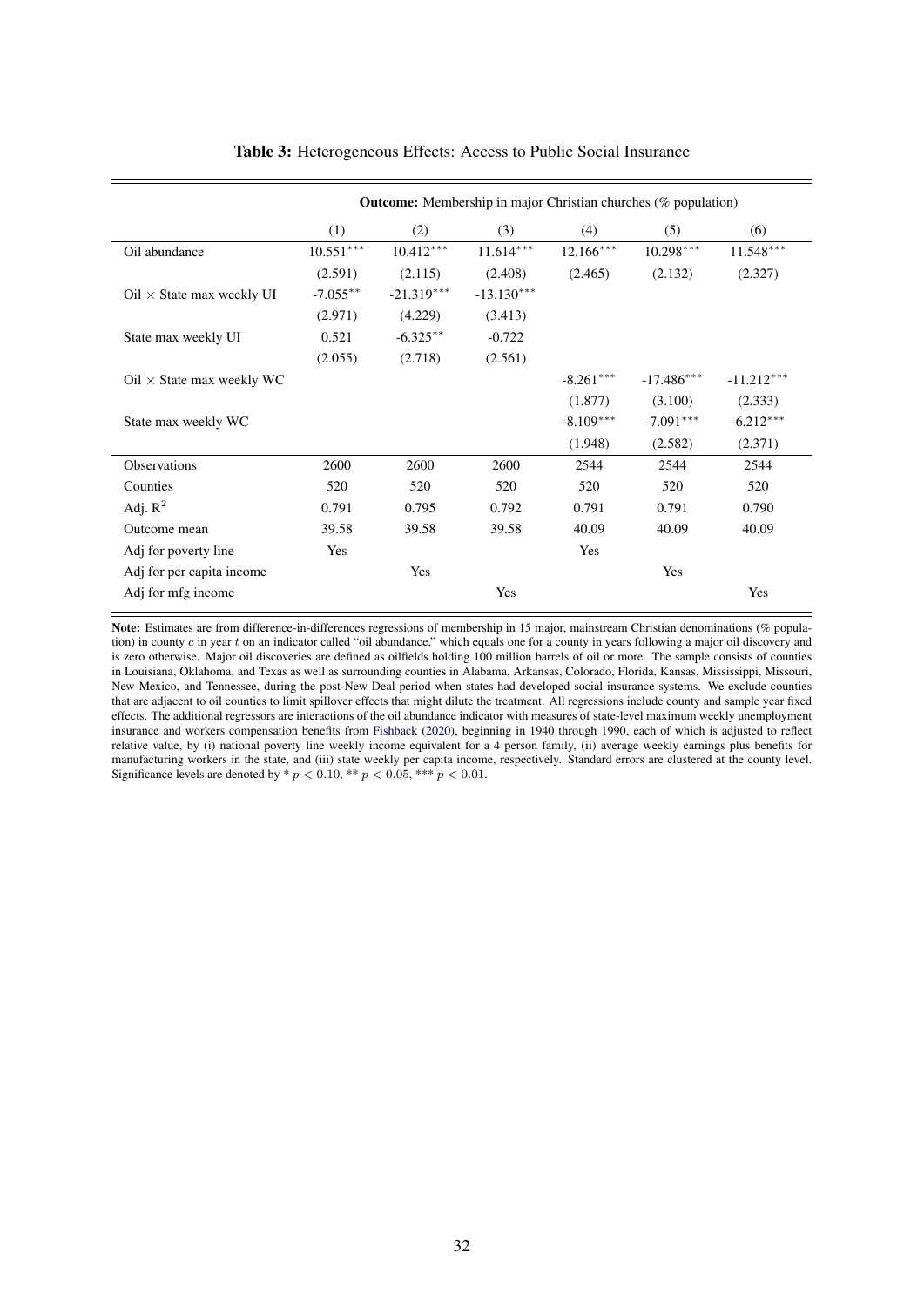<span id="page-33-0"></span>

|                                      |             | <b>Outcome:</b> Membership in major Christian churches (% population) |             |             |                |             |
|--------------------------------------|-------------|-----------------------------------------------------------------------|-------------|-------------|----------------|-------------|
|                                      | (1a)        | (1b)                                                                  | (2a)        | (2b)        | (3a)           | (3b)        |
| Oil abundance                        | $9.342***$  | $10.067***$                                                           | $7.614***$  | $7.781***$  | $13.354***$    | $13.442***$ |
|                                      | (1.259)     | (2.952)                                                               | (1.003)     | (1.018)     | (1.697)        | (1.744)     |
| $Oil \times Any$                     |             |                                                                       |             |             |                |             |
| savings & loans banks, 1950          | $-5.625***$ | $-9.814**$                                                            |             |             |                |             |
|                                      | (1.581)     | (4.337)                                                               |             |             |                |             |
| $Oil \times Any$                     |             |                                                                       |             |             |                |             |
| bank tellers, 1910                   |             |                                                                       | $-6.330***$ | $-6.508***$ |                |             |
|                                      |             |                                                                       | (2.037)     | (2.161)     |                |             |
| $Oil \times Any$                     |             |                                                                       |             |             |                |             |
| insurance agents, 1910               |             |                                                                       |             |             | $-8.997***$    | $-8.830***$ |
|                                      |             |                                                                       |             |             | (1.859)        | (1.905)     |
| <b>Observations</b>                  | 4574        | 3390                                                                  | 4529        | 4426        | 4529           | 4426        |
| Counties                             | 520         | 382                                                                   | 513         | 501         | 513            | 501         |
| Adj. $R^2$                           | 0.762       | 0.761                                                                 | 0.763       | 0.761       | 0.765          | 0.763       |
| Outcome mean                         | 32.88       | 31.83                                                                 | 32.73       | 32.71       | 32.73          | 32.71       |
| Drops counties treated $\leq$ 1950?  | No          | Yes                                                                   |             |             |                |             |
| Drops counties treated $\leq 1910$ ? |             |                                                                       | No          | Yes         | N <sub>0</sub> | Yes         |

## Table 4: Heterogeneous Effects: Access to Credit and Private Insurance

Note: Estimates are from difference-in-differences regressions of membership in 15 major, mainstream Christian denominations (% population) in county  $c$  in year  $t$  on an indicator called "oil abundance," which equals one for a county in years following a major oil discovery and is zero otherwise. Major oil discoveries are defined as oilfields holding 100 million barrels of oil or more. The sample consists of counties in Louisiana, Oklahoma, and Texas as well as surrounding counties in Alabama, Arkansas, Colorado, Florida, Kansas, Mississippi, Missouri, New Mexico, and Tennessee, covering the nine church and religious censuses held between 1890 and 1990. We exclude counties that are adjacent to oil counties to limit spillover effects that might dilute the treatment. All regressions include county and sample year fixed effects. We interact the oil abundance indicator with indicators for alternative insurance possibilities such as banks and private insurance companies. Those include dummies for whether a county had any savings and loan associations in 1950, or whether there were any bank teller or insurance agents in the county in 1910. The latter two variables come from the full count Census of 1910, while data on savings and loan associations were not available in the U.S. Census County Data Books until the mid-19th century. To minimize bad control concerns, secondary specifications in all columns (b) exclude counties treated prior to the year of the interaction term. Standard errors are clustered at the county level. Significance levels are denoted by \*  $p < 0.10$ , \*\*  $p < 0.05$ , \*\*\*  $p < 0.01$ .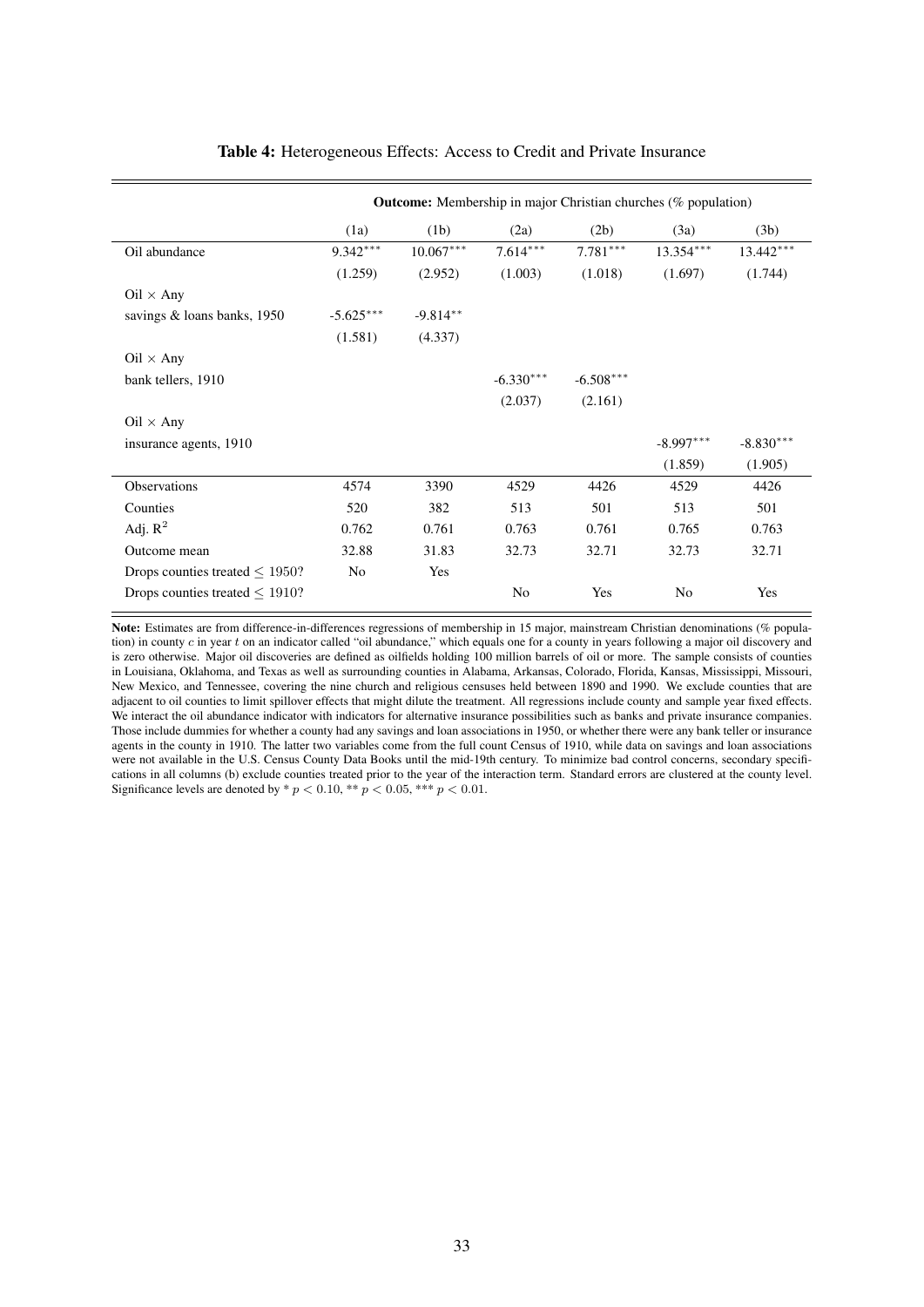<span id="page-34-0"></span>

|                                       | (1)         | (2)        | (3)        | (4)            | (5)         |
|---------------------------------------|-------------|------------|------------|----------------|-------------|
|                                       | $\%$        | Log pop    | $%$ Mining | % Agricultural | $%$ Mfg     |
|                                       | Unemployed  | density    | workers    | workers        | workers     |
| $Oil \times Oil$ price increase       | $-0.035***$ | $0.002***$ | $-0.007$   | $0.124***$     | $-0.031***$ |
|                                       | (0.003)     | (0.001)    | (0.006)    | (0.014)        | (0.008)     |
| $Oil \times Oil$ price increase       |             |            |            |                |             |
| $\times$ Above-median Christian, 1936 | $0.012***$  | $-0.002**$ | 0.004      | $-0.079***$    | $0.019*$    |
|                                       | (0.004)     | (0.001)    | (0.009)    | (0.019)        | (0.011)     |
| <b>Observations</b>                   | 2748        | 2748       | 2745       | 2746           | 2748        |
| Counties                              | 458         | 458        | 458        | 458            | 458         |
| Adj. $R^2$                            | 0.556       | 0.946      | 0.659      | 0.808          | 0.758       |
| Outcome mean                          | 5.341       | 2.314      | 2.868      | 21.94          | 12.95       |
|                                       |             |            |            |                |             |

| Table 5: Oil Price Shocks, Religious Communities, and Labor Outcomes, 1940–90 |  |
|-------------------------------------------------------------------------------|--|
|-------------------------------------------------------------------------------|--|

Note: Estimates are from regressions of county-level economic outcomes in county  $c$  in year  $t$  on an "oil" indicator which equals one if and only if a county lies above an oilfield holding 100 million barrels of oil or more. This oil dummy is interacted with a time-varying measure of world per barrel crude oil prices (in 2018 USD). This is in term interacted with a time-invariant indicator of whether a county was above the sample median in Christian membership in 1936. This year is chosen because most outcomes are reported in the U.S. Census County Data Books beginning in 1940. We therefore exclude counties treated after 1936, which as such may see increases in Christian participation later in the panel thus biasing estimates. The sample consists of counties in Louisiana, Oklahoma, and Texas as well as surrounding counties in Alabama, Arkansas, Colorado, Florida, Kansas, Mississippi, Missouri, New Mexico, and Tennessee, and is decadal from 1940 to 1990. We exclude counties that are adjacent to oil counties to limit spillover effects that might dilute the treatment. All regressions include county and sample year fixed effects. Outcomes include log population density, shares of labor force in mining, agriculture, and manufacturing, and the unemployment rate. Standard errors are clustered at the county level. Significance levels are denoted by \*  $p < 0.10$ , \*\*  $p < 0.05$ , \*\*\*  $p < 0.01$ .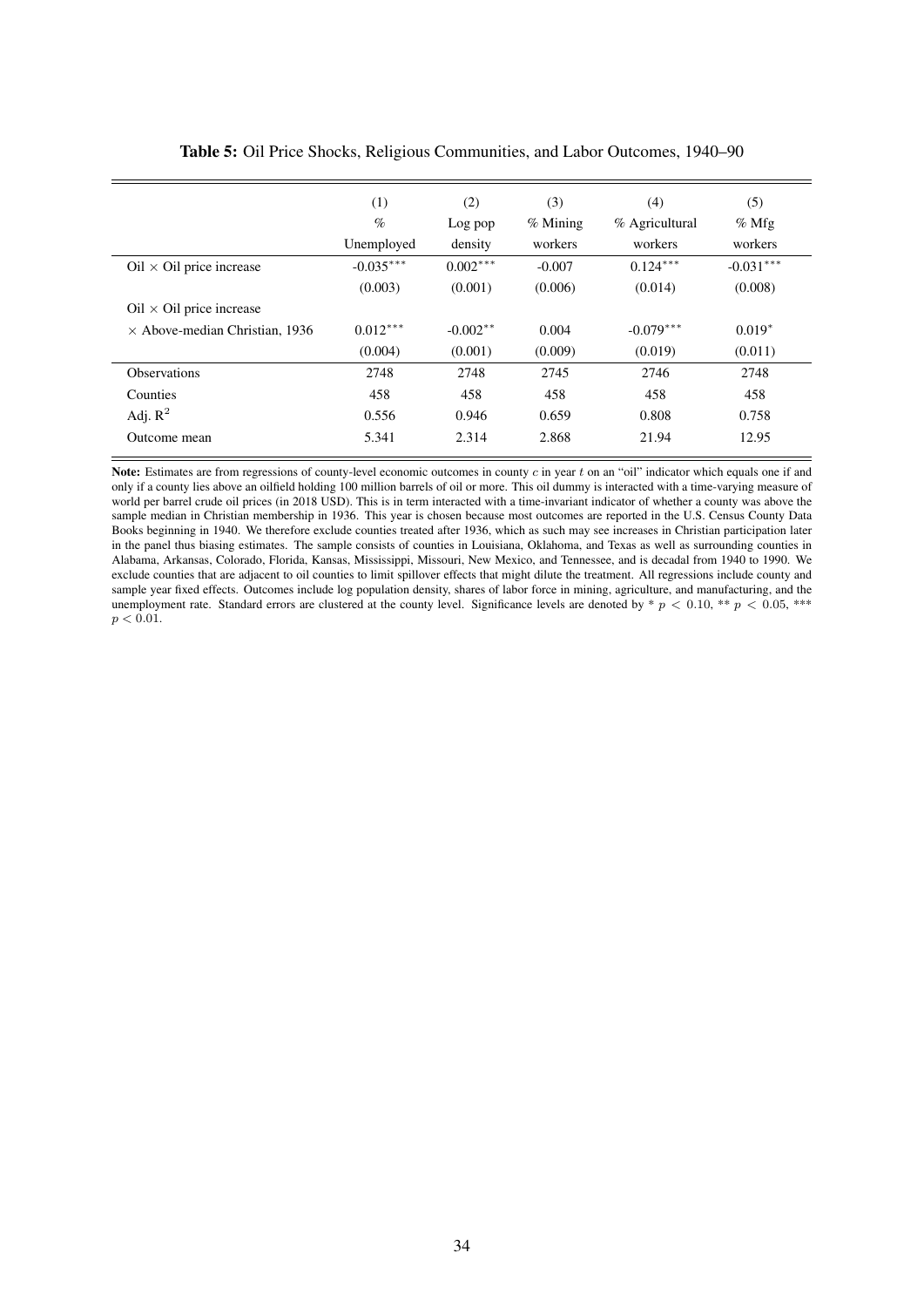<span id="page-35-0"></span>

| <b>Biblical names</b>      |         | Non-Biblical names         |          |
|----------------------------|---------|----------------------------|----------|
| Name                       | Share   | Name                       | Share    |
| 1. John                    | $2.5\%$ | 1. William (Bill)          | $2.5\%$  |
| 2. Mary                    | $2.2\%$ | 2. Charles (Carl)          | $1.6\%$  |
| 3. James (Jim)             | $2.0\%$ | 3. Robert (Bob)            | $1.4\%$  |
| 4. Elizabeth (Betty)       | $1.7\%$ | 4. George                  | $0.9\%$  |
| 5. Joseph                  | $1.1\%$ | 5. Wilhelmina (Wilma)      | $0.8\%$  |
| 6. Anna                    | $1.0\%$ | 6. Frank                   | $0.7\%$  |
| 7. Thomas                  | $0.8\%$ | 7. Edward (Ned)            | $0.7\%$  |
| 8. Sarah (Sadie)           | $0.5\%$ | 8. Lillian                 | 0.6%     |
| 9. Ruth                    | $0.5\%$ | 9. Catherine (Kate, Kitty) | $0.5\%$  |
| 10. Lois (Louis, Lewis)    | $0.5\%$ | 10. Frances (Fanny)        | $0.5\%$  |
| Share of sample in top ten | 12.7%   | Share of sample in top ten | $10.1\%$ |

#### Table 6: Top Biblical and Non-Biblical Names in 1940

Note: Tables shows the rank and frequency of the top ten most common Biblical and non-Biblical names in the 1940 names sample from the U.S. Census, using the list of names in the Bible from [behindthename.com.](https://www.behindthename.com/namesakes/list/biblical/alpha) Names are based on groupings of phonetically similar names as determined by both the NYSIIS and Soundex phonetic coding algorithms. A few popular names—such as Margaret, Henry, and Dorothy, which each make up just under a percent of the names sample—are designated as religious names by Soundex but not by NYSIIS. The reverse is not true. None of these have Biblical or otherwise Christian roots. On this basis, we treat NYSIIS as our preferred phonetic device but report estimates in Table 7 from both for completeness.

|                      |               | <b>Outcome:</b> Household head moved to oil-abundant county, 1935–40 |            |            |               |               |  |
|----------------------|---------------|----------------------------------------------------------------------|------------|------------|---------------|---------------|--|
|                      | (1)           | (2)                                                                  | (3)        | (4)        | (5)           | (6)           |  |
| Biblical name        | $-0.001***$   | $-0.001***$                                                          | $-0.001**$ | $-0.001*$  | $-0.001*$     | $-0.001$      |  |
|                      | (0.000)       | (0.000)                                                              | (0.000)    | (0.000)    | (0.000)       | (0.000)       |  |
| HH head works in oil |               | $0.202***$                                                           |            | $0.202***$ |               | $0.171***$    |  |
|                      |               | (0.007)                                                              |            | (0.007)    |               | (0.003)       |  |
| Oil discovery period | 1935-40       | 1935-40                                                              | 1935-40    | 1935-40    | Before 1935   | Before 1935   |  |
| Age in $1940$        | $5-18$        | $5 - 18$                                                             | $5 - 18$   | $5 - 18$   | $5-18$        | $5-18$        |  |
| Phonetic algorithm   | <b>NYSIIS</b> | <b>NYSIIS</b>                                                        | Soundex    | Soundex    | <b>NYSIIS</b> | <b>NYSIIS</b> |  |
| <b>Observations</b>  | 858960        | 858960                                                               | 858960     | 858960     | 1551700       | 1551700       |  |
| <b>Families</b>      | 395108        | 395108                                                               | 395108     | 395108     | 728613        | 728613        |  |
| Adj. $R^2$           | 0.00966       | 0.0295                                                               | 0.00965    | 0.0295     | 0.0300        | 0.0459        |  |
| Outcome mean         | 0.0226        | 0.0226                                                               | 0.0226     | 0.0226     | 0.0833        | 0.0833        |  |

## Table 7: Does Selective Migration Drive Effects?

Note: Estimates are from regressions of an indicator for whether a child's household head moved between 1935 and 1940 to an oil-abundant county on an indicator for whether that child had a Biblical name. A county is considered oil abundant if it lies above a known major oil field, holding 100 million barrels of oil or more. The sample consists of all unmarried children between the ages of 5 and 18 in 1940 who reside as of that year in counties in Louisiana, Oklahoma, and Texas. We exclude counties that are adjacent to known oil counties to limit spillover effects that might dilute effects, as well as counties treated prior to 1935 in columns (1–4) and children of households who moved to counties treated between 1935 and 1940 in columns (5–6). All regressions include state fixed effects. We also control for dummies for the child's age, race, sex, and place of birth. Standard errors are clustered at the household level. Significance levels are denoted by  $p < 0.10$ ,  $* p < 0.05$ , \*\*\*  $p < 0.01$ .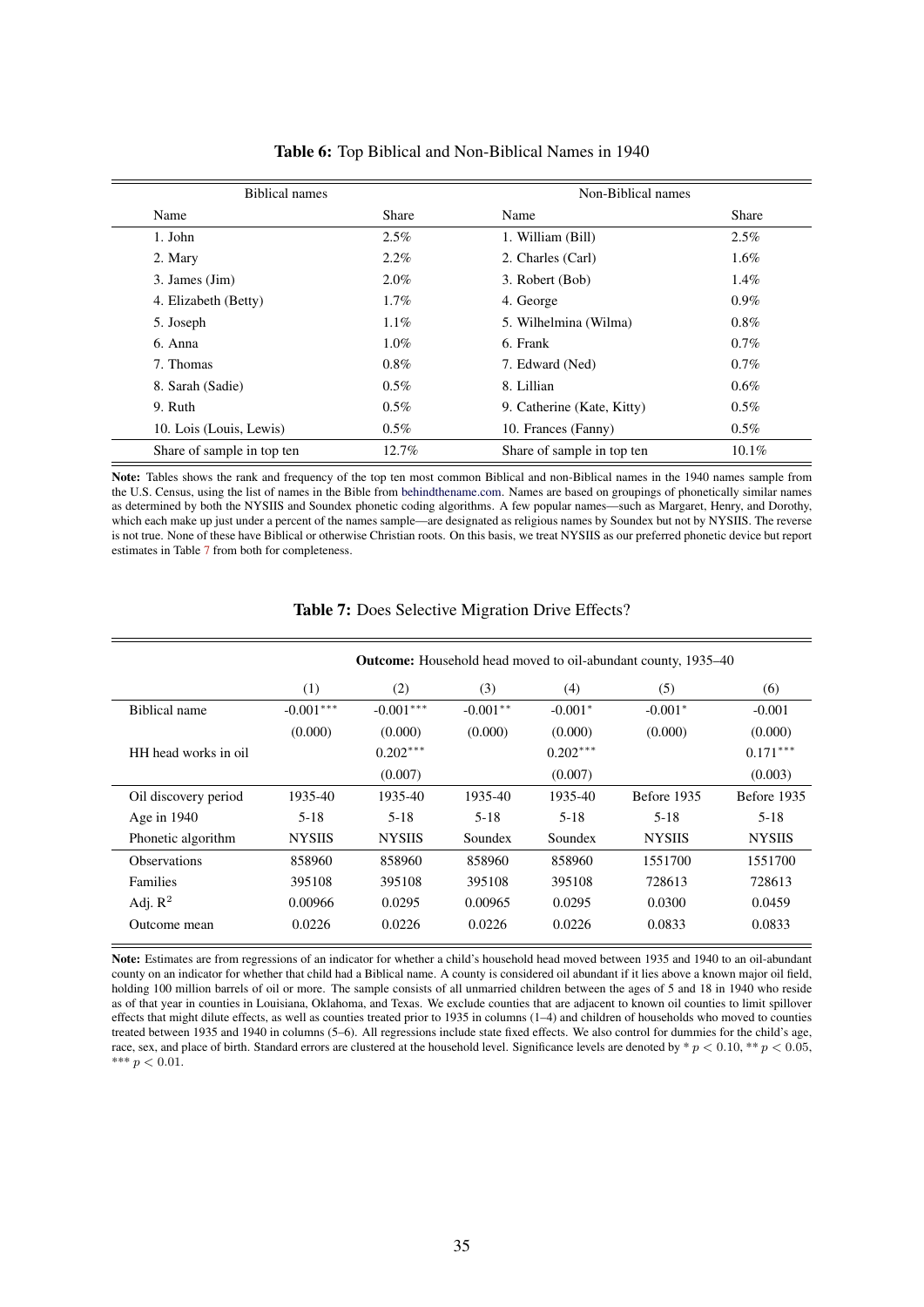<span id="page-36-0"></span>

|                 | <b>Outcome:</b> Membership in major Christian churches (% population) |               |                                  |                                  |             |  |  |  |
|-----------------|-----------------------------------------------------------------------|---------------|----------------------------------|----------------------------------|-------------|--|--|--|
|                 | <b>EDUCATION</b>                                                      | <b>INCOME</b> | <b>POPULATION</b><br><b>SIZE</b> | <b>POPULATION</b><br>COMPOSITION | ALL         |  |  |  |
|                 | (1)                                                                   | (2)           | (3)                              | (4)                              | (5)         |  |  |  |
| Oil abundance   | $6.022***$                                                            | $6.414***$    | $8.126***$                       | $6.679***$                       | $7.494***$  |  |  |  |
|                 | (0.959)                                                               | (1.022)       | (1.023)                          | (0.908)                          | (1.033)     |  |  |  |
| Education       | $-0.163**$                                                            |               |                                  |                                  | $-0.092$    |  |  |  |
|                 | (0.069)                                                               |               |                                  |                                  | (0.066)     |  |  |  |
| Income $(000s)$ |                                                                       | $-0.120**$    |                                  |                                  | 0.037       |  |  |  |
|                 |                                                                       | (0.050)       |                                  |                                  | (0.053)     |  |  |  |
| Log population  |                                                                       |               | $-2.679***$                      |                                  | $-3.478***$ |  |  |  |
|                 |                                                                       |               | (0.622)                          |                                  | (0.803)     |  |  |  |
| % Black         |                                                                       |               |                                  | 0.010                            | 0.071       |  |  |  |
|                 |                                                                       |               |                                  | (0.043)                          | (0.055)     |  |  |  |
| % French        |                                                                       |               |                                  | $10.022***$                      | $18.026***$ |  |  |  |
|                 |                                                                       |               |                                  | (3.325)                          | (6.777)     |  |  |  |
| % Italian       |                                                                       |               |                                  | $1.547**$                        | 0.895       |  |  |  |
|                 |                                                                       |               |                                  | (0.770)                          | (1.031)     |  |  |  |
| % German        |                                                                       |               |                                  | $-0.835***$                      | 0.184       |  |  |  |
|                 |                                                                       |               |                                  | (0.269)                          | (0.479)     |  |  |  |
| Observations    | 4122                                                                  | 3939          | 4574                             | 4574                             | 3939        |  |  |  |
| Counties        | 520                                                                   | 520           | 520                              | 520                              | 520         |  |  |  |
| Adj. $R^2$      | 0.773                                                                 | 0.777         | 0.765                            | 0.764                            | 0.785       |  |  |  |
| Outcome mean    | 34.12                                                                 | 34.24         | 32.88                            | 32.88                            | 34.24       |  |  |  |
|                 |                                                                       |               |                                  |                                  |             |  |  |  |

#### Table 8: Do Changes in Education, Income, or Population Explain Treatment Effects?

Note: Estimates are from difference-in-differences regressions of membership in 15 major, mainstream Christian denominations (% population) in county  $c$  in year  $t$  on an indicator called "oil abundance," which equals one for a county in years following a major oil discovery and is zero otherwise. Major oil discoveries are defined as oilfields holding 100 million barrels of oil or more. The sample consists of counties in Louisiana, Oklahoma, and Texas as well as surrounding counties in Alabama, Arkansas, Colorado, Florida, Kansas, Mississippi, Missouri, New Mexico, and Tennessee, covering the nine church and religious censuses held between 1890 and 1990. We exclude counties that are adjacent to oil counties to limit spillover effects that might dilute the treatment. All regressions include county and sample year fixed effects. To measure educational attainment, we use the percentage of adults (aged 25 plus) with a high school degree. As these not available for 1926 and prior, we use the literacy rate for those years. To measure income, we use median family income in 2018 dollars. As income data are not available prior for 1926 and prior, we rely on another commonly used metric for those years based on occupational income scores. This score is computed based on the median income in a given occupation in 1950, assigned to individuals' occupations in previous years to proxy for their income. For the 1906, 1916, and 1926 religious census years, we average those income scores by county based on the full-count Census files. Estimates using only the period from 1936 are qualitatively similar and available upon request. Columns (3) and (5) control for log population to capture factors associated with urbanization and market size. Columns (4) and (5) control for compositional factors associated with migration. Standard errors are clustered at the county level. Significance levels are denoted by  $\ast p < 0.10$ ,  $\ast \ast p < 0.05$ ,  $\ast \ast p < 0.01$ .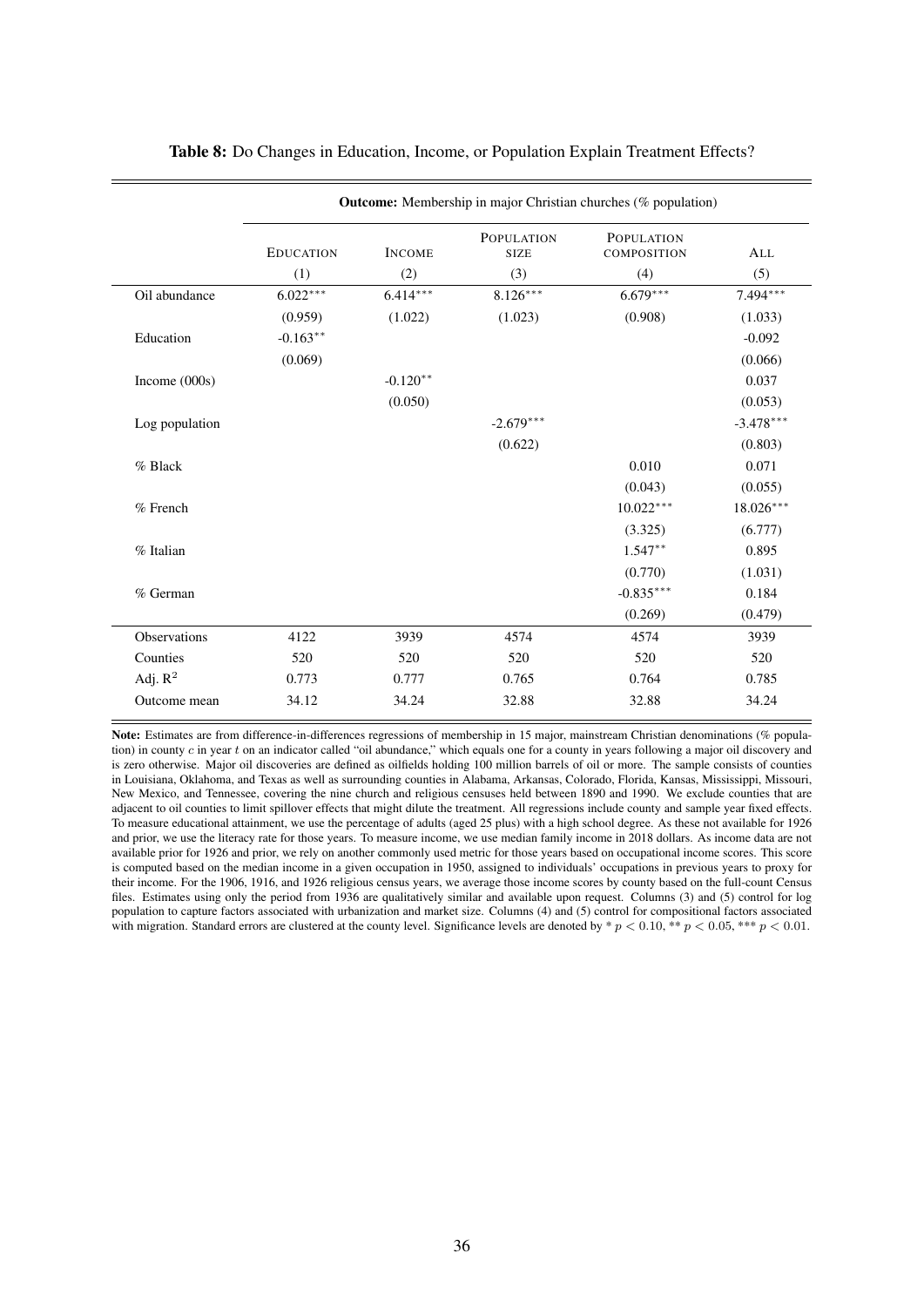## <span id="page-37-0"></span>Figures



Figure 1: Real Crude Oil Prices, 1861 to 2000

Note: Prices are expressed in 2018 USD per barrel. Prices from 1861 to 1944 are U.S. average spot prices, 1945 to 1983 are Arabian Light prices, and 1984 to 2010 are Brent dated prices. Oil price data was compiled by BP and collected from Quandl at [https://www.quandl.com/](https://www.quandl.com/data/BP/CRUDE_OIL_PRICES) [data/BP/CRUDE\\_OIL\\_PRICES](https://www.quandl.com/data/BP/CRUDE_OIL_PRICES) (date retrieved: July 27, 2020).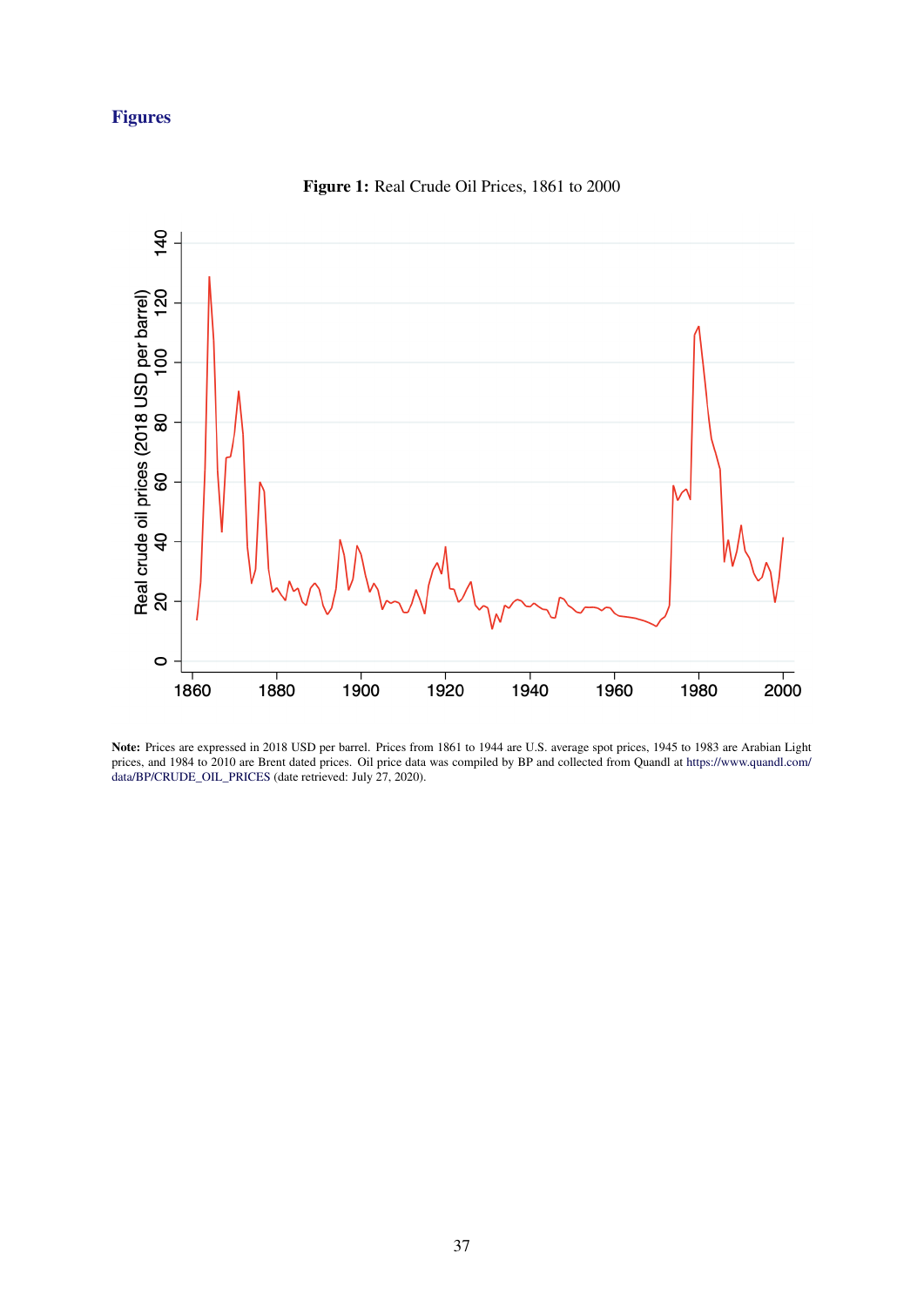<span id="page-38-0"></span>

Figure 2: Map of All Oil-Abundant Counties in the Sample

Note: Major oilfield with > 100 million barrels discovered in each county (i) 1893–1925 (light orange), (ii) 1926–50 (medium orange), (iii) 1951–82 (dark orange). White indicates no major oilfields. Counties included in the sample are outlined. These are limited to counties within 200 km of oil-abundant counties in Louisiana, Oklahoma and Texas as in [Michaels](#page-28-0) [\(2011\)](#page-28-0) to limit the geographic heterogeneity of the sample.

Figure 3: Oil Discoveries and Membership in the Major Christian Churches, 1890 to 1990



Note: The solid line plots the number of treated counties, based on the year of a county's first major (≥ 100 million barrels) oilfield discovery (right axis), spanning 1893 to 1982. The first treated county in the sample was Hardin, TX, in 1893. The last county was Taylor, TX, in 1982. The dashed lined plots the evolution of membership (as % of county population) in sampled Christian churches (left axis). Membership generally entails baptism or confirmation and is a strictest definition of religious participation. Note that the 1936 religious census underreported some Baptist and Methodist groups [\(Ager et al.,](#page-27-0) [2016\)](#page-27-0). Results are not sensitive to dropping 1936 (see Figure [A4\)](#page-39-0). Also note the rise in membership after 1936, which reflects the growth of evangelicalism and dramatic rise in church attendance after WWII [\(Pew](#page-29-0) [Research Center,](#page-29-0) [2018\)](#page-29-0). Red circles with year labels indicate the years when religious censuses were taken, the first in 1890 and the last in 1990.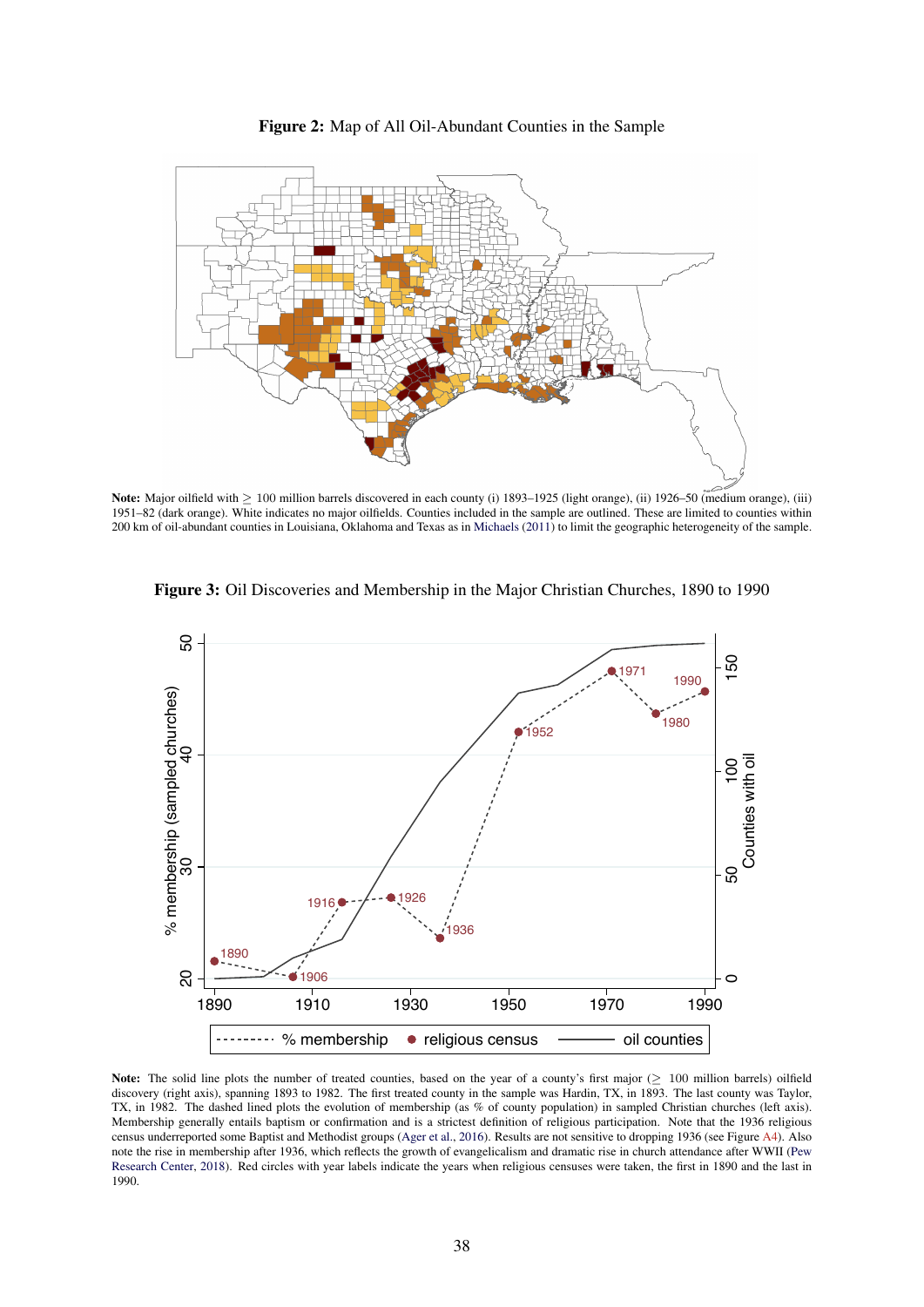<span id="page-39-0"></span>

Figure 4: Oil and Religion: Event Study Plots

Note: Coefficient plots from event-study difference-in-differences analyses that regress membership in 15 major, mainstream Christian denominations (% population) in a county on both year and county fixed effects as well as an indicator for a major oil discovery in the county interacted with event time fixed effects. Panel (d) adopts the estimator proposed by [Sun and Abraham](#page-29-0) [\(2021\)](#page-29-0) to remove contamination from other treatment timing cohorts in the presence of heterogeneous treatment timing. Major oil discoveries are defined as oilfields holding 100 million barrels of oil or more. Event time is defined as the three periods before and after the occurrence of the first major oil discovery. The omitted baseline period is  $t = -1$ , which is the last pre-treatment period. The gray shaded area indicates the time frame within which oil is discovered between  $t = -1$  and  $t = 0$ . The sample consists of counties in Louisiana, Oklahoma, and Texas as well as surrounding counties in Alabama, Arkansas, Colorado, Florida, Kansas, Mississippi, Missouri, New Mexico, and Tennessee, covering the nine church and religious censuses held between 1890 and 1990. We exclude counties that are adjacent to oil counties to limit spillover effects that might dilute the treatment. Standard errors are clustered at the county level and error bars represent 95% confidence intervals.